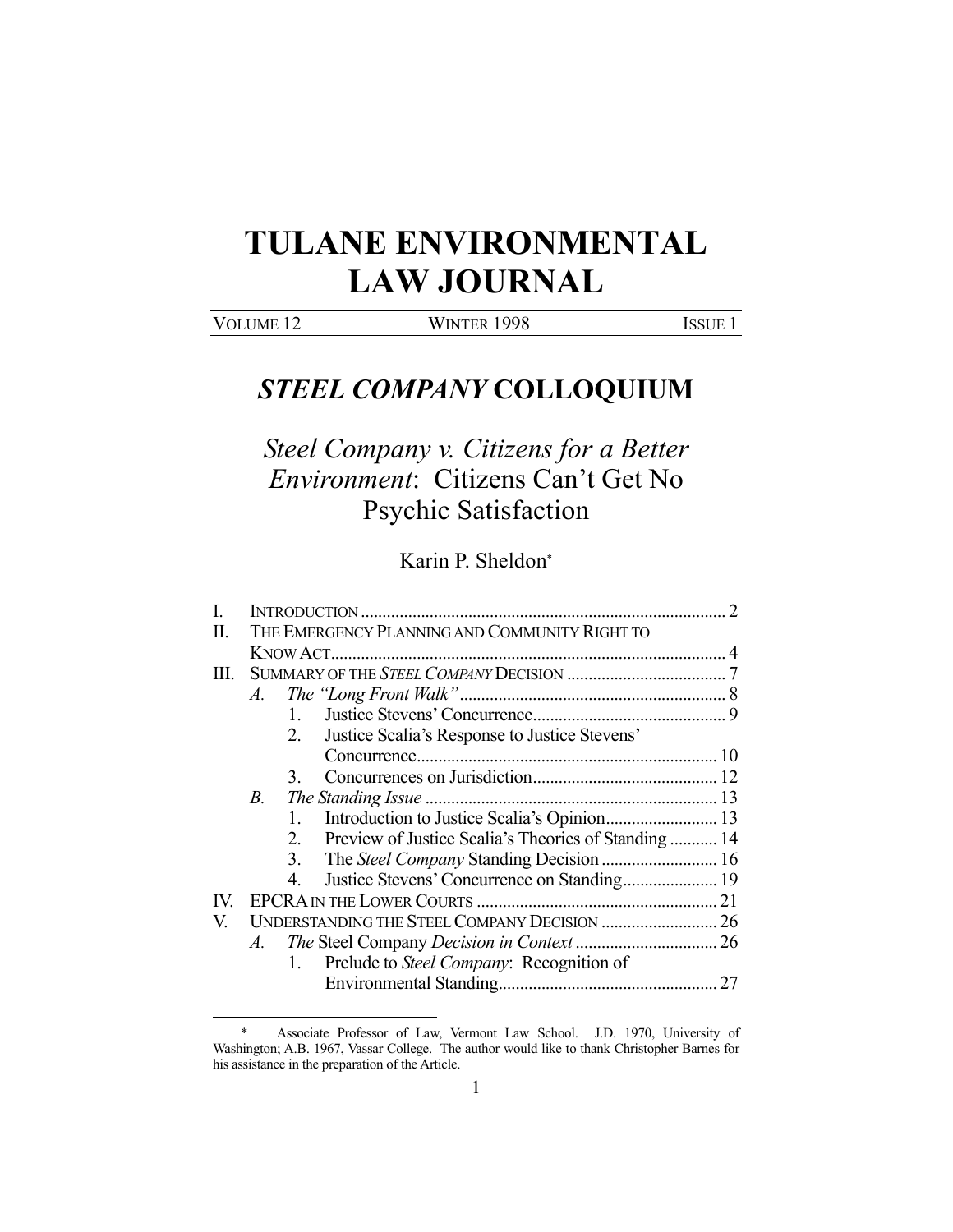|     |       |                                                            | 30   |
|-----|-------|------------------------------------------------------------|------|
|     | В.    | Evolution of Injury in Fact as a Constitutional            |      |
|     |       | Requirement.                                               | . 34 |
|     |       | The Change from a Legal Interest to Injury in<br>1.        |      |
|     |       |                                                            | 34   |
|     |       |                                                            |      |
|     |       | C. The Contrast Between Supreme Court Standing             |      |
|     |       |                                                            |      |
|     | D.    | Justice Scalia, Standing, and the Separation of Powers  41 |      |
|     | E.    | The Effect of Justice Scalia's Views on Citizen Suits  45  |      |
| VI. |       | CRITIQUE OF THE SUPREME COURT'S RELIANCE ON INJURY IN      |      |
|     |       |                                                            |      |
|     |       |                                                            |      |
|     | B.    | Absence of Constitutional Foundation for Injury in         |      |
|     |       |                                                            | 53   |
|     |       | VII. SUGGESTIONS FOR AN ALTERNATIVE APPROACH TO INJURY IN  |      |
|     | FACT. |                                                            | 55   |
|     |       |                                                            |      |
|     |       |                                                            |      |

# I. INTRODUCTION

 In *Steel Company v. Citizens for a Better Environment* the United States Supreme Court held that "psychic satisfaction" is an insufficient basis for standing to sue under Article III of the United States Constitution.<sup>1</sup> The Court's opinion, authored by Justice Scalia, ruled that Citizens for a Better Environment (CBE) lacked standing to sue the Steel Company for its seven year failure to file reports required by the Emergency Planning and Community Right to Know Act (EPCRA or Act).<sup>2</sup> The Court found that none of the relief CBE requested would redress the injuries alleged in its complaint.<sup>3</sup> The Court was influenced by the following factors: the Steel Company had cured its violation by the time CBE filed its complaint; the civil penalties authorized by EPCRA are paid to the United States Treasury, not to plaintiffs; and CBE alleged no ongoing violations that would support injunctive orders.<sup>4</sup> Therefore, CBE would gain nothing but the "psychic satisfaction" of knowing that the company had finally complied with the law.<sup>5</sup> "[P]sychic satisfaction is not an acceptable

<sup>1. 118</sup> S. Ct. 1003, 1019 (1998).<br>2. See id. at 1009, 1018.

 <sup>2.</sup> *See id.* at 1009, 1018.

 <sup>3.</sup> *See id.* at 1018.

 <sup>4.</sup> *See id.* at 1018-19.

 <sup>5.</sup> *See id.* at 1019.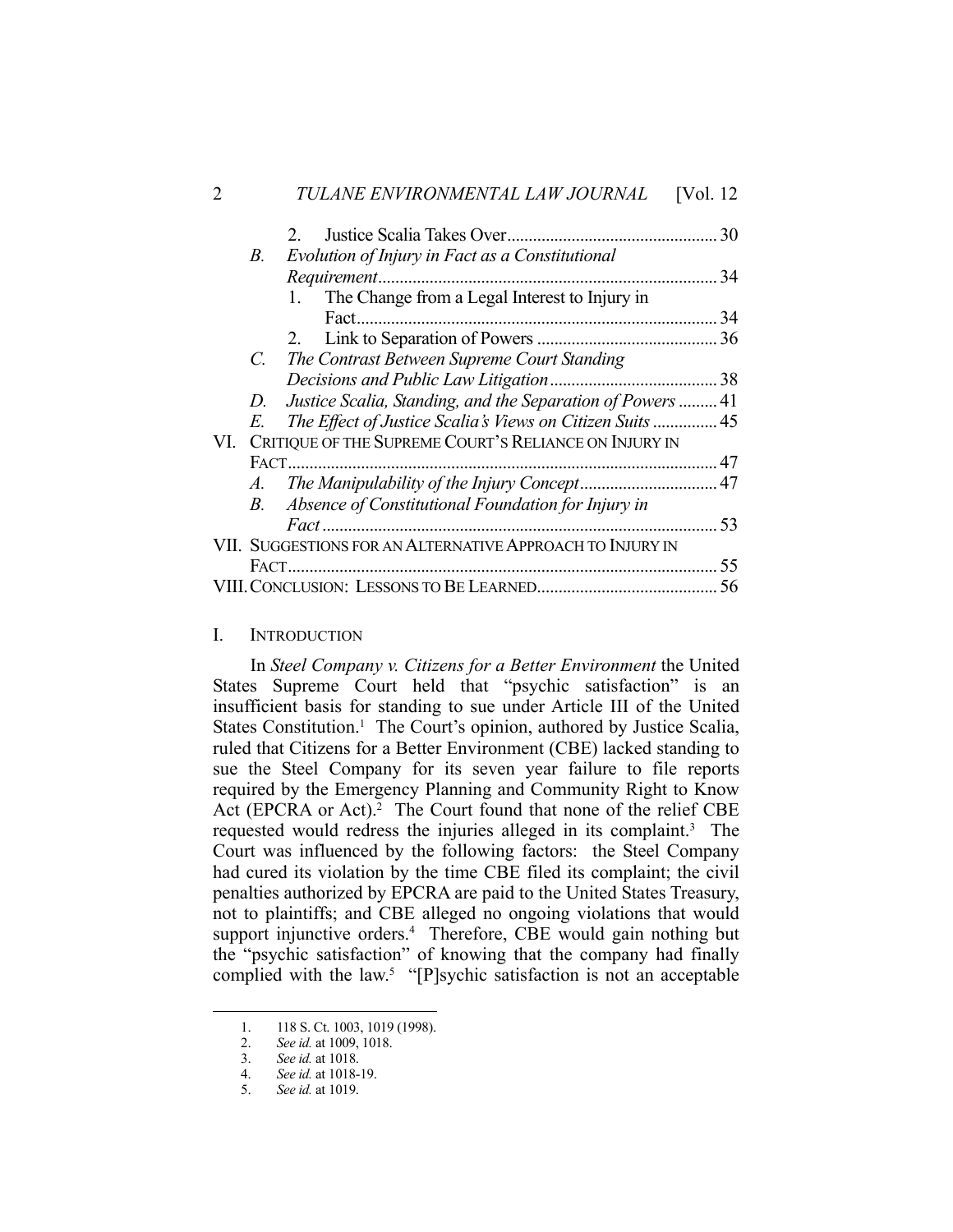Article III remedy," said the Court, "because it does not redress a cognizable Article III injury."6

 Although the merits of CBE's efforts to compel the Steel Company to comply with EPCRA were trivialized by Justice Scalia's stinging prose, *Steel Company* is an important case, principally because of what it reveals about the Supreme Court's views on the standing of environmental groups under congressionally authorized citizen suit provisions. To make sense of the *Steel Company* opinion, it must be seen in the context of other recent Supreme Court decisions on environmental standing. Since 1990, all but one of these opinions have been authored by Justice Scalia, and have served as a vehicle for his efforts to "maneuver"<sup>7</sup> the law of standing back to what he conceives as its "original understanding"8 under the Constitution. Justice Scalia's decisions apply the "injury in fact" test required by Supreme Court standing jurisprudence so as to restrict, and possibly preclude citizen group standing based upon statutory grants.

 This Article examines the Supreme Court's ruling in *Steel Company* as an illustration of Justice Scalia's standing theories and the conflict between the private rights and public law models of litigation. It reviews the decision in the context of the Supreme Court's jurisprudence on standing, particularly in environmental cases, and offers a critique of the Court's reliance on the injury in fact test for standing in public law cases.

 The Article begins with a brief synopsis of the citizen suit provision of EPCRA (Part II), and a summary of the *Steel Company* standing decision (Part III). The summary discusses Justice Stevens' lengthy concurrence, in which he argued that the Court should not reach the standing question at all, but should resolve the matter on the issue of whether EPCRA authorizes citizen suits for wholly past statutory violations. This discussion is followed by an examination of the Court's rejection of Justice Stevens' position and a consideration of Justice Scalia's rulings on standing. As noted above, Justice Scalia held that CBE did not meet the redressability requirement of the injury in fact test for standing.

 Part IV of this Article provides a short discussion of how the lower courts have addressed the standing issue raised by the citizen

 <sup>6.</sup> *Id.*

 <sup>7.</sup> Antonin Scalia, *Oversight and Review of Agency Decisionmaking*, 28 ADMIN. L. REV. 659, 686 (1976) [hereinafter Scalia, *Oversight and Review*]; Antonin Scalia, *The Doctrine of Standing as an Essential Element of the Separation of Powers*, 17 SUFFOLK U. L. REV. 881, 899 (1983) [hereinafter Scalia, *Doctrine of Standing*].

 <sup>8.</sup> Scalia, *Doctrine of Standing*, *supra* note 7, at 881.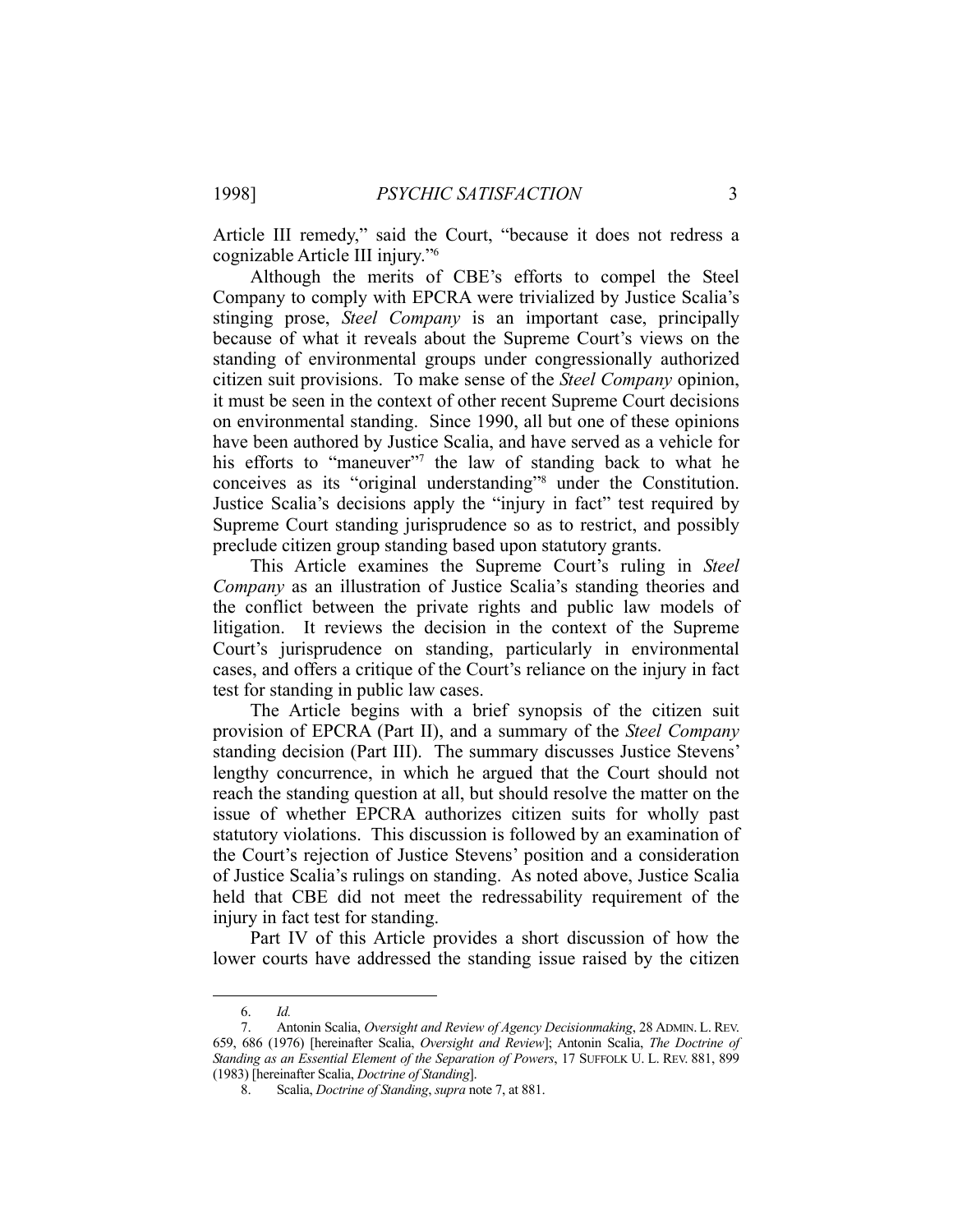suit provision of EPCRA. These court decisions illustrate the merits of the issues better than the Supreme Court's *Steel Company* opinion, and may be helpful to lawyers and others wrestling with this question.

 Parts V and VI of the Article are devoted to understanding the implications of the *Steel Company* decision for the Supreme Court's standing jurisprudence, particularly the standing of public interest and environmental organizations. Part V traces the development of injury in fact as a constitutional requirement for standing, and its link by the Supreme Court to the doctrine of separation of powers.

 Part V also focuses on Justice Scalia's theory that standing to sue is "a crucial and inseparable element" of the separation of powers.<sup>9</sup> In *Steel Company* and other decisions on environmental standing, Justice Scalia has construed the injury in fact standard to significantly constrain Congress's authority to grant standing by statute, as it did in EPCRA. According to Justice Scalia, the courts play no part in the vindication of public rights and majoritarian values, particularly the protection of the environment.<sup>10</sup> Justice Scalia manipulated the standing inquiry in *Steel Company* to deny a citizen group the right to redress clear violations of EPCRA and to further develop his views on the limited role of the courts in our system of government.

 Part VI critiques the Supreme Court's reliance on the injury in fact test for standing, particularly in public law cases such as *Steel Company*. "Injury" is a notoriously manipulable concept, and one for which there may be no constitutional foundation. This part reviews significant historical scholarship establishing that standing is a recent judicial creation, not a constitutionally based doctrine.

 Parts VII and VIII offer suggestions for alternative approaches to the injury in fact test for standing, and concluding thoughts on lessons to be learned from *Steel Company*. In the wake of Justice Scalia's decision, lawyers must consider standing as a strategic element of a case. Together with concerned members of the judiciary, they must work to assure that the doors of the courthouse will remain open to public law cases.

#### II. THE EMERGENCY PLANNING AND COMMUNITY RIGHT TO KNOW ACT

 In 1984, more than 2,000 people were killed and countless others injured when the Union Carbide facility in Bhopal, India

 <sup>9.</sup> *Id.*

 <sup>10.</sup> *See id.* at 894.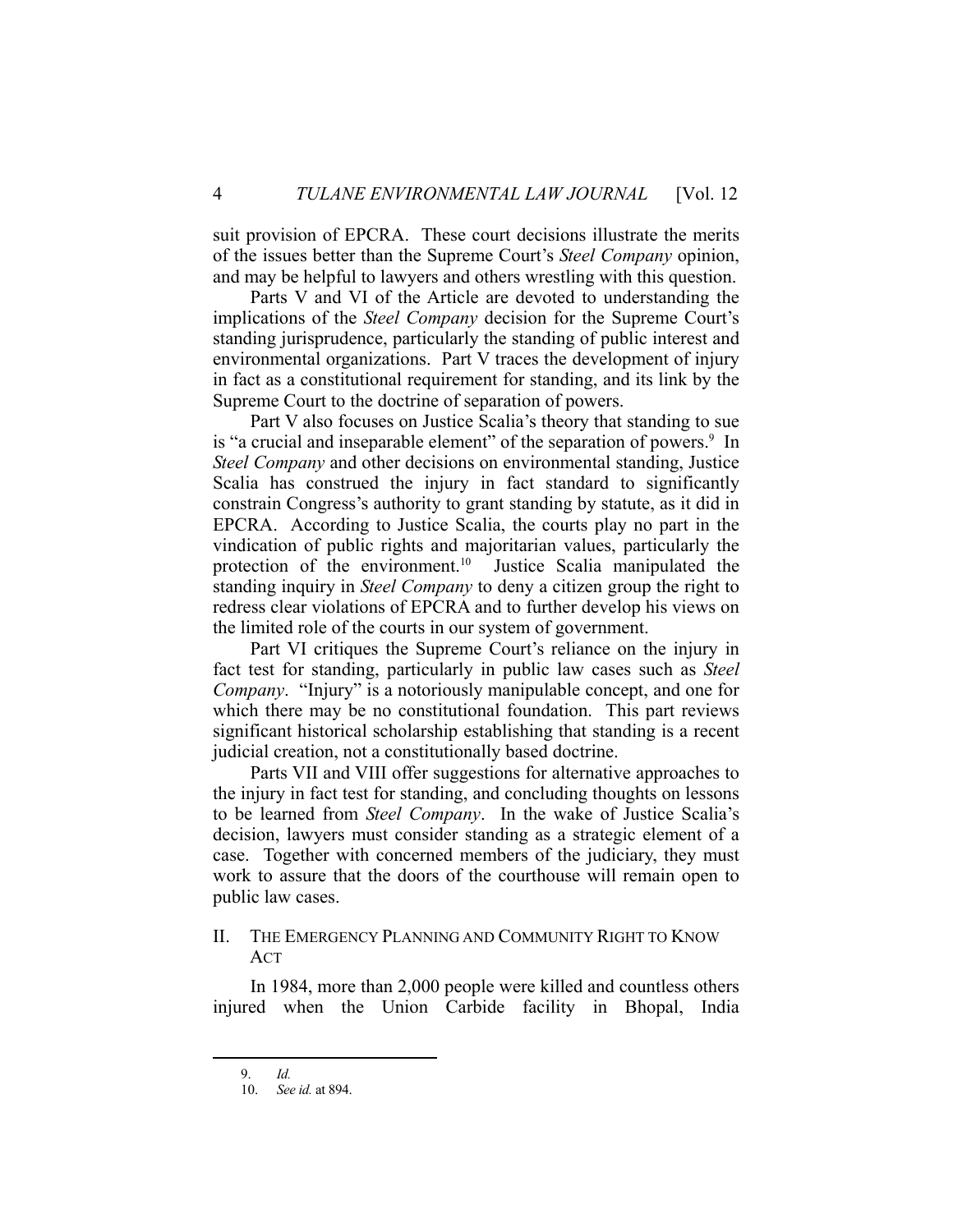unexpectedly released toxic chemicals into the environment.<sup>11</sup> This tragedy, combined with similar, smaller incidents closer to home, focused attention on the presence of hazardous and toxic chemicals in our communities, and the need to provide the public with information on their location and use.12 Congress responded to these concerns by enacting EPCRA.13 As described in detail elsewhere in this colloquium, EPCRA has two central objectives: to assure public access to information about hazardous chemicals used, produced or stored in local communities; and to provide assistance to these communities in formulating and administering response plans for emergencies involving accidental releases of toxic chemicals.<sup>14</sup> In his Memorandum to the Administrator of EPA, President Clinton described EPCRA as "an innovative approach to protecting public health and the environment by ensuring that communities are informed about the toxic chemicals being released into the air, land, and water by manufacturing facilities."15 The "Right-to-Know" provisions of the statute offer "a basic informational tool to encourage informed community-based environmental decision making and provide a strong incentive for businesses to find their own ways of preventing pollution."16

 To fulfill its informational objectives, sections 311 through 313 of EPCRA require owners or operators of facilities producing, using or storing specified toxic and hazardous chemicals to submit two types of annual reports.<sup>17</sup> The first, called a hazardous chemical inventory, describes the amounts, location, and manner of storage of specified chemicals at each facility.<sup>18</sup> The second, known as a toxic chemical release report, details the amounts of toxic chemicals released into the environment during normal business operations.<sup>19</sup> These reports are intended to provide information to the state and local emergency planning and response entities established by the Act,

 <sup>11.</sup> *See* Citizens for a Better Env't v. Steel Co., 90 F.3d 1237, 1238 (7th Cir. 1996), *vacated*, 118 S. Ct. 1005 (1998).

 <sup>12.</sup> *See id.*

 <sup>13.</sup> Emergency Planning and Community Right to Know Act (EPCRA), 42 U.S.C. §§ 11001-11050 (1997).

 <sup>14.</sup> *See* Atlantic States Legal Found., Inc. v. Whiting Roll-Up Door Mfg. Corp., 772 F. Supp. 745, 746 (W.D.N.Y. 1991).

 <sup>15.</sup> Expediting Community Right-to-Know Initiatives, Memorandum of August 8, 1995, 60 Fed. Reg. 41,791 (1995).

 <sup>16.</sup> *Id.*

 <sup>17.</sup> *See* EPCRA, 42 U.S.C. §§ 11021-11023.

 <sup>18.</sup> *See id.* § 11022.

 <sup>19.</sup> *See id.* § 11023(a). Abnormal emergency releases are covered by 42 U.S.C. § 11004.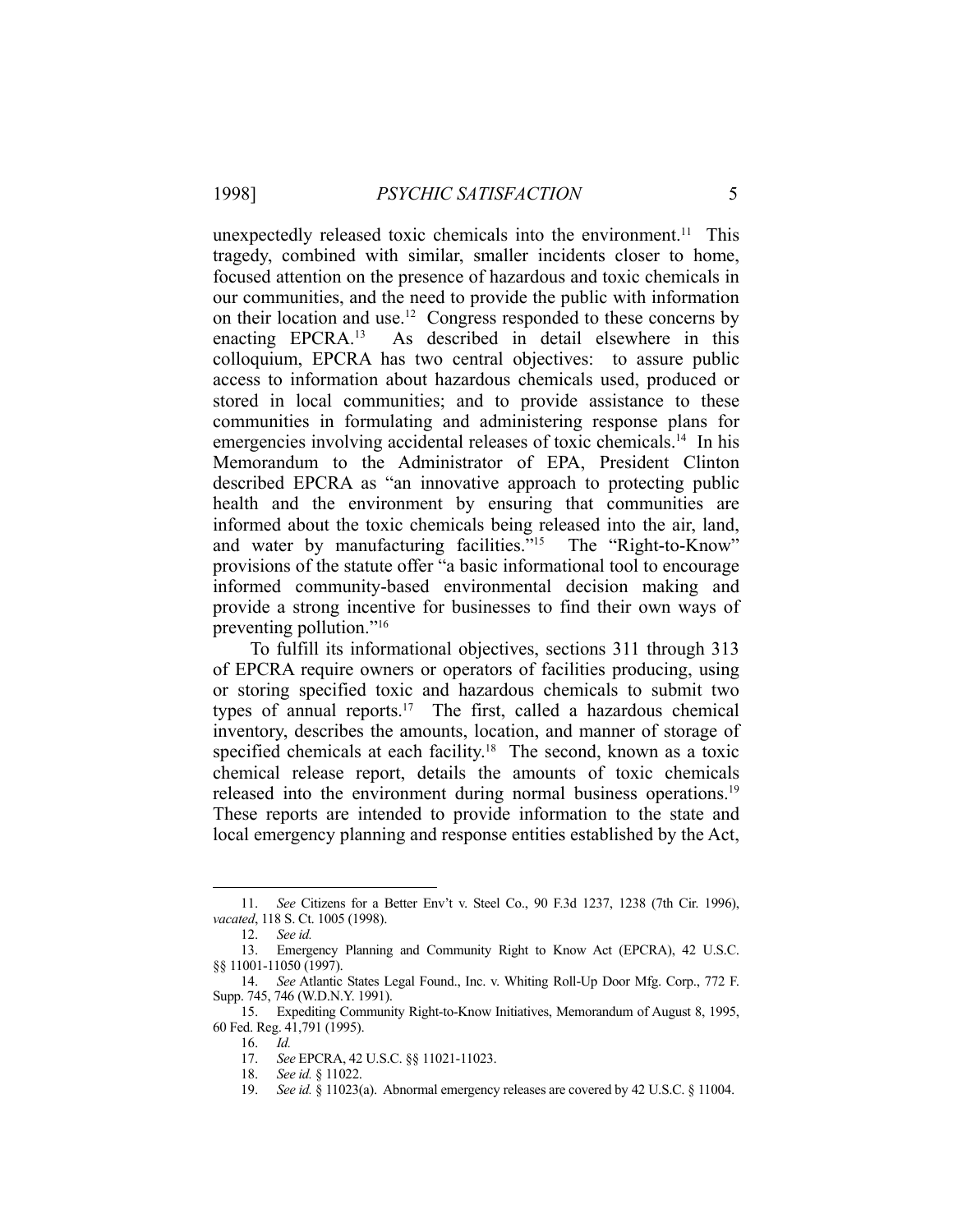and to local fire departments<sup>20</sup> and the public, especially the citizens of communities surrounding facilities subject to the Act.21 The hazardous-chemical inventories are due March  $1st<sub>1</sub><sup>22</sup>$  and the toxicchemical release forms are due July 1st.<sup>23</sup> Failure to file these reports in a timely manner may result in the imposition of civil penalties, which are paid to the United States Treasury.<sup>24</sup>

EPCRA includes an expansive citizen suit provision<sup>25</sup> which authorizes "any person" to

commence a civil action on his own behalf against . . . [a]n owner or operator of a facility for failure to do any of the following:

(i) Submit a follow-up emergency notice under section 11004(c) of this title. (ii) Submit a material safety data sheet or a list under section 11021(a) of this title. (iii) Complete and submit an inventory form under section  $11022(a)$  of this title .... (iv) Complete and submit a toxic chemical release form under section  $11023(a)$  of this title.<sup>26</sup>

Additionally, any person may file suit against the Administrator of the EPA and state and local governments for failure to carry out a number of compliance activities.<sup>27</sup> These include failing to provide a mechanism for making information publicly available and failing to respond to requests for information in a timely way.<sup>28</sup> Finally, EPCRA's citizen suit provision authorizes intervention of right for persons who have "a direct interest which is or may be adversely affected by the action."29

 Prior to filing an action, a potential citizen plaintiff must give sixty days notice to the alleged violator, the Administrator of the EPA, and the state in which the alleged violation occurred.<sup>30</sup> A citizen suit may not go forward, however, if the Administrator of the EPA "has commenced and is diligently pursuing an administrative order or civil action to enforce the requirement concerned or to impose a civil penalty."31

 <sup>20.</sup> *See id.* § 11022(a)-(e).

 <sup>21.</sup> *See id.* § 11023(h).

 <sup>22.</sup> *See id.* § 11022(a)(2).

 <sup>23.</sup> *See id.* § 11023(a).

 <sup>24.</sup> *See id.* § 11045(c).

 <sup>25.</sup> *See id.* § 11046(a)(1).

 <sup>26.</sup> *Id.* § 11046(a)(1)(A).

 <sup>27.</sup> *See id.* § 11046(a)(1)(B)-(D).

 <sup>28.</sup> *See id.*

 <sup>29.</sup> *Id.* § 11046(h)(2).

 <sup>30.</sup> *See id.* § 11046(d).

 <sup>31.</sup> *Id.* § 11046(e).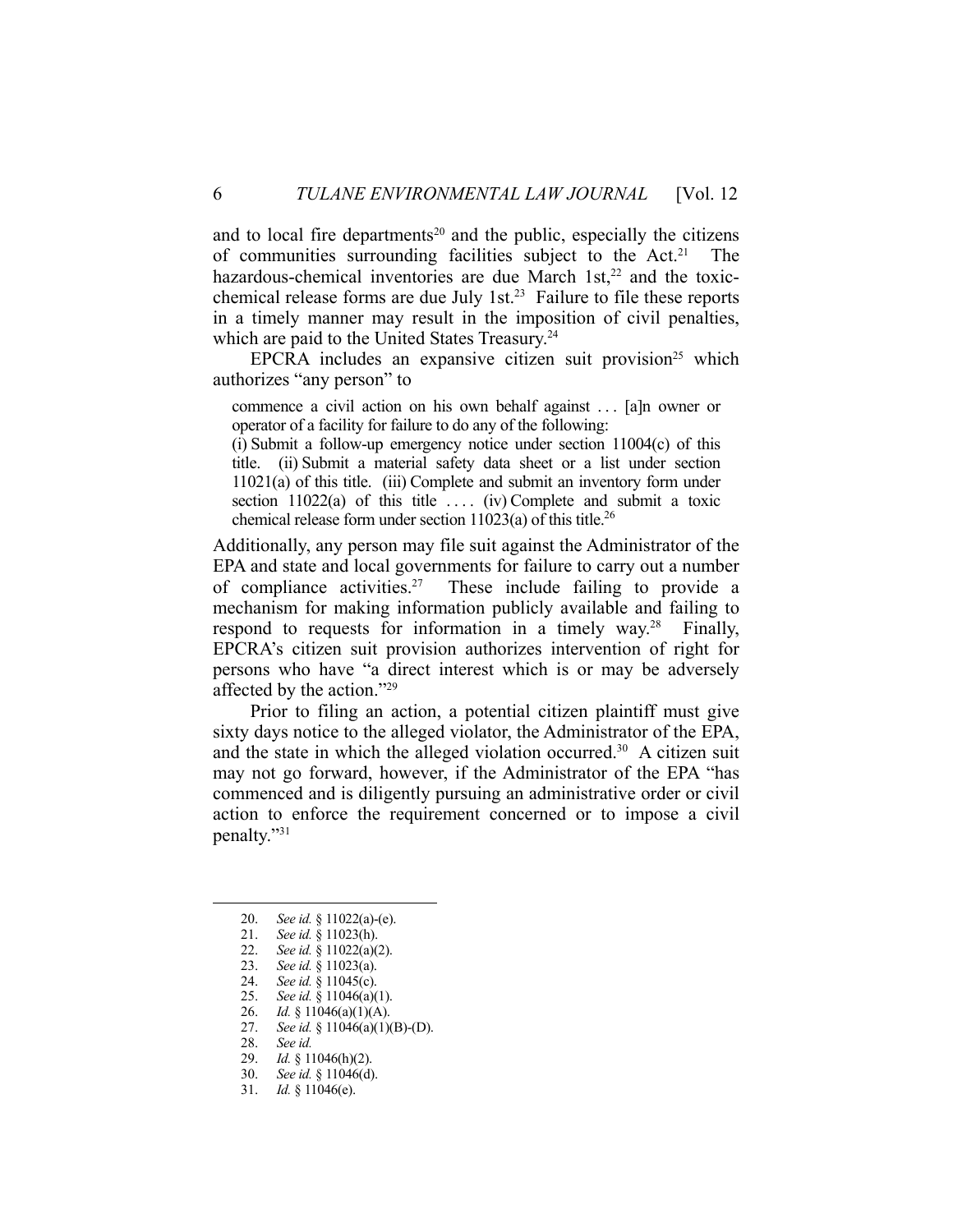#### III. SUMMARY OF THE *STEEL COMPANY* DECISION

 Over a seven-year period, from 1988 to 1995, the Steel Company failed to submit the hazardous chemical-inventory and toxic-chemical release forms required by sections 11022 and 11023 of EPCRA.<sup>32</sup> In 1995, Citizens for a Better Environment, a nonprofit environmental organization, sent notice to the Steel Company, the EPA Administrator, and the relevant Illinois authorities of its intent to sue the Steel Company for violation of EPCRA's reporting requirements.<sup>33</sup> Upon receiving this notice, the Steel Company filed all of the overdue forms.34

 The EPA chose not to bring an action against the Steel Company, and when the sixty day notice period expired, CBE filed suit.<sup>35</sup> The Steel Company moved to dismiss the action on the grounds that, because its EPCRA submissions were current when the complaint was filed, the court lacked jurisdiction to hear the suit.<sup>36</sup> The Steel Company argued that because EPCRA does not permit suits for wholly past violations, CBE's claim of untimely filings was not one for which relief could be granted.37

 The district court agreed with the Steel Company, ruling that citizens may not sue for historical violations of the Act if the violations were remedied prior to the suit.38 The Seventh Circuit reversed, holding that EPCRA authorizes citizen suits for wholly past violations.39 The court found that EPCRA requires companies to complete and submit forms in compliance with the requirements of several statutory sections, including mandatory timetables.<sup>40</sup> The court held further that the enforcement provisions of EPCRA are not cast in the present tense.<sup>41</sup> Failure to do something can indicate a failure, past or present.<sup>42</sup> To give meaning to the statute as a whole, the citizen suit provision must be interpreted to permit suits for past

 <sup>32.</sup> *See* Citizens for a Better Env't v. Steel Co., 90 F.3d 1237, 1241 (7th Cir. 1996), *vacated*, 118 S. Ct. 1005 (1998).

 <sup>33.</sup> *See* Steel Co. v. Citizens for a Better Env't, 118 S. Ct. 1003, 1009 (1998).

 <sup>34.</sup> *See id.*

 <sup>35.</sup> *See id.*

 <sup>36.</sup> *See id.*

 <sup>37.</sup> *See id.*

 <sup>38.</sup> *See* Citizens for a Better Env't v. Steel Co., No. 95-C-4534, 1995 WL 758122 at \*1, \*4 (N.D. Ill. Dec. 21, 1995), *rev'd*, 90 F.3d 1237 (7th Cir. 1996), *vacated*, 118 S. Ct. 1003 (1998).

 <sup>39.</sup> *See* Citizens for a Better Env't v. Steel Co., 90 F.3d 1237, 1243 (7th Cir. 1996), *vacated*, 118 S. Ct. 1003 (1998).

 <sup>40.</sup> *See id.*

 <sup>41.</sup> *See id.* at 1244.

 <sup>42.</sup> *See id.* at 1243.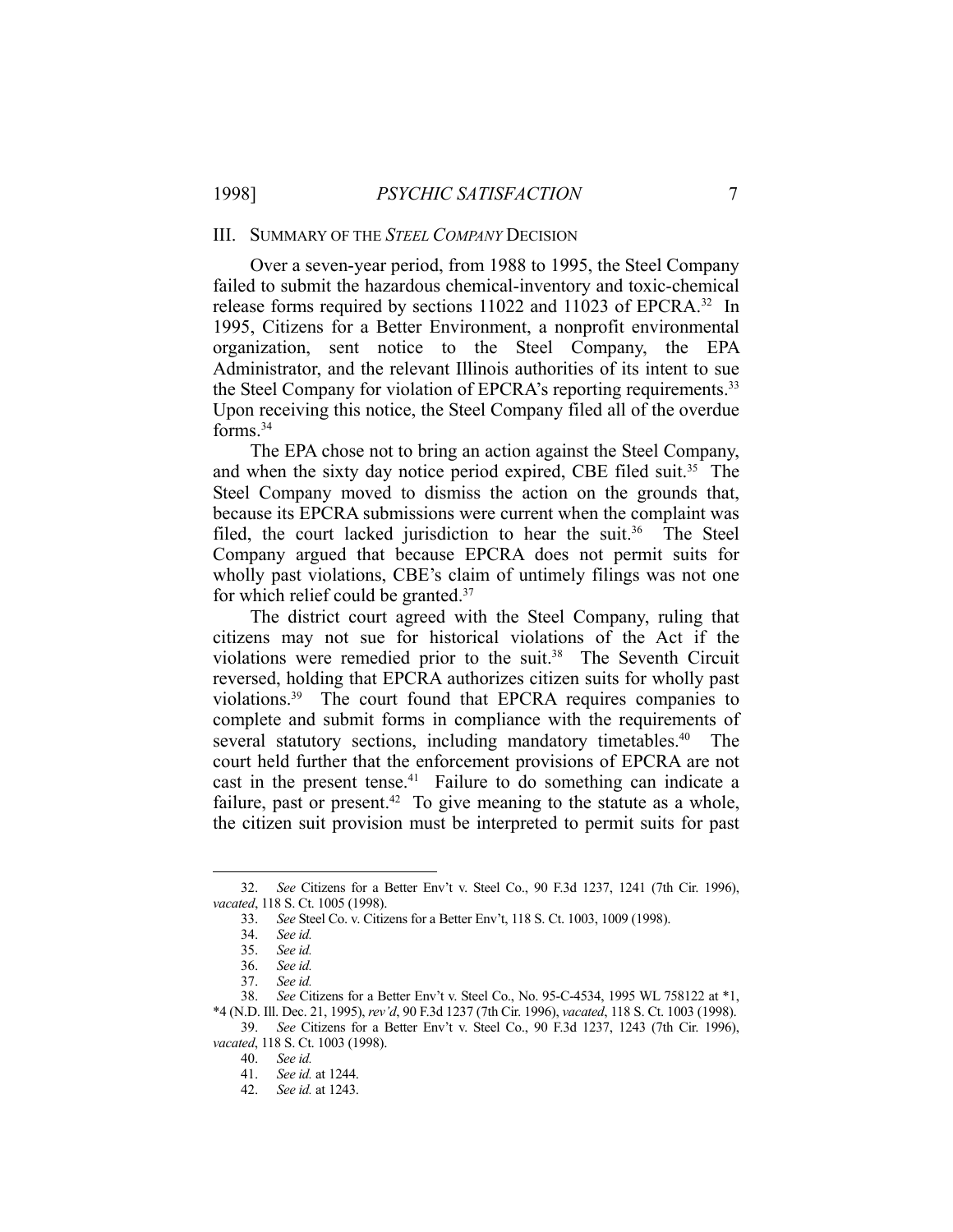violations.43 Otherwise the citizen enforcement provision would be rendered "virtually meaningless."44

 The Supreme Court granted *certiorari* ostensibly to resolve the conflict between the Seventh Circuit's interpretation of EPCRA and that of the Sixth Circuit in *Atlantic States Legal Foundation, Inc. v. United Musical Instruments, U.S.A., Inc.*, 45 a case acknowledged by the Seventh Circuit to be "factually indistinguishable" from *Steel Company*. 46

 However, the Supreme Court did not decide whether EPCRA applies to past violations. Instead, the Court held that CBE lacked standing to maintain its action and, therefore, the courts had no jurisdiction to hear the case. $47$  The judgment of the Seventh Circuit was vacated and the case remanded with instructions that the complaint be dismissed.48

#### *A. The "Long Front Walk"*

 The *Steel Company* decision is one of the more confusing of recent Supreme Court history. With its multiplicity of concurrences,<sup>49</sup> the opinion reads like an extended debate among the members of the Court, the kind of debate that might be expected in preparation of the actual decision. Much of the confusion in the opinion stems from the fact that Justice Scalia opens with what he calls a "long front walk," before he explains the Court's rulings and its analysis.<sup>50</sup> The "walk" is an extensive response to Justice Stevens' concurring opinion on the question of which issue the Court should address first: the scope of EPCRA's citizen suit provision or the standing of the respondent CBE.51 To understand Justice Scalia's excursion, it is first necessary to consider Justice Stevens' concurrence.

 <sup>43.</sup> *See id.* at 1244.

 <sup>44.</sup> *Id.*

 <sup>45. 61</sup> F.3d 473 (6th Cir. 1995).

 <sup>46.</sup> Citizens for a Better Env't v. Steel Co., 90 F.3d at 1242; Steel Co. v. Citizens for a Better Env't, 118 S. Ct. 1003, 1009 (1998).

 <sup>47.</sup> *See Steel Co.*, 118 S. Ct. at 1019-20.

 <sup>48.</sup> *See id.* at 1020.

 <sup>49.</sup> Chief Justice Rehnquist and Justices O'Connor, Kennedy and Thomas, *see id.* at 1020, joined Justice Scalia's opinion, *see id.* at 1008. Justice Breyer concurred in parts of Justice Scalia's opinion, as did Justices O'Connor and Kennedy, *see id.* at 1020 (Breyer, O'Connor, Kennedy, J.J., concurring). Justice Stevens filed an extensive concurrence, in which Justices Souter and Ginsberg joined, in part, *see id.* at 1021 (Stevens, J., concurring; Souter, Ginsberg, J.J., concurring in part). Justice Ginsberg also filed a separate concurrence, *see id.* at 1032 (Ginsberg, J., concurring); *see also id.* at 1008.

 <sup>50.</sup> *Steel Co.*, 118 S. Ct. at 1016.

 <sup>51.</sup> Justice Stevens claimed that the Court should first consider whether EPCRA authorizes suits for past violations, before addressing CBE's standing. *See id.* at 1021-23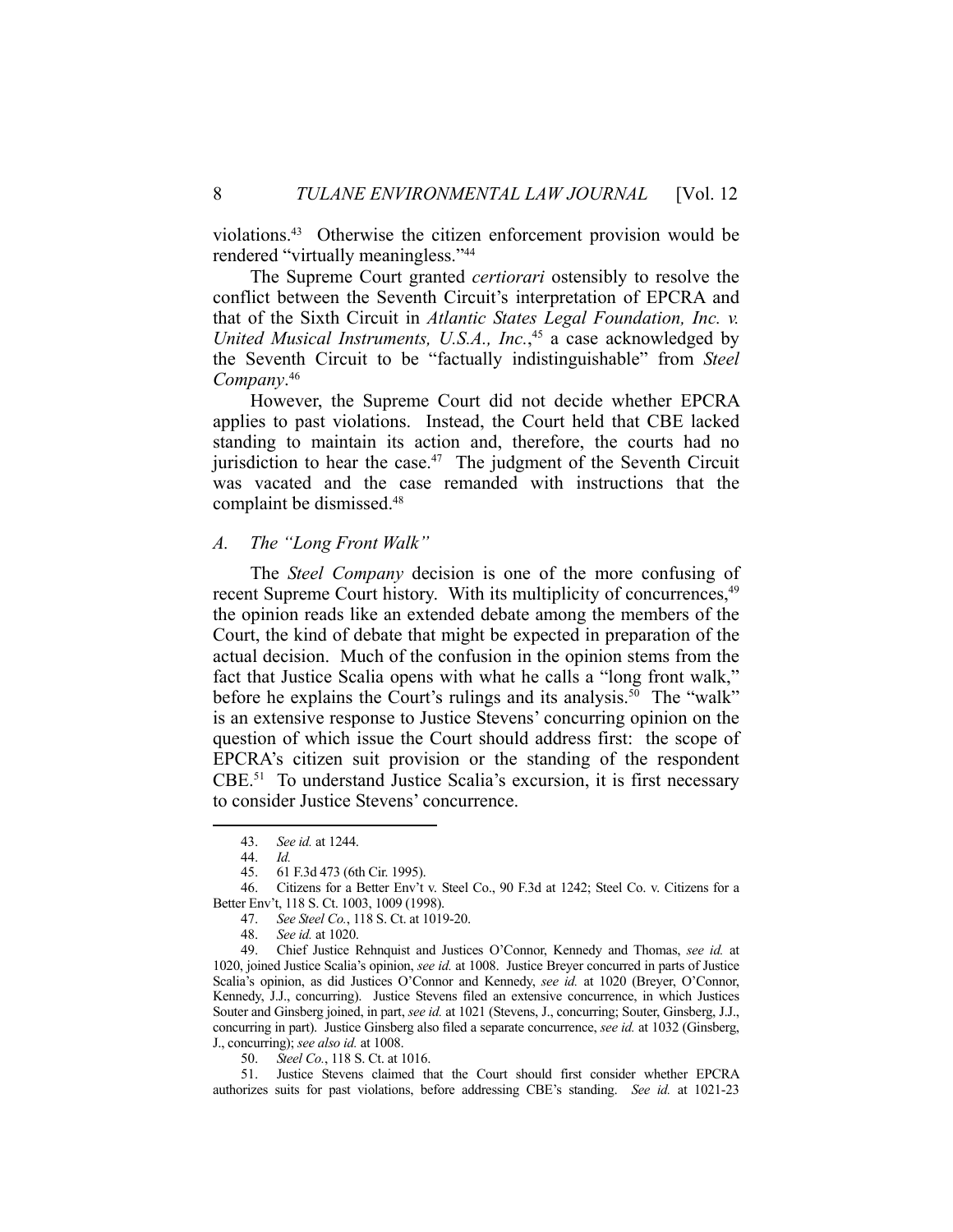#### 1. Justice Stevens' Concurrence

 Although he concurred in the judgment, Justice Stevens argued that the Supreme Court need not, and indeed should not, consider the issue of CBE's standing.<sup>52</sup> According to Justice Stevens, the case presented two interrelated threshold issues: "(1) whether [EPCRA] confers federal jurisdiction over citizen suits for wholly past violations; and (2) if so, whether respondent has standing under Article III of the Constitution."53 Because both issues are jurisdictional, Justice Stevens reasoned that the Court has the power to decide which to resolve first.<sup>54</sup> For him, the choice was clear. Rather than take up the issue of standing, and "unnecessarily pass[] on an undecided constitutional question," the case should be resolved on the statutory jurisdictional question, *i.e.*, whether EPCRA authorizes suits for wholly past violations.<sup>55</sup> If the citizen suit provision of EPCRA authorizes suits for past violations, then the standing of the respondent is an issue.<sup>56</sup> If the statute does not permit such actions, the standing issue need not be considered at all.<sup>57</sup>

 Justice Stevens argued that the threshold issue of statutory jurisdiction in *Steel Company* is "virtually identical"<sup>58</sup> to the question decided in *Gwaltney of Smithfield, Ltd. v. Chesapeake Bay Foundation, Inc.*59 In *Gwaltney*, the Court concluded that the Clean Water Act does not allow citizen suits for wholly past violations.<sup>60</sup> According to Justice Stevens, the Court framed the issue in *Gwaltney* as a matter of jurisdiction.<sup>61</sup> It stated: "In this case, we must decide

 <sup>(</sup>Stevens, J., concurring). He labeled both issues "jurisdictional." *Id.* Justice Scalia responded, "[Standing] would normally be considered a threshold question that must be resolved in respondent's favor before proceeding to the merits. Justice Stevens . . . claims that the question of whether [EPCRA] permits this cause of action is *also* 'jurisdictional,' and so has equivalent claim to being resolved first." *Id.* at 1009. The initial part of Justice Scalia's opinion is the discussion of this dispute.

 <sup>52.</sup> *See id.* at 1021 (Stevens, J., concurring).

 <sup>53.</sup> *Id.* (Stevens, J., concurring).

 <sup>54.</sup> *See id.* (Stevens, J., concurring). Justice Stevens stated that "this is not a case in which the choice between resolving the statutory question or the standing question first is a choice between a merits issue and a jurisdictional issue; rather, it is a choice between two jurisdictional issues." *Id.* at 1022 (Stevens, J., concurring).

 <sup>55.</sup> *Id.* at 1027 (Stevens, J., concurring).

 <sup>56.</sup> *See id.* at 1024-25 (Stevens, J., concurring).

 <sup>57.</sup> *See id.* at 1025 (Stevens, J., concurring).

 <sup>58.</sup> *Id.* at 1022 (Stevens, J., concurring)

 <sup>59. 484</sup> U.S. 49 (1987).

 <sup>60.</sup> *See id.* at 64.

 <sup>61.</sup> *See Steel Co.*, 118 S. Ct. at 1022 (Stevens, J., concurring).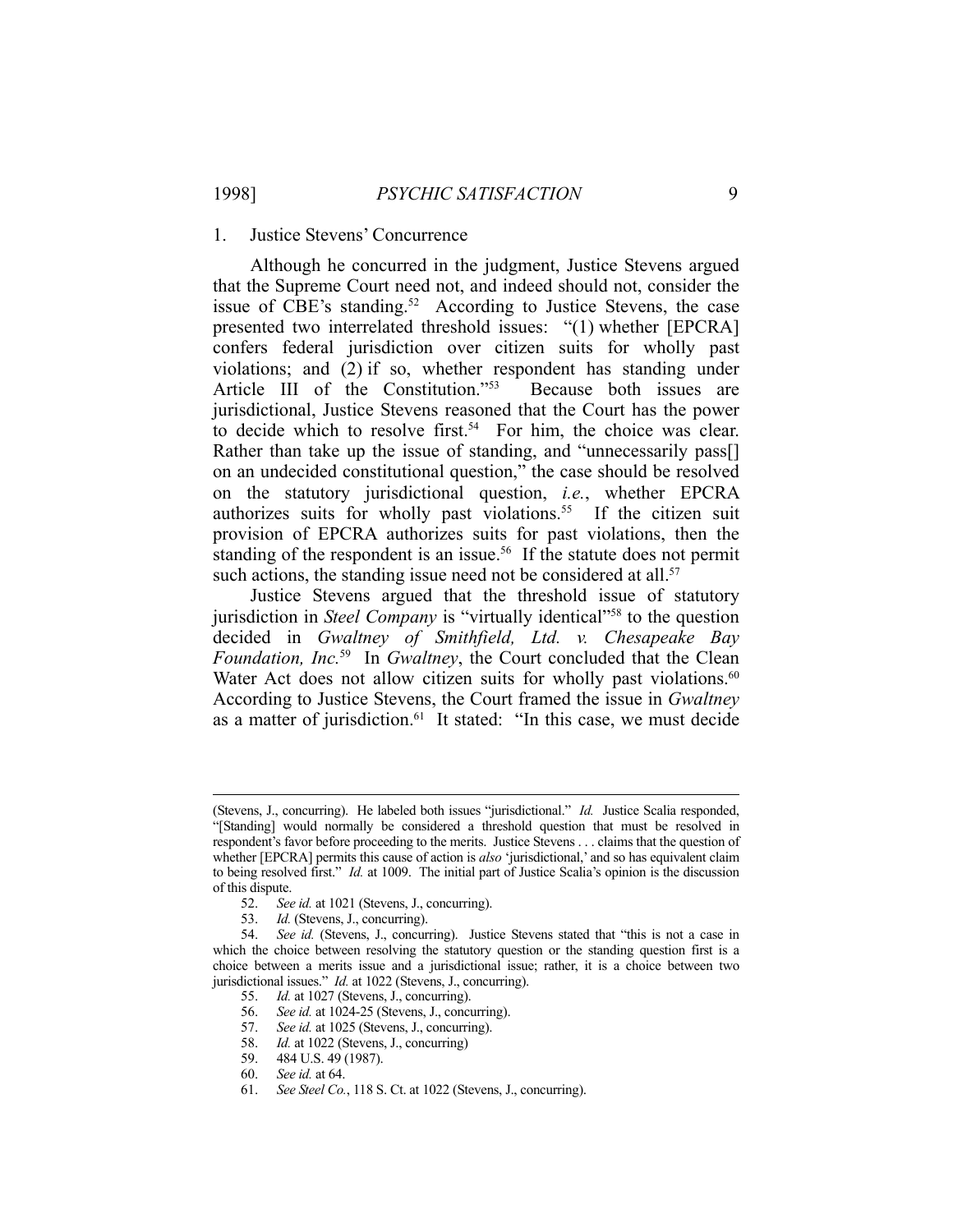whether  $\S 505(a)$  of the Clean Water Act ... confers federal jurisdiction over citizen suits for wholly past violations."<sup>62</sup>

 To further support his conclusion that the statutory issue is jurisdictional and should be decided first, Justice Stevens offered an alternative rationale.<sup>63</sup> He argued that a court must evaluate whether a plaintiff has standing only if a cause of action is stated in its complaint.<sup>64</sup> Without a cause of action, either under a statute or the common law, a potential plaintiff lacks standing to sue, and the matter may be dismissed.65 If the issue in *Steel Company* was approached in this manner, said Justice Stevens, it would be evident that the Court had the power to decide the statutory question first.<sup>66</sup>

#### 2. Justice Scalia's Response to Justice Stevens' Concurrence

 Justice Scalia rejected both of Justice Stevens' approaches and proceeded to decide the standing issue.67 He concluded that the question of whether the scope of EPCRA's citizen suit provision includes wholly past violations goes to the merits of the case and could not be considered before the threshold jurisdictional question, *i.e.*, standing.<sup>68</sup> Justice Scalia chided Justice Stevens for "attempt[ing] to convert the merits issue in this case into a jurisdictional one."69 He strongly criticized the appellate practice of moving immediately to the merits of a case, despite jurisdictional objections, even when the merits question is more readily resolved, and the prevailing party on the merits would be the same as the prevailing party were jurisdiction denied.70 Justice Scalia stated that this practice, referred to as the "doctrine of hypothetical jurisdiction" by the Ninth Circuit, $71$  "carries" the courts beyond the bounds of authorized judicial action and thus offends fundamental principles of separation of powers."72 Justice Scalia emphasized that, without jurisdiction, a court cannot proceed at all.<sup>73</sup> "For a court to pronounce upon the meaning or the

 <sup>62.</sup> *Id.* (Stevens, J., concurring) (quoting *Gwaltney*, 484 U.S. at 52).

 <sup>63.</sup> *See id.* at 1024 (Stevens, J., concurring).

 <sup>64.</sup> *See id.* (Stevens, J., concurring).

 <sup>65.</sup> *See id.* (Stevens, J., concurring).

 <sup>66.</sup> *See id.* at 1022 (Stevens, J., concurring).

 <sup>67.</sup> *See id.* at 1016.

 <sup>68.</sup> *See id.* at 1018. *Id.* at 1012.

 <sup>70.</sup> *See id.*

 <sup>71.</sup> *Id.*

 <sup>72.</sup> *Id.*

 <sup>73.</sup> *See id.*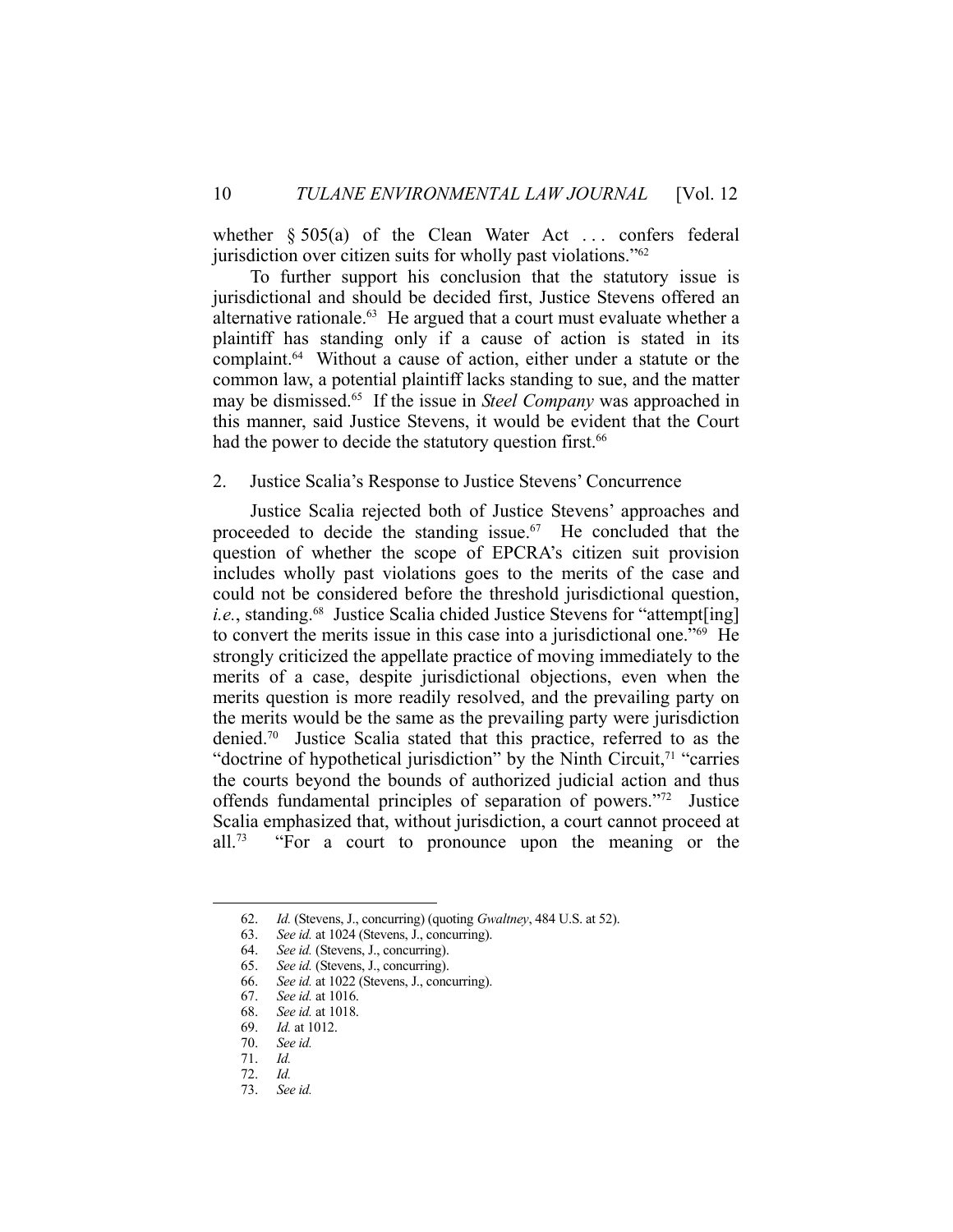constitutionality of a state or federal law when it has no jurisdiction to do so is, by very definition, for a court to act *ultra vires*."74

 Justice Scalia disagreed with Justice Stevens on the Supreme Court's treatment of the past violation issue in *Gwaltney*, calling it a "drive-by jurisdictional ruling[]" with "no precedential effect."75 According to Justice Scalia, the ruling on the past violations issue was a decision on the merits.76 He distinguished the provision of the Clean Water Act under review in *Gwaltney* from the language of EPCRA and concluded that "the jurisdictional character of the elements of the cause of action in *Gwaltney* made no substantive difference (nor even any procedural difference that the Court seemed aware of), had been assumed by the parties, and was assumed without discussion by the Court."77

 Justice Scalia also disputed Justice Stevens' contention that jurisdiction need not be considered until the Court determined that respondent had stated a cause of action in its complaint.<sup>78</sup> He stated, "It is firmly established in our cases that the absence of a valid (as opposed to arguable) cause of action does not implicate subject-matter jurisdiction, *i.e.*, the courts' statutory or constitutional *power* to adjudicate the case."79 A court's jurisdiction over a subject matter does not fail simply because a plaintiff does not state a cause of action in its complaint.80 Jurisdiction fails when the claim is "so insubstantial, implausible, foreclosed by prior decisions of this Court, or otherwise completely devoid of merit as not to involve a federal controversy."81 Courts have jurisdiction if "the right of petitioners to recover under their complaint will be sustained if the Constitution and laws of the United States are given one construction and will be defeated if they are given another."82 In *Steel Company*, Justice Scalia declared that the respondent would win under one construction of EPCRA and lose under another.<sup>83</sup> Therefore, the courts clearly have jurisdiction to hear the case. $84$  "Jurisdiction is power to declare the

 <sup>74.</sup> *Id.* at 1016. 75. *Id.* at 1011.

 <sup>76.</sup> *See id.*

 <sup>77.</sup> *Id.*

 <sup>78.</sup> *See id.* at 1010.

 <sup>79.</sup> *Id.*

 <sup>80.</sup> *See id.* at 1011.

 <sup>81.</sup> *Id.* at 1010 (quoting Oneida Indian Nation of N.Y. v. County of Oneida, 414 U.S. 661, 666 (1974)).

 <sup>82.</sup> *Id.* (quoting Bell v. Hood, 327 U.S. 678, 685 (1946)).

 <sup>83.</sup> *See id.*

 <sup>84.</sup> *See id.*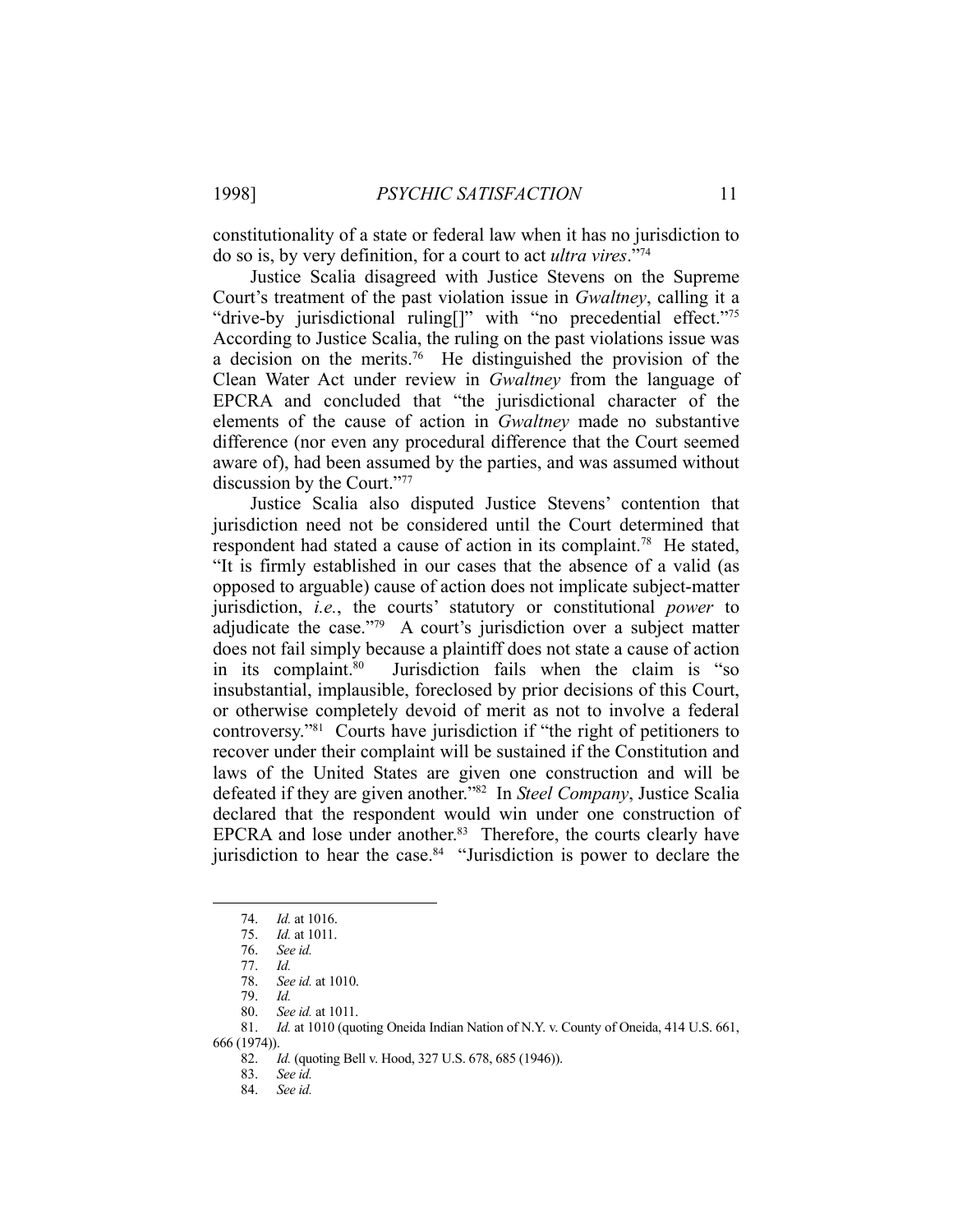law, and when it ceases to exist, the only function remaining to the court is that of announcing the fact and dismissing the cause."85

# 3. Concurrences on Jurisdiction

1

 As is often the case, Justice Scalia's colleagues did not fully agree with his hard line approach.<sup>86</sup> Justices O'Connor, Kennedy, and Breyer filed concurrences on the jurisdictional issue.<sup>87</sup> Justice O'Connor acknowledged that several Supreme Court decisions "have diluted the absolute purity of the rule that Article III jurisdiction is always an antecedent question" and urged that the *Steel Company* opinion not be read as an exhaustive catalogue of the circumstances in which federal courts may resolve cases on the merits rather than deal with questions of jurisdiction.<sup>88</sup> While federal courts "typically should decide standing questions at the outset of a case," Justice Breyer said, "[t]he Constitution does not impose a rigid judicial 'order of operations,' when doing so would cause serious practical problems."89

 <sup>85.</sup> *Id.* at 1012 (quoting *Ex parte* McCardle, 74 U.S. (7 Wall.) 506, 514 (1868)).

 <sup>86.</sup> In previous opinions, members of the Supreme Court have taken issue with Justice Scalia's hard line approach to various issues. For example, in *Lujan v. Defenders of Wildlife*, 504 U.S. 555, 562 (1992), Justice Scalia concluded that Defenders of Wildlife lacked standing to sue the Department of the Interior because it had failed to show concrete injury in fact or a likelihood of redressability. Defenders' procedural injuries, which were based on the citizen suit provision of the Endangered Species Act, were insufficient to support standing. *See id.* Justice Scalia stated that Congress may not, through a citizen suit provision, grant standing to persons who do not meet the "injury in fact" requirements of Article III, as he defines those requirements. *See id.* at 573. "[A] generally available grievance about government . . . does not state an Article III case or controversy." *Id.* at 573-74. Congress cannot "convert the undifferentiated public interest in executive officers' compliance with the law into an 'individual right' vindicable in the courts." *Id.* at 577. Although they concurred in the judgment of the court, Justices Kennedy and Souter responded that "[m]odern litigation has progressed far from the paradigm of Marbury suing Madison to get his commission" and that "we must be sensitive to the articulation of new rights of action that do not have clear analogs in our common-law tradition." *Id.* at 580 (Kennedy, J., concurring). Moreover, "Congress has the power to define injuries and articulate chains of causation that will give rise to a case or controversy where none existed before." *Id.* (Kennedy, J., concurring). In his dissent to *Defenders*, Justice Blackmun strongly rebuked Justice Scalia for his "anachronistically formal view of the separation of powers," *id.* at 602 (Blackmun, J., dissenting), and for allowing the government to "play 'Three-Card Monte'" with the redressability requirement in order to defeat plaintiff's standing, *id.* at 596 (Blackmun, J., dissenting).

 <sup>87.</sup> *See Steel Co.*, 118 S. Ct. at 1020-21 (Breyer, O'Connor, Kennedy J.J., concurring).

<sup>88.</sup> *Id.* (O'Connor, J., concurring) (quoting the majority opinion at 1016).<br>89. *Id.* at 1020-21 (Brever, J., concurring). Justice Breyer cites the Co

*Id.* at 1020-21 (Breyer, J., concurring). Justice Breyer cites the Court's opinion in *Norton v. Mathews*, 427 U.S. 524, 532 (1976) for the proposition that courts may "reserve[] difficult questions of . . . jurisdiction when the case alternatively could be resolved on the merits in favor of the same party." *Steel Co.*, 118 S. Ct. at 1020-21 (Breyer, J., concurring). Such an approach, according to Justice Breyer, "makes enormous practical sense. Whom does it help to have appellate judges spend their time and energy puzzling over the correct answer to an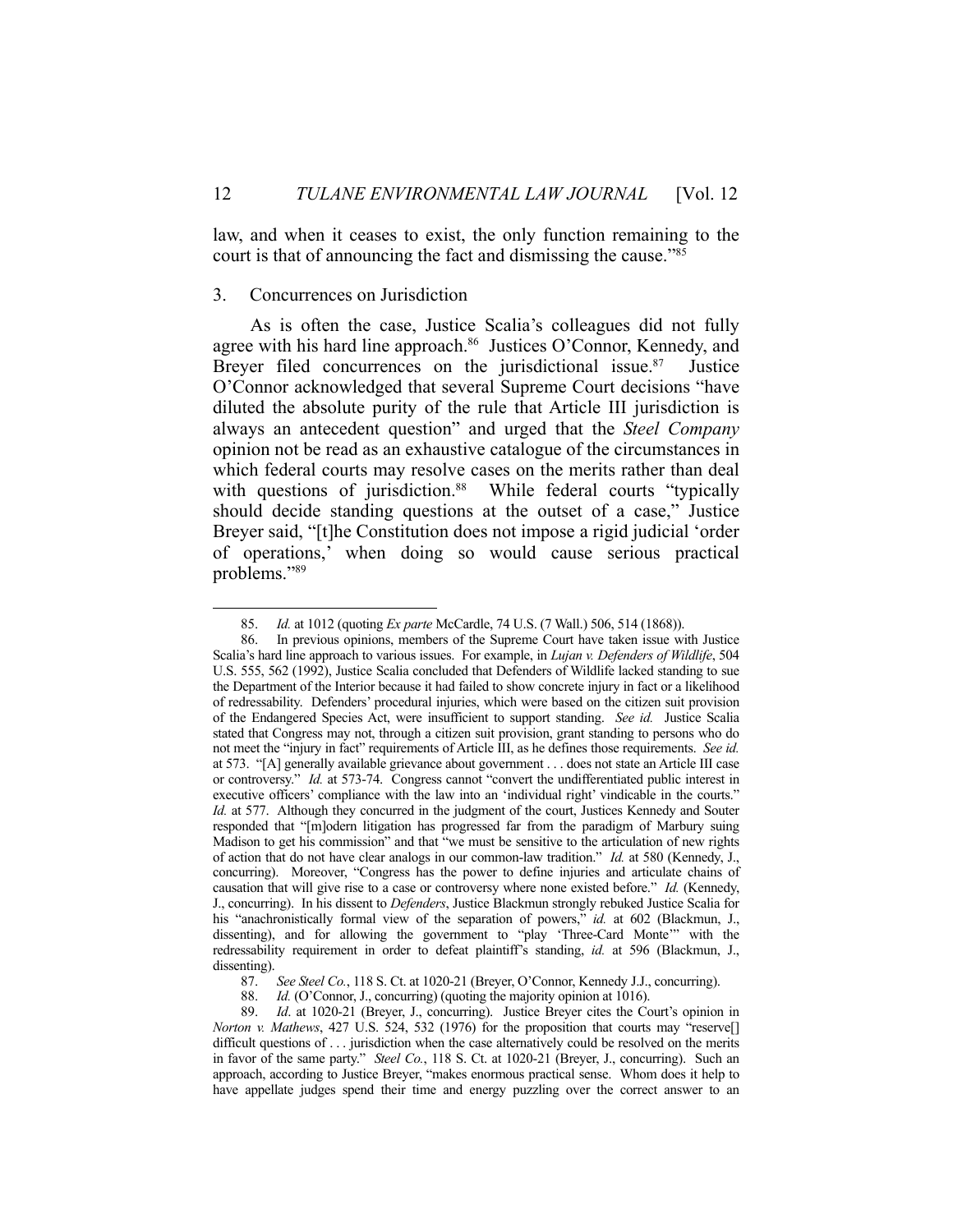#### *B. The Standing Issue*

# 1. Introduction to Justice Scalia's Opinion

 After clearing the hurdle of Justice Stevens' concurrence, the Court reached the threshold standing issue.<sup>90</sup> As a foundation for its ruling, Justice Scalia provided a brief reprise of the law of standing, the "numbingly familiar"<sup>91</sup> litany of requirements intended to assure that only those persons with a direct stake in the outcome of a dispute are permitted to invoke the jurisdiction of a court to resolve it.<sup>92</sup>

 Article III of the Constitution limits the federal courts' judicial authority to "cases" and "controversies."93 Current Supreme Court jurisprudence on Article III standing requires a potential plaintiff to demonstrate that he has suffered an injury in fact, a "distinct and palpable" harm that can be fairly traced to the conduct of the defendant and redressed by a favorable court decision.<sup>94</sup> The three requirements of injury, causation, and redressability constitute what the Supreme Court, with "dreary regularity,"95 calls "the irreducible constitutional minimum of standing."96

 The Supreme Court did not decide whether "being deprived of information that is supposed to be disclosed under EPCRA—or at least being deprived of it when one has a particular plan for its use is a concrete injury in fact that satisfies Article III" of the Constitution.97 Rather, the Court focused on the element of redressability and concluded that, even assuming injury, none of the

intractable jurisdictional matter, when . . . the same party would win or lose regardless?" *Id.* at 1021 (Breyer, J., concurring).

 <sup>90.</sup> *See Steel Co.*, 118 S. Ct. at 1016.

 <sup>91.</sup> William A. Fletcher, *The Structure of Standing*, 98 YALE L.J. 221, 222 (1988).

 <sup>92.</sup> *See Steel Co.*, 118 S. Ct. at 1016-17 (citing Lujan v. Defenders of Wildlife, 504 U.S. 555, 560 (1992)).

 <sup>93.</sup> U.S.CONST. art. III, § 2, cl. 1.

<sup>94.</sup> Valley Forge Christian College v. Americans United for the Separation of Church & State, Inc., 454 U.S. 464, 472, 474-75 (1982).

 <sup>95.</sup> Abram Chayes, *The Supreme Court 1981 Term—Foreword: Public Law Litigation and the Burger Court*, 96 HARV. L. REV. 4, 22 (1982).

 <sup>96.</sup> *Defenders of Wildlife*, 504 U.S. at 560. In addition to the constitutional requirements, there are three prudential limitations on standing: (1) a plaintiff must assert his own legal rights and interests, not those of a third party; (2) the interests must be specific, not "abstract questions of wide public significance;" and (3) the plaintiff's complaint must fall within the "zone of interests" to be protected by the statute in question. *Valley Forge*, 454 U.S. at 474-75; *see also* Region 8 Forest Service Timber Purchasers Council v. Alcock, 993 F.2d 800, 805 (11th Cir. 1993). To be within the zone of interests of a statute, a plaintiff must demonstrate a plausible relationship between his interest and the overall policies of the statute. *See* Humane Soc'y of the United States v. Hodel, 840 F.2d 45, 60-61 (D.C. Cir. 1988). For an overview of the prudential limits on standing, *see* Fletcher, *supra* note 91, at 251-53.

 <sup>97.</sup> *Steel Co.*, 118 S. Ct. at 1018.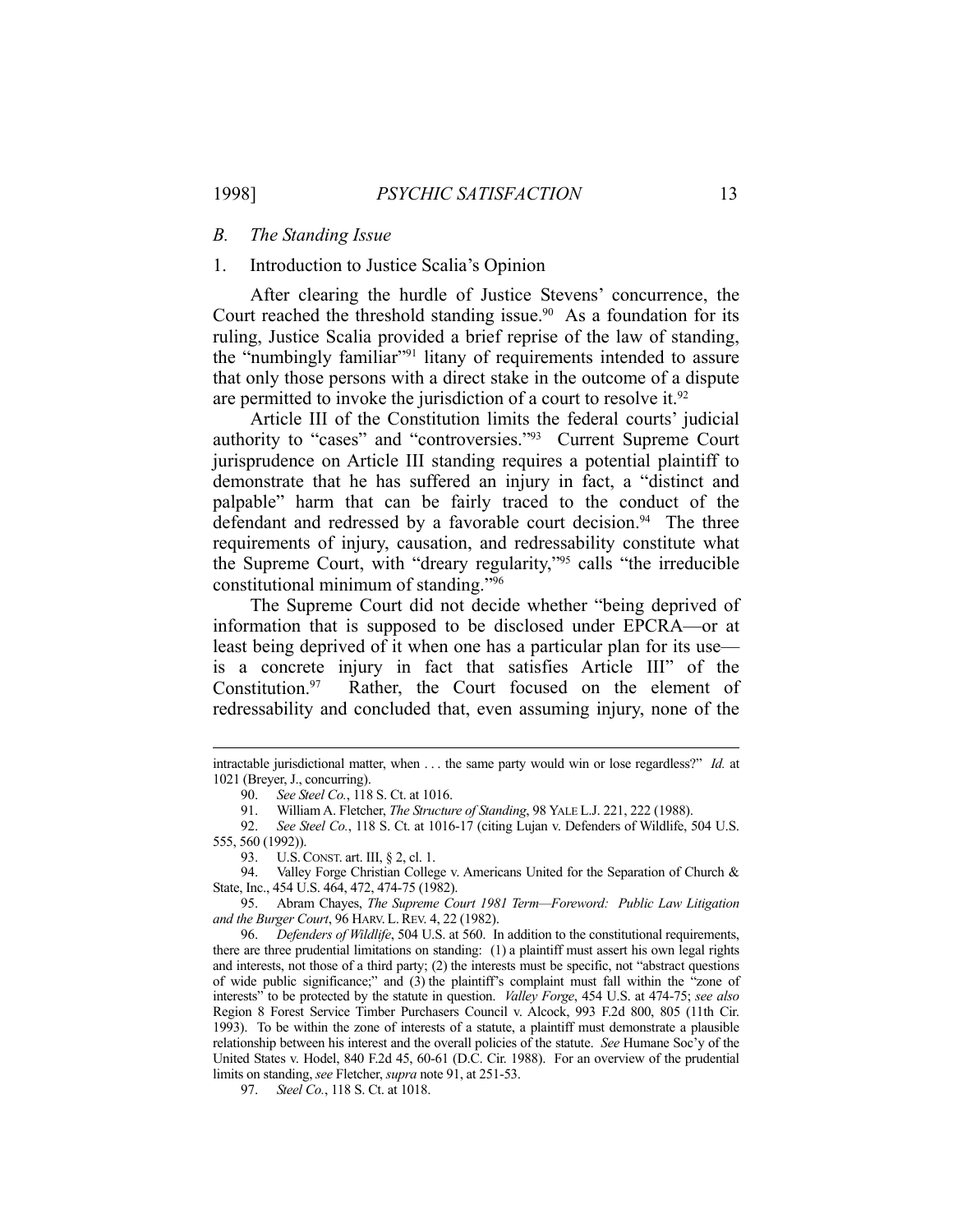relief sought by CBE would provide a remedy for its claims.<sup>98</sup> In the absence of the complete triad of standing, the Court would not consider the merits of CBE's complaint.<sup>99</sup>

#### 2. Preview of Justice Scalia's Theories of Standing

 As discussed in greater detail in Parts V and VI of this Article, the key to the *Steel Company* decision is Justice Scalia's interpretation and application of the injury in fact test for standing and the relationship of standing to the separation of powers doctrine.<sup>100</sup> Since its decision in *Association of Data Processing Service Organizations, Inc.* v. *Camp*,<sup>101</sup>, the Supreme Court has treated the injury in fact test as "received wisdom," and part of the "basic conceptual scheme of Article III."<sup>102</sup> In Justice Scalia's hands, the injury in fact test severely limits both the category of persons who may invoke the jurisdiction of the courts and the matters for which they make seek review.103 This test even constrains Congress's power to grant standing by statute.<sup>104</sup> A short preview of Justice Scalia's theory of standing is included here to set the stage for the longer discussion in Parts V and VI.

1

 101. 397 U.S. 150 (1970). In *Data Processing*, the Supreme Court replaced the previous test for standing, which called for the plaintiff to show that it had a legally protected interest in the matter, with a factual inquiry into the existence of harm. *See* Cass R. Sunstein, *Standing and the Privatization of Public Law*, 88 COLUM. L. REV. 1432, 1445 (1988). Professor Fletcher notes that, although the idea that a plaintiff must suffer some kind of injury before a federal courts can provide relief was "already at large in the Supreme Court's cases," *Data Processing* was the first case to state that "injury in fact" was required, and to formulate the issue of plaintiff's standing as a factual inquiry. Fletcher, *supra* note 91, at 230. *See* discussion of *Data Processing* in text accompanying notes 266-273 *infra*.

 <sup>98.</sup> *See id.*

See id. at 1017.

 <sup>100.</sup> Justice Scalia explained his views on this subject in *The Doctrine of Standing as an Essential Element of the Separation of Powers*, *supra* note 7. For other discussions of his views see, for example, Karin P. Sheldon, NWF v. Lujan: *Justice Scalia Restricts Environmental Standing to Constrain the Courts*, 20 ENVTL. L. REP. (Envtl. L. Inst.) 10557 (Dec. 1990) [hereinafter Sheldon, *Scalia Restricts Standing*]; Karin P. Sheldon, Lujan v. Defenders of Wildlife: *The Supreme Court's Slash and Burn Approach to Environmental Standing*, 23 ENVTL. L.REP. (Envtl. L. Inst.) 10031 (Jan. 1993) [hereinafter Sheldon, *Slash and Burn*]; Gene R. Nichol, Jr., *Justice Scalia, Standing*, *and Public Law Litigation*, 42 DUKE L.J. 1141 (1993); Cass R. Sunstein, *What's Standing After* Lujan*? Of Citizen Suits*, *"Injuries," and Article III*, 91 MICH. L. REV. 163 (1992); David Sive, *Environmental Standing*, 10 NAT. RESOURCES & ENV'T, Fall 1995 at 49; Richard J. Pierce, Jr., Lujan v. Defenders of Wildlife*: Standing as a Judicially Imposed Limit on Legislative Power*, 42 DUKE L.J. 1170 (1993); Charles D. Kelso & R. Randall Kelso, *Standing to Sue: Transformations in Supreme Court Methodology, Doctrine and Results*, 28 U. TOL. L. REV. 93 (1996); Jonathan Poisner, *Environmental Values and Judicial Review After* Lujan*: Two Critiques of the Separation of Powers Theory of Standing*, 18 ECOLOGY L.Q. 335 (1991).

 <sup>102.</sup> Fletcher, *supra* note 91, at 230.

 <sup>103.</sup> *See* text *infra* accompanying notes 332-347.

 <sup>104.</sup> *See* text *infra* accompanying notes 365-377.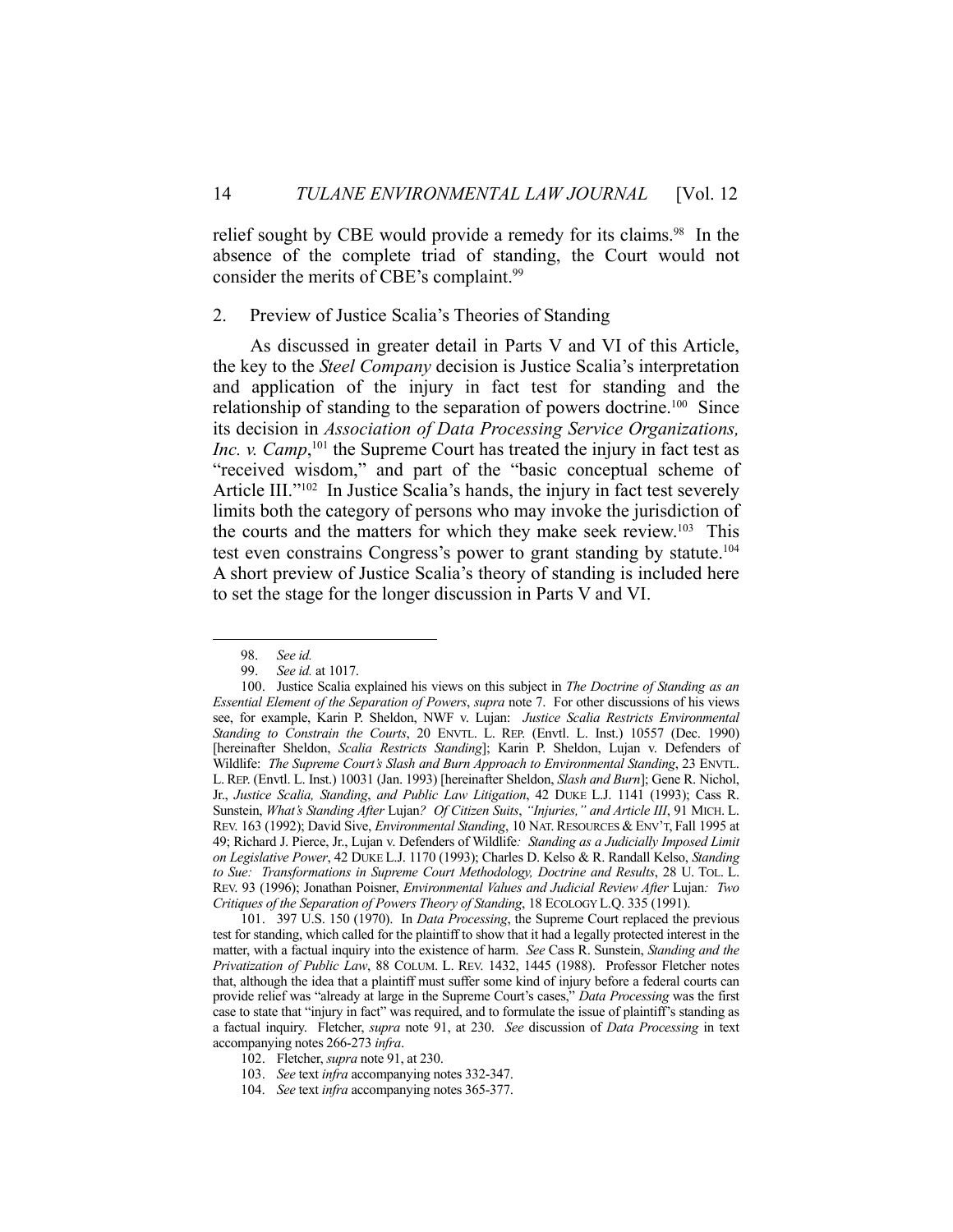For Justice Scalia, separation of powers is the fundamental feature of our system of government, its "central mechanism".105 Standing is a "crucial and inseparable element" of the separation of powers.106 It restricts the courts to their constitutionally defined role of protecting individual rights.<sup>107</sup> The injury in fact requirement, in turn, limits standing to those persons who can demonstrate they have suffered an individualized injury.<sup>108</sup> Justice Scalia has said:

[T]he law of standing roughly restricts courts to their traditional undemocratic role of protecting individuals and minorities against impositions of the majority, and excludes them from the even more undemocratic role of prescribing how the other two branches should function in order to serve the interest *of the majority itself*. 109

 According to Justice Scalia, there are constitutionally imposed bright line controls on the roles of Congress, the courts, and the executive, and thus there are rigid limits on Congress's authority to use the courts to check executive compliance with federal law.<sup>110</sup> Congress cannot, through grants of statutory standing, "convert the undifferentiated public interest in executive officers' compliance with the law into an 'individual right' vindicable in the courts."111 A citizen suit cannot create a procedural right in "all persons" so that anyone may file suit to challenge an agency's alleged failure to follow statutory procedures.<sup>112</sup> A plaintiff must still show that the agency's action impairs a separate, concrete interest, other than the interest in compliance with the law.<sup>113</sup>

 For Justice Scalia, the judicial power of the courts does not extend to any and all disputes, but only to constitutional "cases" and "controversies."114 Although these terms are not defined in the Constitution, Justice Scalia has said that "[w]e have always taken this to mean cases and controversies of the sort traditionally amenable to and resolved by the judicial process."115

 <sup>105.</sup> Scalia, *Doctrine of Standing*, *supra* note 7, at 881.

 <sup>106.</sup> *Id.*

 <sup>107.</sup> *See id.* at 894.

 <sup>108.</sup> *Id.*

 <sup>109.</sup> *Id.*

 <sup>110.</sup> *See id.* at 881, 890-93; Morrison v. Olson, 487, U.S. 703-705, 709-10 (Scalia, J., dissenting); *see also* text *infra* accompanying notes 337-347, 365-377.

 <sup>111.</sup> Lujan v. Defenders of Wildlife, 504 U.S. 555, 577 (1992).

 <sup>112.</sup> *See id.* at 573.

 <sup>113.</sup> *See id.* at 573-74.

 <sup>114.</sup> U.S.CONST. art. III, § 2, cl. 1.

 <sup>115.</sup> Steel Co. v. Citizens for a Better Env't, 118 S. Ct. 1003, 1016 (1998) (citing Muskrat v. United States, 219 U.S. 346, 356-57 (1911)).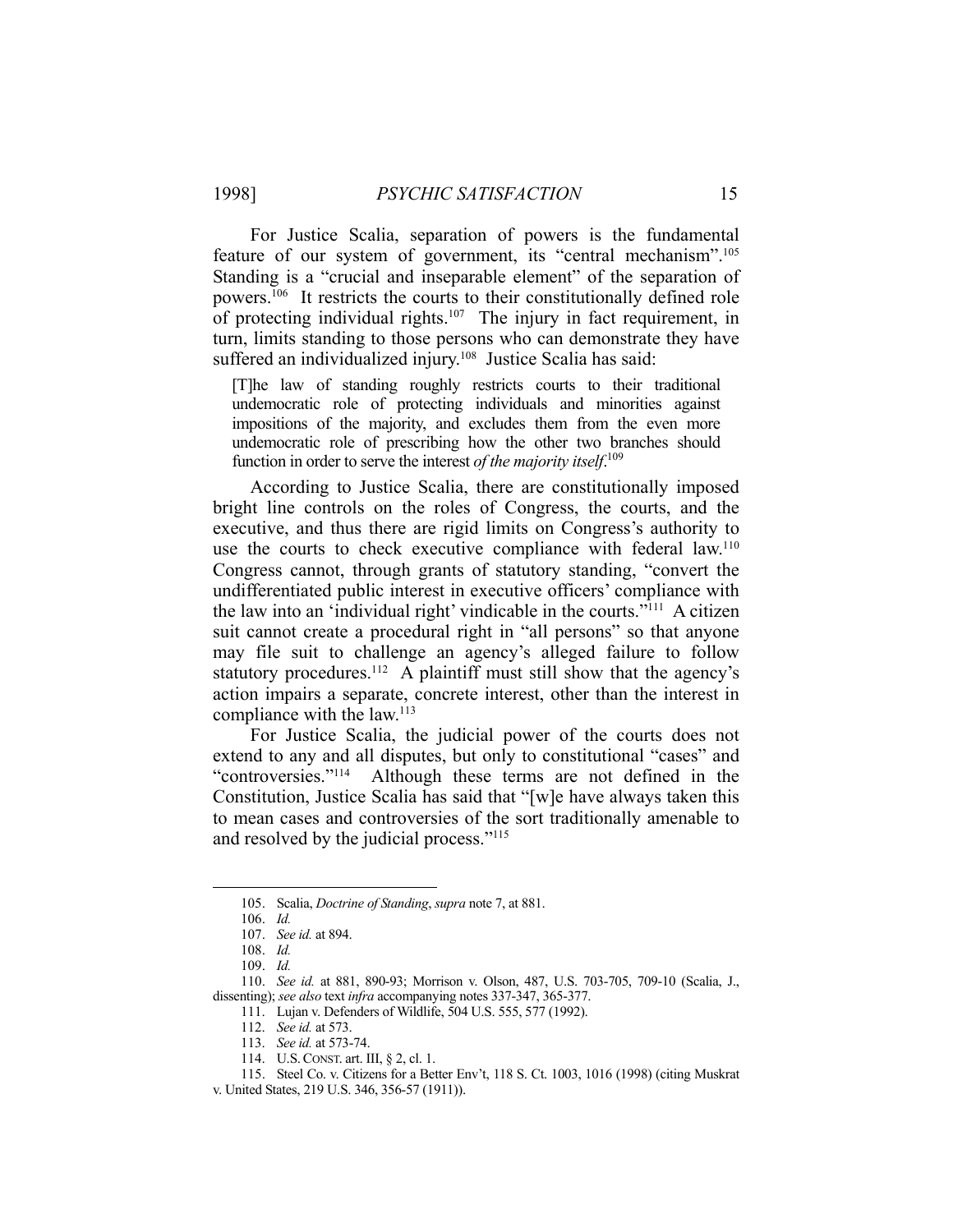Such a meaning is fairly implied by the text [of the Constitution], since otherwise the purported restriction upon the judicial power would scarcely be a restriction at all. Every criminal investigation conducted by the Executive is a "case," and every policy issue resolved by congressional legislation involves a "controversy." These are not, however, the sort of cases and controversies that Article III, § 2, refers to, since "the Constitution's central mechanism of separation of powers depends largely upon common understanding of what activities are appropriate to legislatures, to executives, and to courts."116

 In sum, Justice Scalia's model for litigation is one of private rights. Only certain persons may invoke the jurisdiction of the courts, and they may do so only to complain about certain kinds of harm. Subjects which do not fall within the categories of matters traditionally heard by the courts are not appropriate for judicial review. These categories include much of modern public law, particularly environmental law. Justice Scalia believes that vindicating the public interest and protecting the environment is the function of Congress and the Executive.

#### 3. The *Steel Company* Standing Decision

1

 The Supreme Court has articulated a test to determine whether the party seeking to invoke the court's jurisdiction presents a constitutionally recognized case or controversy. Justice Scalia began the Court's review of the standing issue in *Steel Company* with a reiteration of the test:

The "irreducible constitutional minimum of standing" contains three requirements. First and foremost, there must be alleged (and ultimately proven) an "injury in fact"—a harm suffered by the plaintiff that is "concrete" and "actual or imminent, not 'conjectural' or 'hypothetical.'" Second, there must be causation—a fairly traceable connection between the plaintiff's injury and the complained-of conduct of the defendant. And third, there must be redressability—a likelihood that the requested relief will redress the alleged injury. This triad of injury in fact, causation, and redressability comprises the core of Article III's case-or-controversy

 <sup>116.</sup> *Id.* at 1016 (quoting *Defenders of Wildlife*, 504 U.S. at 559-60). Because the Constitution does not define "case" or "controversy," there is considerable debate about what the Framers contemplated. Many legal scholars and judges disagree with Justice Scalia's assertion of a "common understanding" of what cases are "traditionally amenable to and resolved by the judicial process." In particular, they disagree with Justice Scalia's theory that the Constitution restricts the courts only to cases involving harm to individual rights. *See* discussion *infra* in Part V.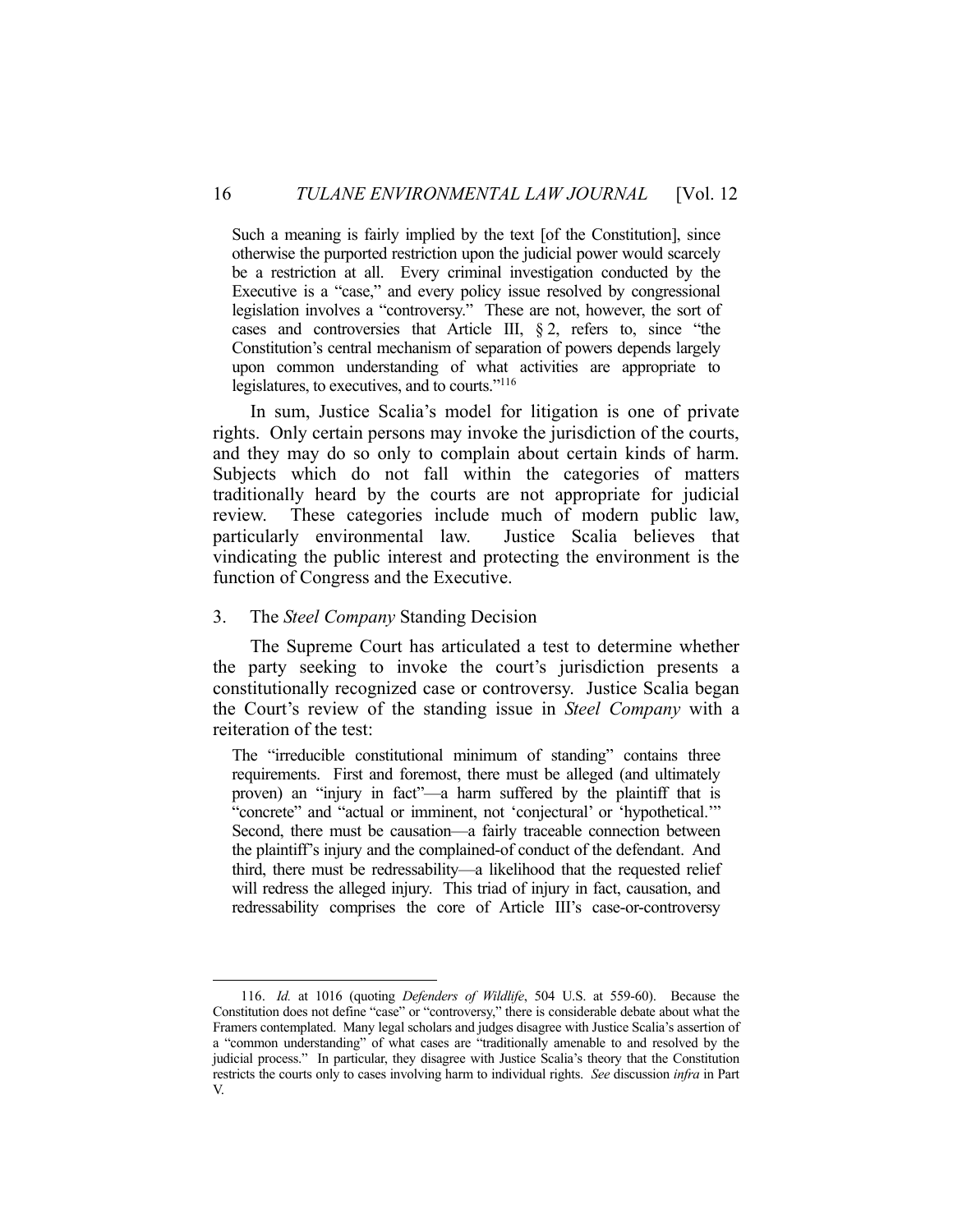requirement, and the party invoking federal jurisdiction bears the burden of establishing its existence.<sup>117</sup>

 The Court measured CBE's complaint against these "core component $[s]$ <sup>"118</sup> of standing, and found it wanting.<sup>119</sup> The organization described itself as a citizen group that "seeks, uses and acquires data reported under EPCRA."120

[CBE] reports to its members and the public about storage and releases of toxic chemicals into the environment, advocates changes in environmental regulations and statutes, prepares reports for its members and the public, seeks the reduction of toxic chemicals and further seeks to promote the effective enforcement of environmental laws.<sup>121</sup>

CBE's complaint asserted that the organization's "right to know about [toxic chemical] releases and its interests in protecting and improving the environment and the health of its members" were "adversely affected" by the Steel Company's failure to submit information required by EPCRA in a timely way.<sup>122</sup> The complaint also alleged that the organization's members lived or worked near the Steel Company's facility and used the information reported under EPCRA "to learn about toxic chemical releases, the use of hazardous substances in their communities, to plan emergency preparedness in the event of accidents, and to attempt to reduce the toxic chemicals in areas in which they live, work and visit."123

As described by Justice Scalia, "respondent assert[ed] petitioner's failure to provide EPCRA information in a timely fashion, and the lingering effects of that failure, as the injury in fact to itself and its members."124

 In its complaint, CBE asked for a declaratory judgment that Steel Company had violated the law.125 Justice Scalia stated that the Court had not had occasion to decide whether deprivation of information that must be disclosed under EPCRA constitutes injury in fact for

 <sup>117.</sup> *Id.* The three-pronged test was summarized in *Valley Forge Christian College v. Americans United for Separation of Church and State, Inc.*, 454 U.S. 464, 472 (1982). It requires a plaintiff to show that "he personally has suffered some actual or threatened injury as a result of the putatively illegal conduct of the defendant," that the injury "'fairly can be traced to the challenged action,' and 'is likely to be redressed by a favorable decision.'" *Id.* (citations omitted).

 <sup>118.</sup> *Defenders of Wildlife*, 504 U.S. at 560.

 <sup>119.</sup> *See Steel Co.*, 118 S. Ct. at 1018.

 <sup>120.</sup> *Id.* at 1017.

 <sup>121.</sup> *Id.*

 <sup>122.</sup> *Id.*

 <sup>123.</sup> *Id.*

 <sup>124.</sup> *Id.* at 1018.

 <sup>125.</sup> *See id.*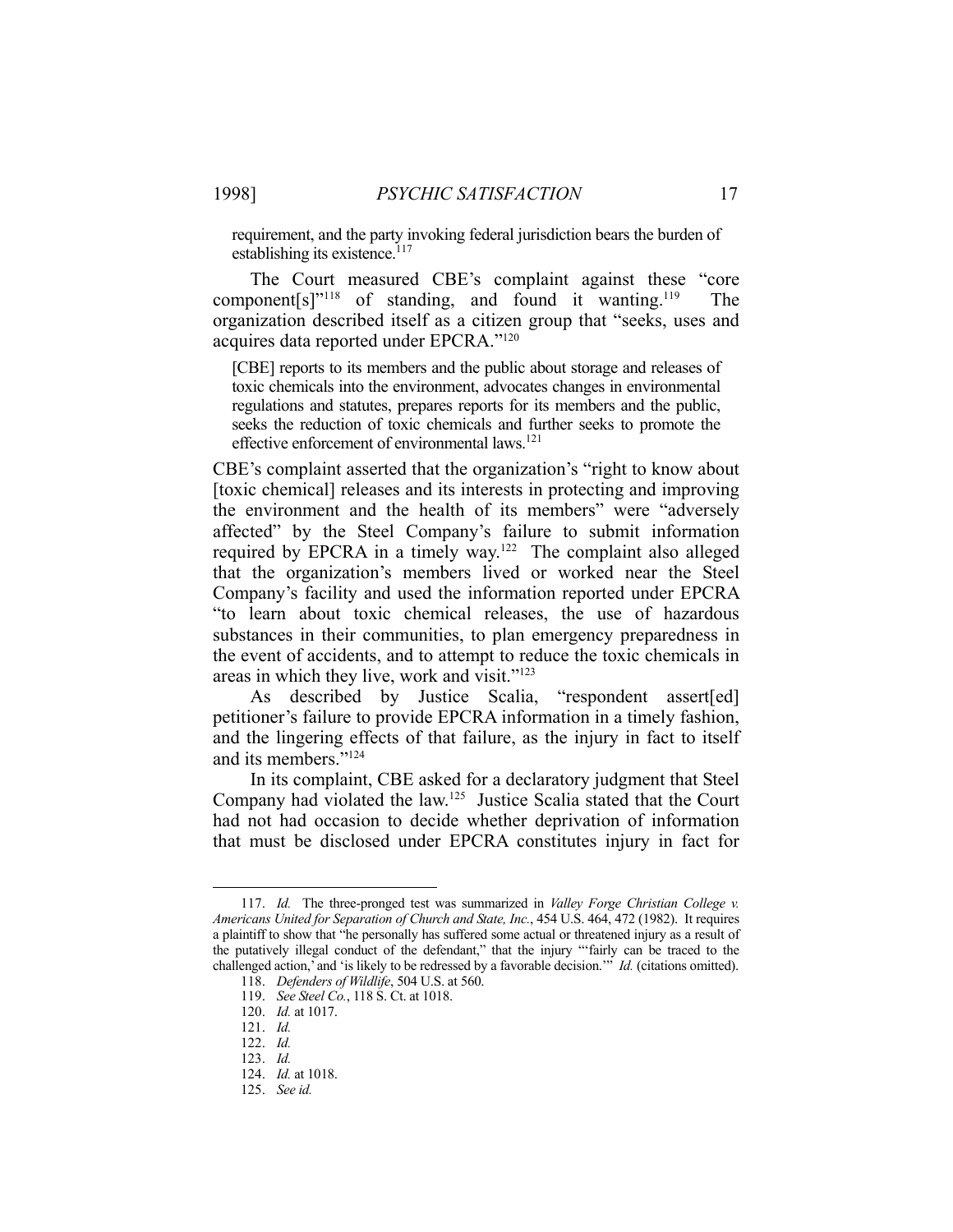standing purposes under Article  $III$ ,<sup>126</sup> and declined the opportunity for "another day."127 Instead, he ruled that, even assuming that injury in fact existed, CBE failed to prove that it met the redressability prong of the standing test.<sup>128</sup> Because CBE did not allege any ongoing violations, "[n]one of the specific items of relief sought, and none that we can envision as 'appropriate' under the general request, would serve to reimburse respondent for losses caused by the late reporting, or to eliminate any effects of that late reporting upon respondent."129

 CBE's request for declaratory judgment was pronounced "worthless" in light of the Steel Company's filings.<sup>130</sup> Its request that civil penalties be assessed against the Steel Company was similarly ineffective for standing purposes, because the penalties would be paid to the United States Treasury, not to the plaintiffs.131 Therefore, Justice Scalia concluded, CBE "seeks not remediation of its own injury—reimbursement for the costs it incurred as a result of the late filing—but vindication of the rule of law—the 'undifferentiated public interest' in faithful execution of EPCRA. This does not suffice" for standing purposes. $132$ 

[A]lthough a suitor may derive great comfort and joy from the fact that the United States Treasury is not cheated, that a wrongdoer gets his just desserts, or that the nation's laws are faithfully enforced, that psychic satisfaction is not an acceptable Article III remedy because it does not redress a cognizable Article III injury. Relief that does not remedy the injury suffered cannot bootstrap a plaintiff into federal court; that is the very essence of the redressability requirement.<sup>133</sup>

 The other items of relief CBE requested were similarly insufficient to support standing. Although the payment of

 <sup>126.</sup> *See id.* The Court's resolution of this matter is, of course, speculative. It might have characterized the injury as "informational." Although some early cases, such as *Scientists' Inst. for Public Info., Inc. v. Atomic Energy Comm'n*, 481 F.2d 1079 (D.C. Cir. 1973), held that deprivation of information that is required by statute to be released is a sufficient injury for purposes of standing, most recent decisions conclude that informational injury alone will not support standing. *See* Foundation on Econ. Trends v. Lyng, 943 F.2d 79 (D.C. Cir. 1991) (holding that failure to file an environmental impact statement under NEPA does not, in and of itself, give standing). For a discussion of informational standing, see Bruce Teicher, Note, *Informational Injuries as a Basis for Standing*, 79 COLUM. L. REV. 366 (1979); Lawrence Gerschwer, Note, *Informational Standing Under NEPA: Justiciability and the Environmental Decisionmaking Process*, 93 COLUM. L.REV. 996 (1993).

 <sup>127.</sup> *Steel Co.*, 118 S. Ct. at 1020.

 <sup>128.</sup> *See id.* at 1018.

 <sup>129.</sup> *Id.*

 <sup>130.</sup> *Id.*

 <sup>131.</sup> *See id.*

 <sup>132.</sup> *Id.*

 <sup>133.</sup> *Id.* at 1019.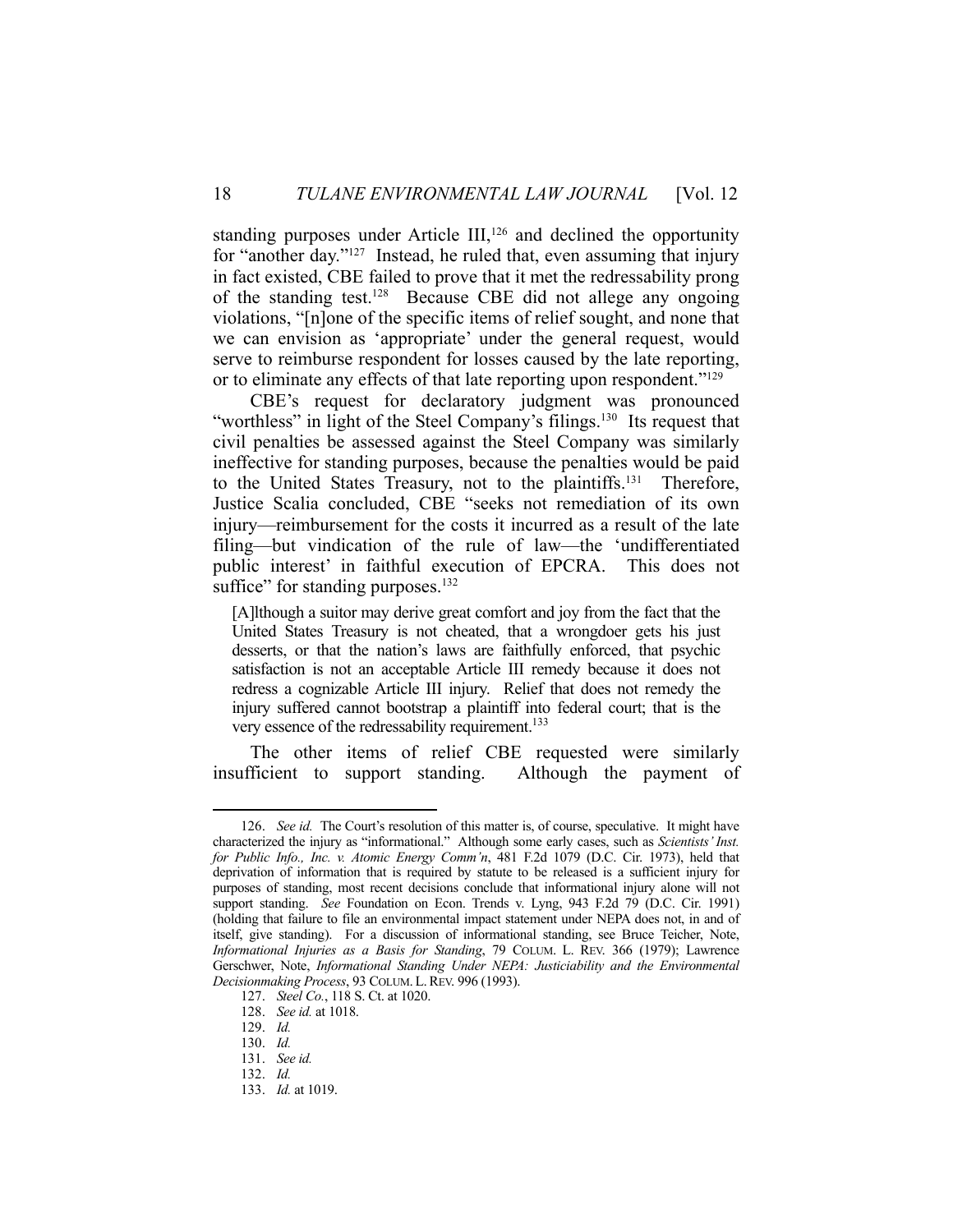investigation and prosecution costs would benefit CBE, the Court held that "a plaintiff cannot achieve standing to litigate a substantive issue by bringing suit for the cost of bringing suit."134 Furthermore, because EPCRA limits cost recovery to the costs of litigation,<sup>135</sup> a plaintiff may not use reimbursement of other costs associated with efforts to secure standing to enforce the statute.<sup>136</sup>

 Finally, the Court held that CBE's request to inspect Steel Company records and for copies of compliance reports submitted to the EPA was injunctive in nature, aimed at deterring the Company from violating EPCRA in the future.<sup>137</sup> Consequently, this request would not remedy a past wrong.<sup>138</sup> In the absence of an allegation in the complaint of a continuing or an imminent future violation, there was no support for injunctive relief, other than CBE's interest in deterrence which was insufficient for Article III standing purposes.<sup>139</sup>

#### 4. Justice Stevens' Concurrence on Standing

 Justice Stevens agreed with the Court that CBE could not sue the Steel Company, but disagreed as to the reason. According to Justice Stevens, CBE could not sue because it failed to state a cause of action upon which relief could be granted.<sup>140</sup> The group had not alleged any present or future violations of EPCRA, and since the Steel Company had filed all of its overdue reports before the lawsuit was commenced, there was no violation to correct.<sup>141</sup> "EPCRA, properly construed, does not confer jurisdiction over citizen suits for wholly past violations  $\ldots$  ."<sup>142</sup>

 Justice Stevens accused the Court of a "mechanistic application of the 'redressability' aspect of our standing doctrine" in its ruling that CBE lacked standing.143 He pointed out that "redressability" does not appear anywhere in the text of the Constitution, but is "a judicial creation of the past twenty-five years—a judicial interpretation of the 'Case' requirement of Article III."<sup>144</sup> Other cases in which the Supreme Court denied standing on redressability grounds, asserted

 <sup>134.</sup> *Id.*

 <sup>135.</sup> EPCRA, 42 U.S.C. § 11046(f) (1997).

 <sup>136.</sup> *See Steel Co.*, 118 S. Ct. at 1018-19.

 <sup>137.</sup> *See id.* at 1019.

 <sup>138.</sup> *See id.*

 <sup>139.</sup> *See id.* at 1019-20.

 <sup>140.</sup> *See id.* at 1021-22 (Stevens, J., concurring).

 <sup>141.</sup> *See id.* at 1030-31 (Stevens, J., concurring).

 <sup>142.</sup> *Id.* at 1021 (Stevens, J., concurring).

 <sup>143.</sup> *Id.* at 1027 (Stevens, J., concurring).

 <sup>144.</sup> *Id.* (Stevens, J., concurring) (citations omitted).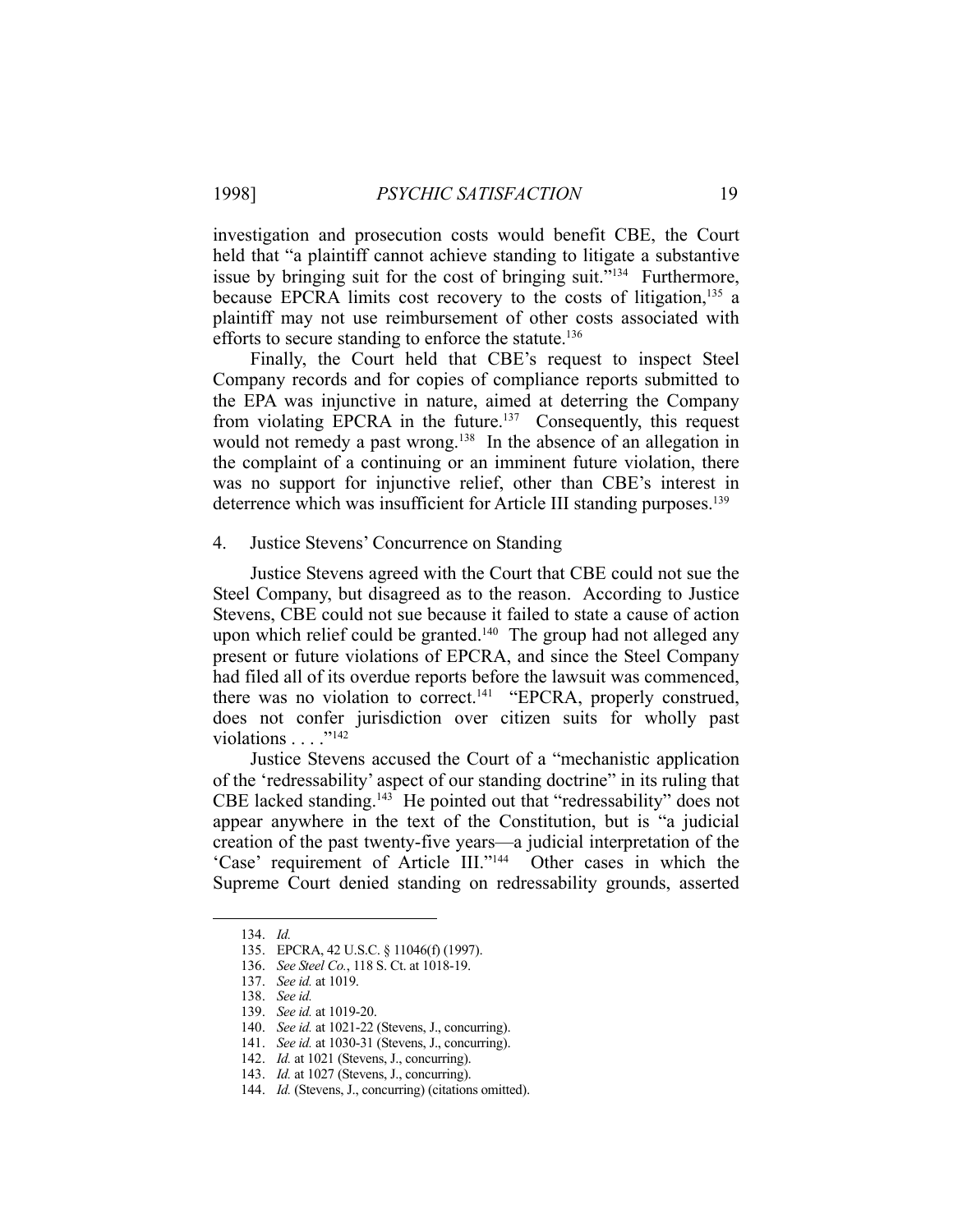Justice Stevens, involved challenges to governmental action or inaction or an indirect injury.<sup>145</sup> "[A]s far as I am aware," he said, "the Court has never held—until today—that a plaintiff who is *directly injured* by a defendant lacks standing to sue because of a lack of redressability."146

 Justice Stevens was particularly troubled by the Court's acknowledgment that CBE would have met the redressability element of standing if Congress had authorized some payment to the group, but did not meet it because the civil penalties approved by EPCRA are paid to the Treasury.147 He noted that CBE believed that punishing the Steel Company, along with future deterrence, would redress its injury.148 As long as the relief is an appropriate legal decree, Justice Stevens concluded, the plaintiff, and not the court, determines what relief is satisfactory.149

 Justice Stevens observed that punishment or deterrence does in fact redress injuries and cited the prosecution of criminal cases by private persons in England and the American colonies.150 The interest of these persons in punishing the defendant and deterring future violations of law was sufficient to support standing, even in the absence of monetary compensation.<sup>151</sup> "[E]ven when such damages are payable to the sovereign, they provide a form of redress for the individual as well."152

 Similarly, Justice Stevens was not convinced that the separation of powers doctrine foreclosed CBE's standing.153 If the separation of powers permits standing for a congressionally created legal right that provides compensation to the plaintiff, it should not preclude standing when Congress creates a legal right but directs that compensation be paid to the federal Treasury.<sup>154</sup> EPCRA's citizen suit provision does not interfere with the Executive's power to "take Care that the Laws

 <sup>145.</sup> *See id.* at 1027-28 (Stevens, J., concurring). The Supreme Court explained indirect injury in *Simon v. Eastern Ky. Welfare Rights Org.*, 426 U.S. 26 (1979). "[T]he 'case or controversy' limitation of Article III . . . requires that a federal court act only to redress injury that fairly can be traced to the challenged action of the defendant, and not injury that results from the independent action of some third party not before the court." *Steel Co.*, 118 S. Ct. at 1028 (citing *Simon*, 426 U.S. at 40-46).

 <sup>146.</sup> *Steel Co.*, 118 S. Ct. at 1028 (Stevens, J., concurring).

 <sup>147.</sup> *See id.* at 1028-29 (Stevens, J., concurring).

 <sup>148.</sup> *See id.* at 1029 (Stevens, J., concurring).

 <sup>149.</sup> *See id.* (Stevens, J., concurring).

 <sup>150.</sup> *See id.* (Stevens, J., concurring).

 <sup>151.</sup> *See id.* (Stevens, J., concurring).

 <sup>152.</sup> *Id.* (Stevens, J., concurring).

 <sup>153.</sup> *See id.* (Stevens, J., concurring).

 <sup>154.</sup> *See id.* at 1030 (Stevens, J., concurring).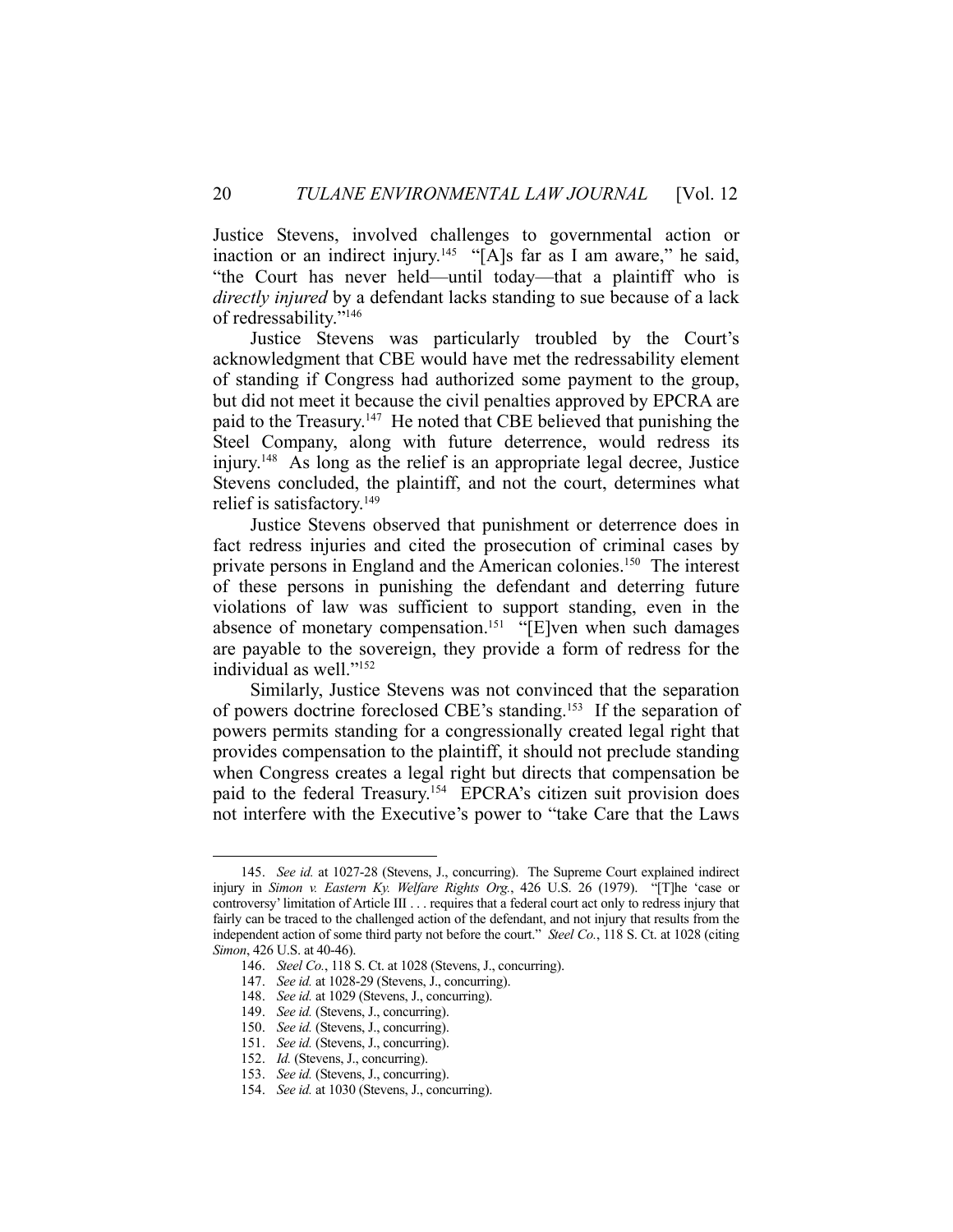be faithfully executed."<sup>155</sup> CBE has more than an "'undifferentiated public interest' in seeing EPCRA enforced."<sup>156</sup> Its members live, work, and breathe in areas near the Steel Company's facility.157 Justice Stevens found that it was the Court's decision denying CBE standing, "not anything that Congress or the Executive has done, that encroaches on the domain of other branches of the Federal Government."158

#### IV. EPCRA IN THE LOWER COURTS

 In the twelve years between the enactment of EPCRA and the Supreme Court's decision in *Steel Company*, citizen groups brought eight reported cases under the statute.<sup>159</sup> In each of these cases, the defendant company had failed over some period of time to submit the required reports. In each case, as soon as the company received the plaintiff's sixty day notice, it provided the information and cured the defect. The issues presented in court in each case were the same as those before the Supreme Court in *Steel Company*: EPCRA's jurisdiction over past violations and the standing of the plaintiffs. Only the Seventh Circuit decision in *Atlantic States Legal Foundation, Inc. v. United Musical Instruments* concluded that EPCRA does not authorize citizen suits for past violations.<sup>160</sup> The standing of the plaintiff citizen group was not at issue in *United Musical Instruments*.<sup>161</sup> Thus, prior to the Supreme Court's decision in *Steel Company*, no court had found that citizens lack standing to sue under EPCRA.

 Given Justice Scalia's peremptory dismissal of CBE's standing and the fractured nature of the Supreme Court's decision, *Steel Company* is not a weighty precedent for either the scope of the citizen

 <sup>155.</sup> U.S.CONST. art. II, § 3.

 <sup>156.</sup> *Steel Co.*, 118 S. Ct. at 1029 (Stevens, J., concurring).

 <sup>157.</sup> *See id.* at 1030 (Stevens, J., concurring).

 <sup>158.</sup> *Id.* (Stevens, J., concurring).

 <sup>159.</sup> *See* Atlantic States Legal Found., Inc. v. United Musical Instruments, U.S.A., Inc., 61 F.3d 473 (6th Cir. 1995); Don't Waste Ariz., Inc. v. McLane Foods, Inc., 950 F. Supp. 972 (D. Ariz. 1997); Neighbors for a Toxic Free Community v. Vulcan Materials Co., 964 F. Supp. 1448 (D. Colo. 1997); Idaho Sporting Congress v. Computrol, Inc., 952 F. Supp. 690 (D. Idaho 1996); Atlantic States Legal Found., Inc. v. Buffalo Envelope, 823 F. Supp. 1065 (W.D.N.Y. 1993); Delaware Valley Toxics Coalition v. Kurz-Hastings, Inc., 813 F. Supp 1132 (E.D. Pa. 1993); Williams v. Leybold Tech., Inc., 784 F. Supp. 765 (N.D. Cal. 1992); Atlantic States Legal Found., Inc. v. Whiting Roll-Up Door Mfg. Corp., 772 F. Supp. 745 (W.D.N.Y. 1991). Three other reported EPCRA cases were not citizen enforcement actions. *See* Troy Corp. v. Browner, 129 F.3d 1290 (D.C. Cir. 1997); Kaw Valley, Inc. v. EPA, 844 F. Supp. 705 (D. Kan. 1994); Gossner Foods, Inc. v. EPA, 918 F. Supp. 359 (D. Utah 1996).

 <sup>160.</sup> *See United Musical Instruments*, 61 F.3d at 477.

 <sup>161.</sup> *See id.*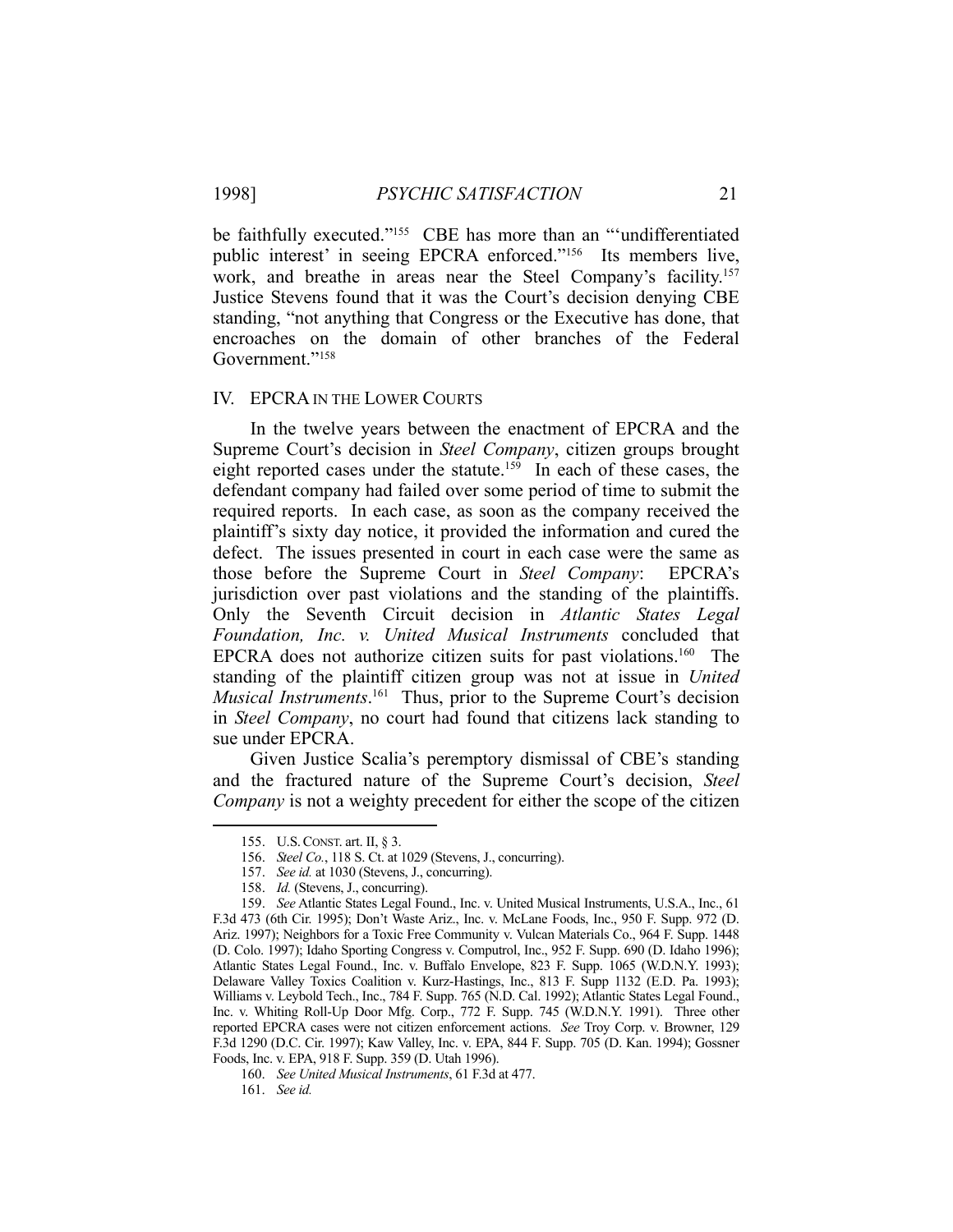suit provision under EPCRA or the standing issue. Most lawyers contemplating the opinion will probably wonder why the case reached the Supreme Court at all. A review of the EPCRA decisions of the lower courts shows how the Supreme Court could have addressed the issues presented in a much more satisfying manner from both a legal and policy standpoint, regardless of the ultimate decision reached. The district and appellate courts interpreting EPCRA have grappled with the issues in a detailed and principled way. Their jurisprudence on EPCRA will be useful to courts hearing EPCRA cases and lawyers representing citizen groups under the statute in the future. This Article will briefly consider their standing decisions, but their statutory interpretation of EPCRA is equally important.

In each case where standing was an issue,  $162$  the plaintiff was found to have suffered an injury in fact that supported standing, even for past violations. In each decision that explicitly considered the matter, payment of civil penalties to the United States Treasury was held to redress the injury because it would punish the wrongdoers and deter them from similar conduct in the future.<sup>163</sup>

 The standing analysis in *Don't Waste Arizona, Inc. v. McLane Foods, Inc.* focused principally on representational standing, *i.e.*, the circumstances in which an organization may sue in its own right or in a representational capacity for injury to its members.164 The Supreme Court did not mention representational standing in *Steel Company*, although its previous decisions recognize that it is "appropriate where: (1) an organization's members have standing to sue in their own right; (2) the interests sought to be protected are germane to the organization's purpose; and (3) neither the claim asserted nor the relief requested requires that members participate individually in the suit."<sup>165</sup>

 An examination of the affidavits submitted by the plaintiff to support its standing allegations convinced the *Don't Waste Arizona* court that all the tests for representational standing had been

 <sup>162.</sup> Standing was an issue in *Don't Waste Ariz.* 950 F. Supp. at 979-81; *Buffalo Envelope*, 823 F. Supp. at 1067-72, and *Kurz-Hastings*, 813 F. Supp. at 1138-41. Standing was not an issue in *Steel Company* until it reached the Supreme Court.

 <sup>163.</sup> *See Buffalo Envelope*, 823 F. Supp. at 1072; *Kurz-Hastings*, 813 F. Supp. at 1140-41; *Don't Waste Ari*z., 950 F. Supp. at 981.

 <sup>164.</sup> *See Don't Waste Ariz.*, 950 F. Supp. at 980 (citing Havens Realty Corp. v. Coleman, 455 U.S. 363, 378-79 (1982); Hunt v. Washington State Apple Adver. Comm'n, 432 U.S. 333, 343 (1977); Fund for Animals, Inc. v. Lujan, 962 F.2d 1391, 1396 (9th Cir. 1992)).

 <sup>165.</sup> *Id.* at 980 (citing *Washington State Apple Adver. Comm'n*, 432 U.S. at 343; Salmon River Concerned Citizens v. Robertson, 32 F.3d 1346, 1352 n.10 (9th Cir. 1994)).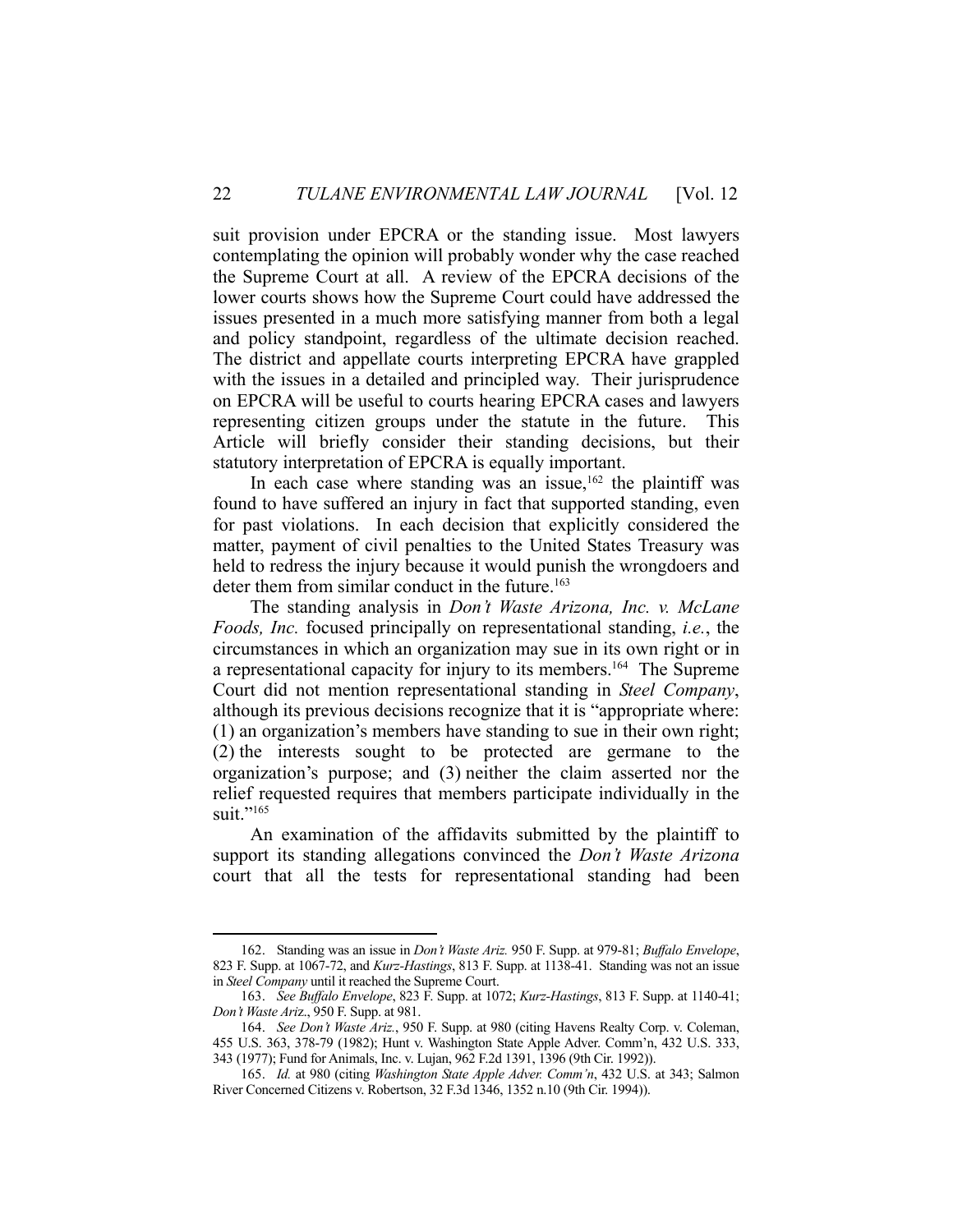satisfied.<sup>166</sup> Members of the organization were injured because they were denied information that EPCRA requires released in accordance with specific time schedules.<sup>167</sup> The injury was caused by the defendant's failure to report, and was redressable by a favorable decision because the court could impose civil penalties or enjoin the defendant from committing further violations, both of which would deter the defendant from causing similar injuries in the future. 168

 The fact that civil penalties were not paid to the plaintiff, but to the United States Treasury, supported the court's conclusion that the redressability element of standing was satisfied.169 The injury caused by the defendant's failure to submit the reports required by EPCRA was common to all members of the group.<sup>170</sup> Representational standing would not be appropriate where damages would be paid to individual members for their particular injuries.<sup>171</sup>

 Both *Atlantic States Legal Foundation, Inc. v. Buffalo Envelope* and *Delaware Valley Toxics Coalition v. Kurz-Hastings, Inc.* include extensive discussion of standing.172 The defendants in *Buffalo Envelope*, citing *Valley Forge Christian College v. Americans United for Separation of Church & State, Inc.*, argued that the plaintiff failed to allege a personal injury fairly traceable to the defendant's conduct and redressable by the requested relief.<sup>173</sup> In the alternative, the defendant claimed that the citizen enforcement provision of EPCRA was unconstitutional because it violated the principle of separation of powers.174 By permitting a private organization to seek a civil penalty to be paid to the United States Treasury, EPCRA improperly allows a private party to vindicate a public right.<sup>175</sup> The support for this assertion was the Supreme Court's decision in *Lujan v. Defenders of Wildlife*. 176

 In *Kurz-Hastings*, the defendants, relying as well on *Defenders of Wildlife*, contended that Congress unconstitutionally delegated Executive power in EPCRA by authorizing "any person" to sue, and

 <sup>166.</sup> *See id.* at 980-81.

 <sup>167.</sup> *See id.* at 980.

 <sup>168.</sup> *See id.*

 <sup>169.</sup> *See id.* at 981.

 <sup>170.</sup> *See id.* at 980-81.

 <sup>171.</sup> *See id.* at 981 (citing Warth v. Seldin, 422 U.S. 490, 515-16 (1975)).

 <sup>172.</sup> *See* Atlantic State Legal Found., Inc. v. Buffalo Envelope, 823 F. Supp. 1065, 1067- 72 (W.D.N.Y. 1993); Delaware Valley Toxics Coalition v. Kurz-Hastings, Inc., 813 F. Supp. 1132, 1138-41 (E.D. Pa. 1993).

 <sup>173.</sup> *See Buffalo Envelope*, 823 F. Supp. at 1067.

 <sup>174.</sup> *See id.* at 1073.

 <sup>175.</sup> *See id.*

 <sup>176. 504</sup> U.S. 555 (1992).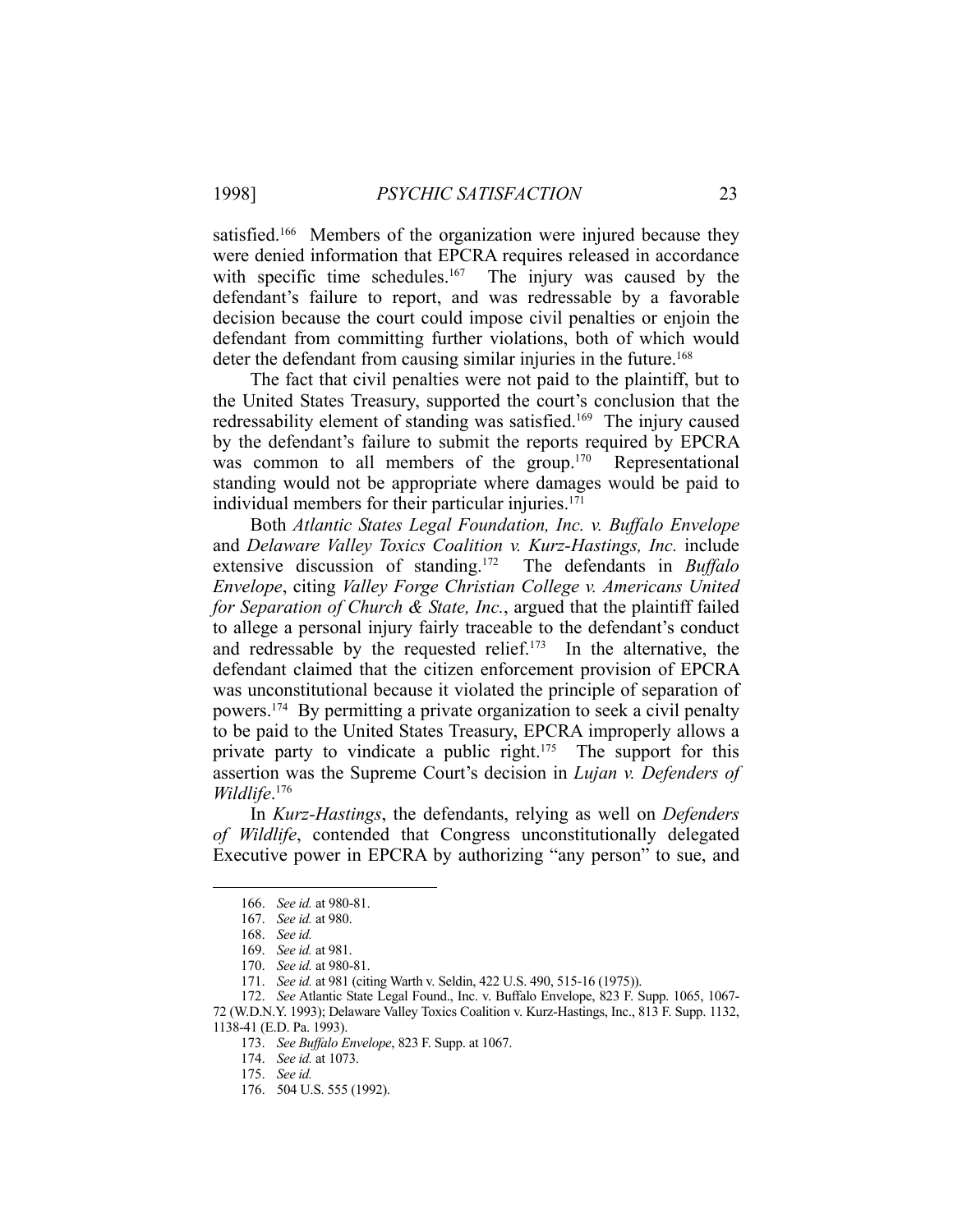thus violated the separation of powers doctrine.177 In addition, the defendants claimed that, even if EPCRA itself is constitutional, the plaintiffs lacked standing to maintain the action because all the alleged violations had been cured and they sought only the payment of civil penalties to the United States Treasury.178

 Both the *Buffalo Envelope* and *Kurz-Hastings* courts began their review of standing with the three pronged test found in *Valley Forge*. 179 They announced that Article III of the Constitution is the fundamental pre-requisite for standing, even when Congress has granted standing by statute.<sup>180</sup> Unlike the Supreme Court, however, both of these courts held that plaintiffs met the Article III requirements and had standing to sue.<sup>181</sup>

 The two courts recognized that Congress has the authority to articulate rights, the invasion of which gives rise to legally cognizable injuries.182 In *Buffalo Envelope* the court noted that:

Statutory rights and obligations are established by Congress, and it is entirely appropriate for Congress, in creating these rights and obligations, to determine in addition who may enforce them and in what manner. This is not only consistent with the separation of powers; it is fundamental to the principle. Congress may expand or limit the scope of the statutory rights it creates, and may determine who will vindicate those rights. A constitutional concern arises only where Congress has reserved unto itself the right to control or supervise the enforcement of the rights it created.<sup>183</sup>

EPCRA is intended to protect the right to know.<sup>184</sup> To have standing, plaintiffs must prove more than a "mere interest" in information about hazardous and toxic chemicals in their communities.<sup>185</sup> They are required to show individualized injury of the type that EPCRA was meant to redress.<sup>186</sup>

 The *Buffalo Envelope* court was satisfied by the plaintiff's allegations that the injuries to its members were "concrete in nature

 <sup>177.</sup> *See Kurz-Hastings*, 813 F. Supp. at 1137.

 <sup>178.</sup> *See id.* at 1138.

 <sup>179.</sup> *See Buffalo Envelope*, 823 F. Supp. at 1067; *Kurz-Hastings*, 813 F. Supp. at 1139.

 <sup>180.</sup> *See Buffalo Envelope*, 823 F. Supp. at 1075; *Kurz-Hastings*, 813 F. Supp. at 1138-41.

 <sup>181.</sup> *See Buffalo Envelope*, 823 F. Supp. at 1071; *Kurz-Hastings*, 813 F. Supp. at 1139-41.

 <sup>182.</sup> *See Buffalo Envelope*, 823 F. Supp. at 1073; *Kurz-Hastings*, 813 F. Supp. at 1138, 1141.

 <sup>183.</sup> *Buffalo Envelope*, 823 F. Supp. at 1073-74 (citing Davis v. Passman, 442 U.S. 228, 241 (1979); INS v. Chadha, 462 U.S. 919, 958 (1983)).

 <sup>184.</sup> *See id.* at 1068.

 <sup>185.</sup> *Id.*

 <sup>186.</sup> *See id.* at 1069.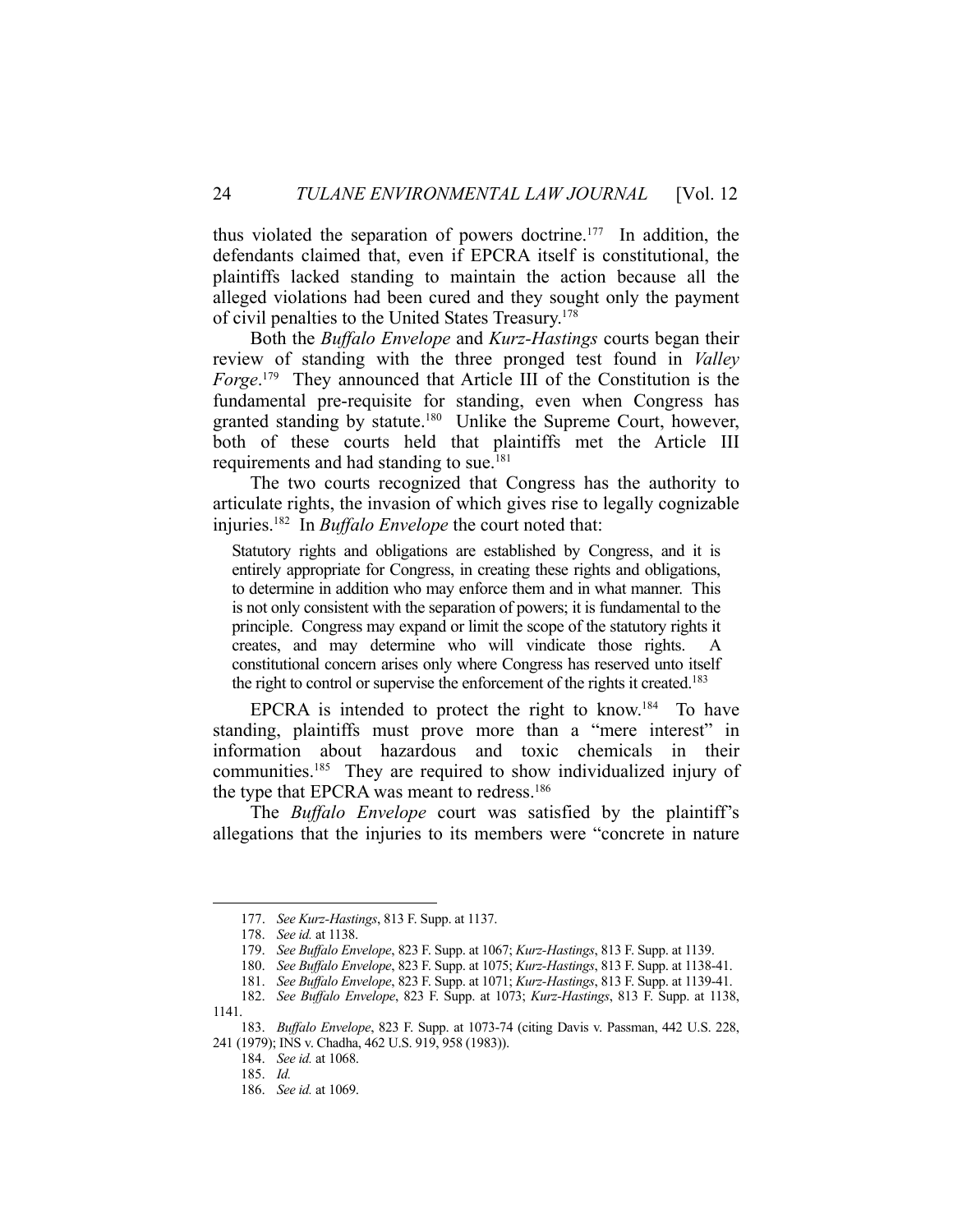and particularized to them."187 Furthermore, the plaintiff's injuries were precisely those EPCRA was meant to relieve.<sup>188</sup>

 The court judged the other two elements of standing—causation and redressability—to be satisfied as well.<sup>189</sup> The defendant failed to file reports in a timely way, resulting in a "direct causal relationship between this failure and the injuries alleged by plaintiff's members."<sup>190</sup> Most important from the standpoint of comparison with the Supreme Court's decision in *Steel Company*, the court in *Buffalo Envelope* did not find that the defendant's failure to file reports prior to the institution of the lawsuit defeated the redressability requirement.<sup>191</sup> The court said, "[the] plaintiff may still be entitled to important relief," including a declaratory judgment, injunctive relief to prevent future violations of EPCRA, and civil penalties which may deter the defendant from failing to file timely reports in the future.<sup>192</sup> The court also held that the judicial relief of civil penalties, even if payable to the United States Treasury, is "causally connected to [plaintiff's injury]."193 Such penalties "can be important deterrence against future violations."194

The fact that the monetary penalties sought are payable to the Treasury rather than to the private individual is of no moment. Such penalties redress the injuries of private parties whose interests are met through compliance with EPCRA's reporting requirements. The civil fine provisions are designed to effect compliance through general and specific deterrence.195

 The *Buffalo Envelope* court also addressed the relationship between standing and the separation of powers.<sup>196</sup> The defendant argued that EPCRA's citizen suit provision violated the separation of powers doctrine by allowing private parties to redress public rights.<sup>197</sup> The court held that the separation of powers applies to inter-branch

 <sup>187.</sup> *Id.* at 1071 (citing *In re* Catholic Conference, 885 F.2d 1020, 1023 (2d Cir. 1989)).

 <sup>188.</sup> *See id.*

 <sup>189.</sup> *See id.* at 1071-72.

 <sup>190.</sup> *Id.* at 1072.

 <sup>191.</sup> *See id.*

 <sup>192.</sup> *See Buffalo Envelope*, 823 F. Supp. at 1072. Contrast this with Justice Scalia's pronouncement that a declaratory judgment in this situation is "worthless." *See* Steel Co. v. Citizens for a Better Env't, 118 S. Ct. 1003, 1018 (1998).

 <sup>193.</sup> *Buffalo Envelope*, 823 F. Supp. at 1072.

 <sup>194.</sup> *Id.*

 <sup>195.</sup> *Id.* at 1075.

 <sup>196.</sup> *See id*. at 1073. The court's analysis of this relationship is discussed in greater detail in Part V of this Article.

 <sup>197.</sup> *See id.*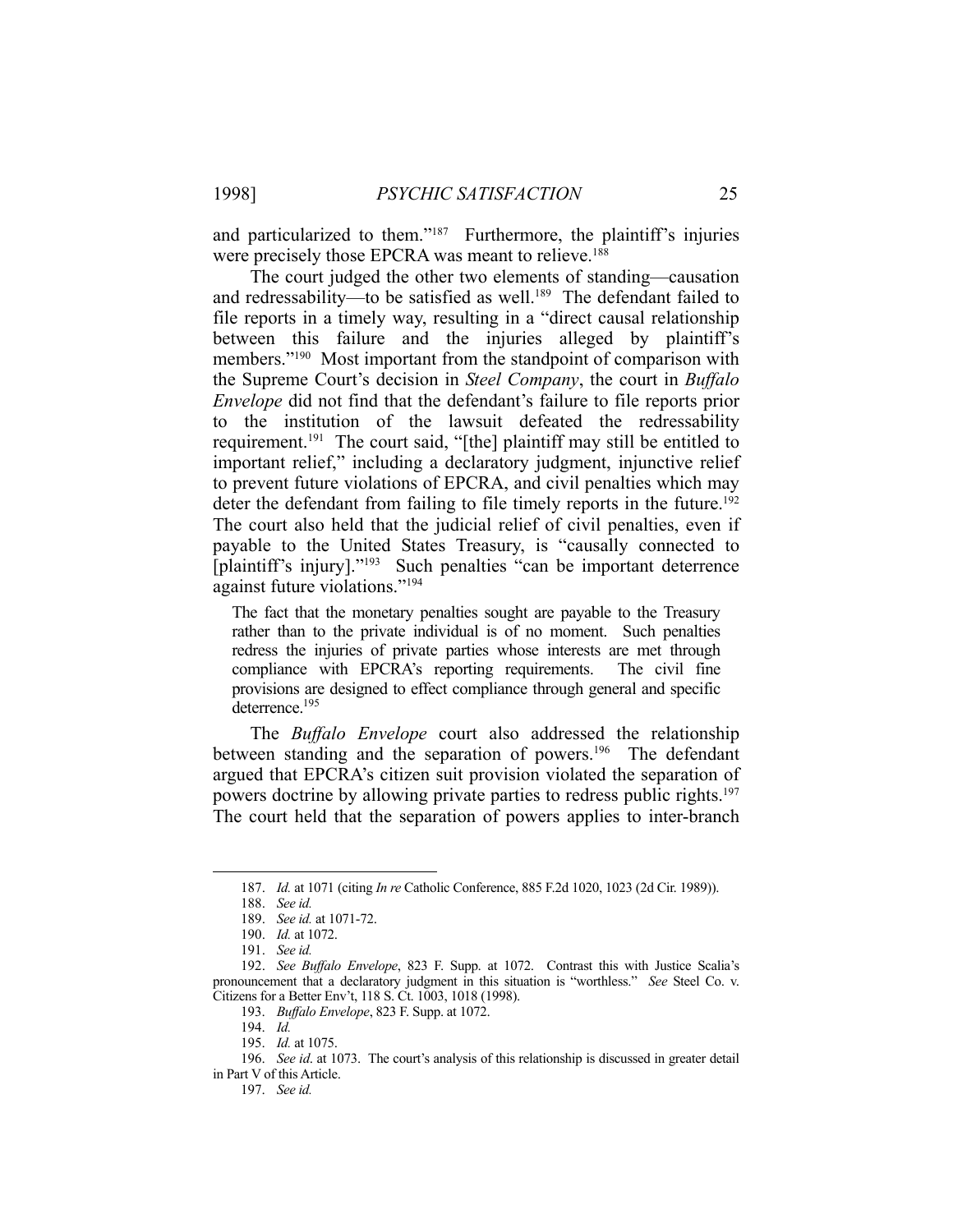relationships, not to private parties exercising rights granted by the legislature.198

#### V. UNDERSTANDING THE STEEL COMPANY DECISION

# *A. The* Steel Company *Decision in Context*

 As observed earlier, the Supreme Court's ruling that a citizen group failed to satisfy the redressability requirement for standing to sue under EPCRA by itself is not a terribly momentous decision. In the future, counsel for EPCRA plaintiffs will need to include allegations of present and imminent future violations in their complaints and craft their requests for relief more precisely. The Supreme Court may yet have occasion to rule on the question of whether being deprived of the information that is supposed to be disclosed in a timely way under EPCRA is a concrete injury that satisfies Article III. In the meantime, the chief consequence of the *Steel Company* decision is likely to be that other companies will adopt the Steel Company's approach and ignore EPCRA's filing requirements until they receive a sixty day notice.

*Steel Company* is important principally because of its implications for the Supreme Court's standing jurisprudence, especially the standing of public interest and environmental organizations. The decision shows how the standing inquiry can be manipulated to preclude these groups from asking the courts to help address statutory violations. If Justice Scalia's views prevail, plaintiffs who seek to protect widely shared interests and to compel compliance with procedures required by law may find the courthouse door closed.

*Steel Company* is the Supreme Court's fourth standing decision in a case involving environmental law since *Lujan v. National Wildlife Federation*, decided in 1990.<sup>199</sup> A fifth case, *Ohio Forestry Ass'n v. Sierra Club*, was decided on standing grounds two months after *Steel Company*. 200 Of these five, three involve statutes with citizen suit provisions.201 Four of the five decisions limit the standing of

 <sup>198.</sup> *See id.*

 <sup>199. 497</sup> U.S. 871 (1990). In addition to *National Wildlife Fed'n*, the Court decided *Lujan v. Defenders of Wildlife*, 504 U.S. 555 (1992), and *Bennett v. Spear*, 117 S. Ct. 1154 (1997).

 <sup>200. 118</sup> S. Ct. 1665, 1673 (1998) (holding that Sierra Club's challenge to the Land and Resource Management Plan for the Wayne National Forest was not ripe for review).

 <sup>201.</sup> *Defenders of Wildlife,* 504 U.S. 555, and *Bennett v. Spear*, 117 S. Ct. 1154, involved the Endangered Species Act while *Steel Co.*, 118 S. Ct. 1003, implicated the citizen suit provisions of EPCRA. *National Wildlife Federation*, 497 U.S. 871, was brought under the Federal Land Policy and Management Act, and *Ohio Forestry Ass'n*, 118 S. Ct. 1665, under the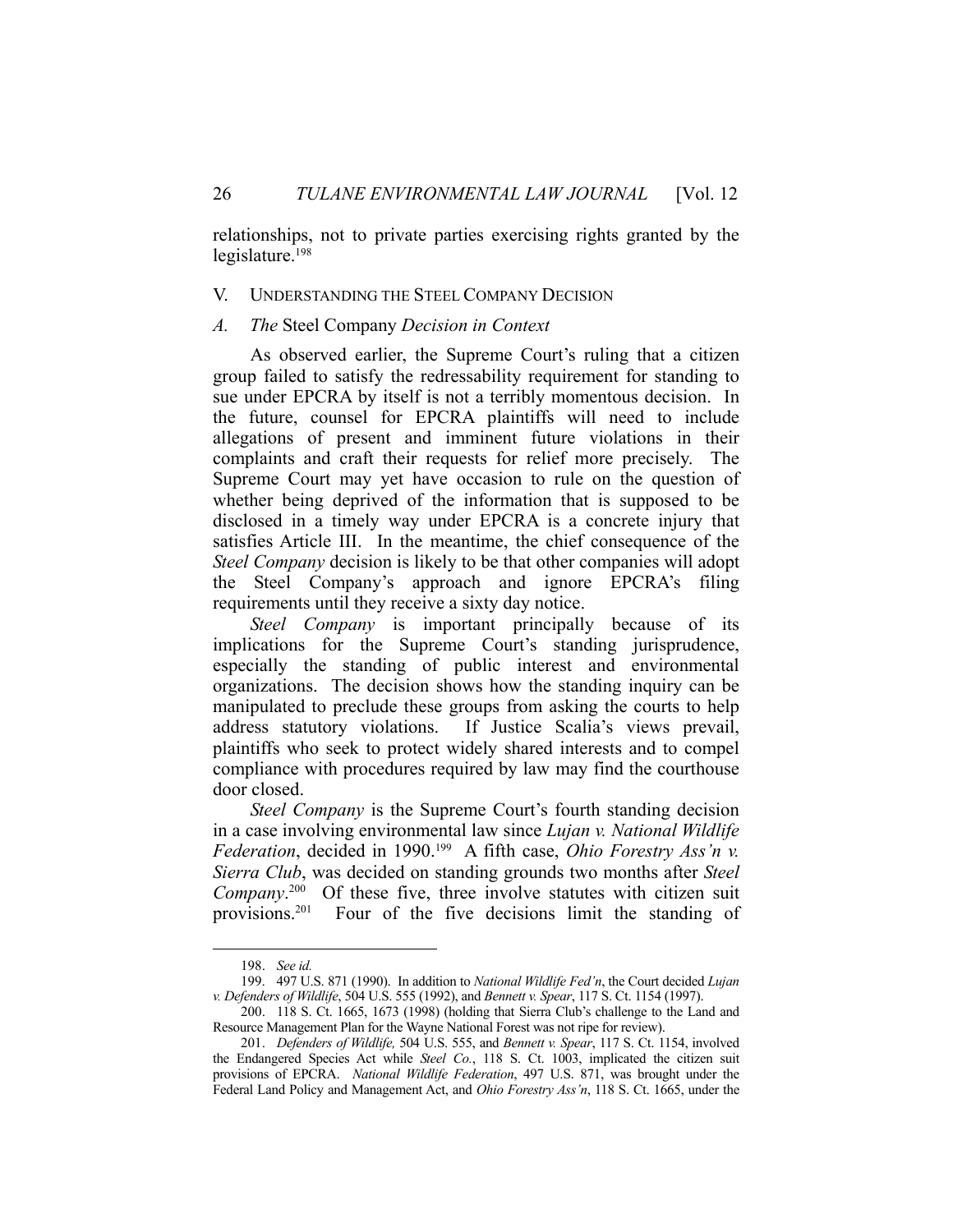environmental organizations.<sup>202</sup> The fifth weakens the citizen suit provision by eliminating the zone of interests test thereby allowing persons with private economic interests to sue.203

 Justice Scalia wrote the Court's opinion in all of these cases except *Ohio Forestry*.<sup>204</sup> They bear the mark of his views on the role of the injury in fact test and the relationship between standing and the separation of powers.

# 1. Prelude to *Steel Company*: Recognition of Environmental Standing

 Prior to 1990, the Supreme Court had not decided a major environmental standing case in seventeen years.<sup>205</sup> In 1973, it decided *United States v. Students Challenging Regulatory Agency Procedures (SCRAP)*, 206 a decision that has been called "[t]he zenith of the relaxation of the injury-in-fact requirements" for standing.<sup>207</sup> In *SCRAP*, a group of creative students at George Washington University Law School challenged an Interstate Commerce Commission order approving a 2.5 percent surcharge on shipments of freight.<sup>208</sup> SCRAP claimed that the surcharge discriminated between recycled and nonrecycled products, and would lead to a decrease in the use of recycled materials.209 The decrease, in turn, would lead to environmental harm, primarily from increased litter from disposing of recyclables and air pollution from manufacturing new materials.210 To establish standing, SCRAP alleged that "each of its members '[u]ses

National Forest Management Act, neither of which includes a citizen suit provision. For these suits, plaintiffs must demonstrate they are adversely affected or aggrieved within the meaning of a relevant statute, pursuant to the Administrative Procedure Act, 5. U.S.C. §§ 551-706 (1997).

 <sup>202.</sup> Environmental group standing was limited in *National Wildlife Federation*, 497 U.S. 871, *Defenders of Wildlife*, 504 U.S. 555, *Ohio Forestry Ass'n*, 118 S. Ct. 1665 and *Steel Co.*, 118 S. Ct. 1003.

 <sup>203.</sup> In *Bennett v. Spear*, 117 S. Ct. at 1162, the Supreme Court held that persons with economic interests had standing under the ESA citizen suit provision, contrary to lower court decisions that such interests are not within "the zone of interests protected by" the ESA.

 <sup>204.</sup> *See Defenders of Wildlife*, 497 U.S. 871; Bennett v. Spear, 117 S. Ct. 1154; *National Wildlife Fed'n*, 497 U.S. 871; *Steel Co*., 118 S. Ct. 1003; *Ohio Forestry*, 118 S. Ct. 1665.

 <sup>205.</sup> The standing of the American Cetacean Society and other conservation groups was considered in *Japan Whaling Ass'n v. American Cetacean Soc'y*, 478 U.S. 221, 230 n.4 (1986), but the discussion was limited to a footnote. Although the Court issued no environmental standing decisions during this seventeen year period, it did render a number of significant standing rulings that would later affect environmental standing. The decisions are discussed in Part IV of this Article.

 <sup>206. 412</sup> U.S. 669 (1973).

 <sup>207.</sup> WILLIAM H.RODGERS, ENVIRONMENTAL LAW 104 (2d ed. 1994).

 <sup>208.</sup> *See SCRAP*, 412 U.S. at 678.

 <sup>209.</sup> *See id.* at 676.

 <sup>210.</sup> *See id.*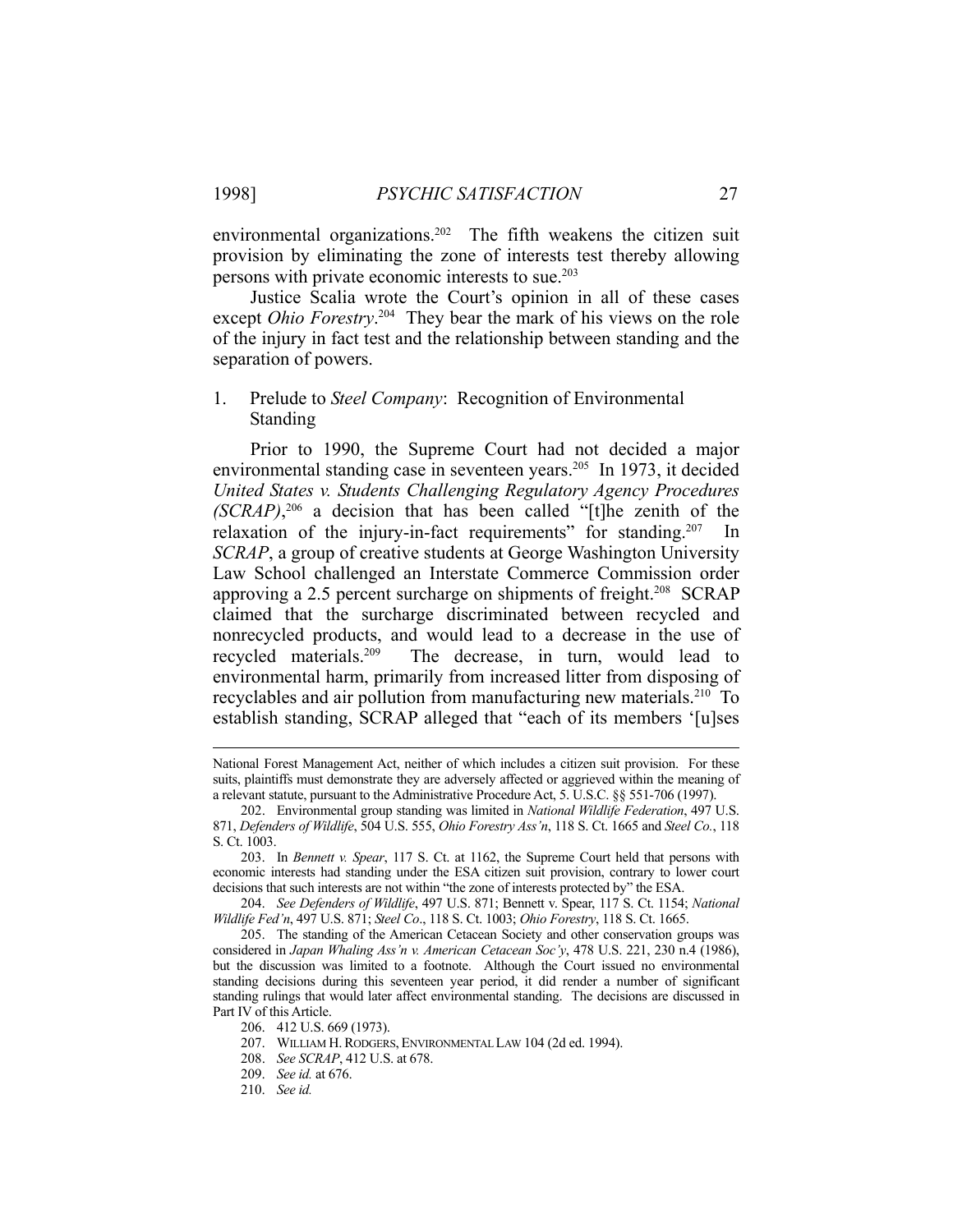the forests, rivers, streams, mountains, and other natural resources surrounding the Washington Metropolitan area ... for camping, hiking, fishing, sightseeing, ... and that these uses have been adversely affected by the increased freight rates."<sup>211</sup> The Supreme Court sustained SCRAP's standing, although Justice Stewart did observe: "Of course, pleadings must be something more than an ingenious academic exercise in the conceivable."212

 The acme, or nadir depending on your viewpoint, of *SCRAP* followed by a year the decision in *Sierra Club v. Morton*, the first Supreme Court case to conclude that injury to noneconomic, widely shared environmental interests is sufficient to support standing.<sup>213</sup> In *Morton*, the Court stated that "[a]esthetic and environmental wellbeing, like economic well-being, are important ingredients of the quality of life in our society, and the fact that particular environmental interests are shared by the many rather than the few does not make them less deserving of legal protection through the judicial process."214

*Morton* provided the general formula for pleading standing in all environmental cases in which no citizen suit provision or other explicit grant of standing is available.<sup>215</sup> The Supreme Court held that an organizational interest in an issue is insufficient to support standing.<sup>216</sup> To demonstrate the necessary particularized harm required by Article III, a plaintiff environmental group must establish that individual members have suffered, or will suffer, injury to their personal interests in the environmental, aesthetic, or recreational resources of a particular place or area.<sup>217</sup> This injury is shown by

 <sup>211.</sup> *Id.* at 678.

 <sup>212.</sup> *Id.* at 688.

 <sup>213. 405</sup> U.S. 727, 734, 738 (1972). Prior to *Morton*, several lower courts held that injury to aesthetic, recreational, and conservation interests could support standing. *See, e.g.*, Namekagon Hydro Co. v. Federal Power Comm'n, 216 F.2d 509, 615 (7th Cir. 1954) (stating that an economic interest is "not required by the 'case' or 'controversy' requirement of Article III, § 2 of the Constitution . . . ."); Scenic Hudson Preservation Conf. v. Federal Power Comm'n, 354 F.2d 608 (2d Cir. 1965). Both *Namekagon* and *Scenic Hudson* were brought under the Federal Power Act, 16 U.S.C. §§ 791a—828c (1997), which includes "recreational purposes" among the beneficial public uses of power projects. *See* 16 U.S.C. § 803(a). In *Scenic Hudson*, the court stated that "[t]he phrase [recreational purposes] undoubtedly encompasses the conservation of natural resources, the maintenance of natural beauty, and the preservation of historic sites." 354 F.2d at 614. Therefore, a citizen group with interests in the preservation of these values and resources had standing to challenge a decision by the Federal Power Commission that would adversely affect them. For a discussion of the contribution of *Scenic Hudson* to the development of environmental standing, see Sive, *supra* note 100.

 <sup>214.</sup> *Morton*, 405 U.S. at 734.

 <sup>215.</sup> *See id.* at 735.

 <sup>216.</sup> *See id.* at 739.

 <sup>217.</sup> *See id.* at 735.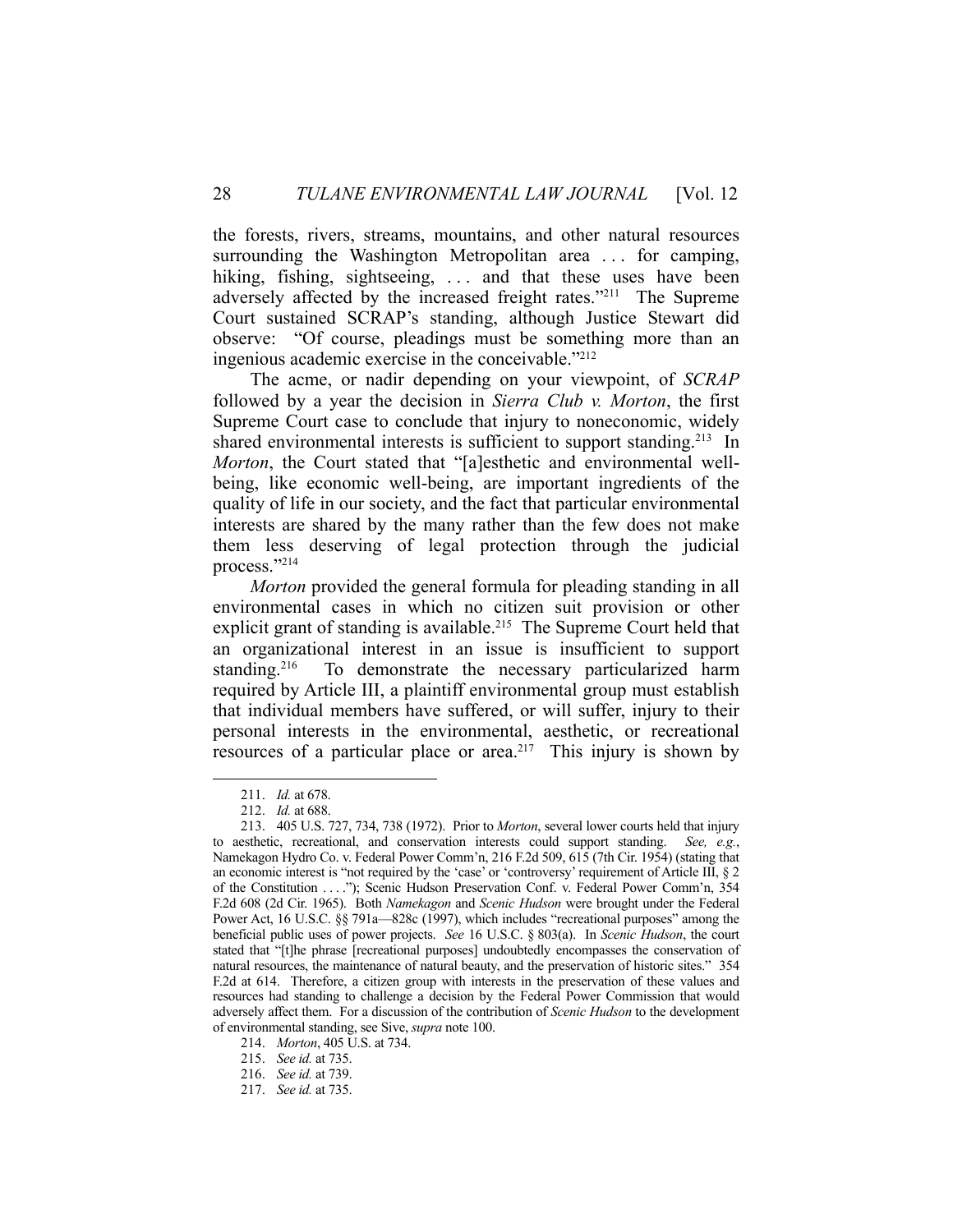alleging that individual members use the area to be affected by a proposed agency action, or that the interest of particular members in endangered species, wildlife, or other environmental resource would be adversely affected.<sup>218</sup>

 For many years, pleading standing in environmental cases amounted to a *pro forma* recitation of the *Morton* formula.<sup>219</sup> Professor William Rodgers commented that proof of standing had been "shifted from a significant doctrinal barrier to a nettlesome technicality."220

 Cases involving citizen suits and other statutory grants of standing were brought with equal ease. The Administrative Procedure Act (APA) includes an extremely broad grant of standing.<sup>221</sup> Under section 10 of that statute, "[a] person ... adversely affected or aggrieved by agency action within the meaning of a relevant statute, is *entitled* to judicial review thereof."<sup>222</sup> The APA has allowed citizen standing in a wide variety of cases, especially under the National Environmental Policy Act (NEPA).<sup>223</sup>

 During the 1960s and 1970s, Congress included citizen enforcement provisions in many environmental statutes.<sup>224</sup> For example, the Clean Water Act authorizes "any person" or "any citizen" to "commence a civil action . . . against any person [including the United States] . . . who is alleged to be in violation" of the statute.<sup>225</sup> Although some courts referred to Article III as the foundation for standing, they generally did not require plaintiffs to

 <sup>218.</sup> *See id.*

 <sup>219.</sup> *See* Sheldon, *Slash and Burn*, *supra* note 100, at 10,039.

 <sup>220.</sup> WILLIAM H.RODGERS, ENVIRONMENTAL LAW 23 (1977).

 <sup>221.</sup> Administrative Procedure Act, 5 U.S.C. §§ 551-706 (1997).

 <sup>222.</sup> *Id.* § 702 (emphasis added).

 <sup>223.</sup> See Calvert Cliffs' Coordinating Comm. v. United States Atomic Energy Comm'n, 449 F.2d 1109 (D.C. Cir. 1971); Aberdeen & Rockfish R.R. Co. v. Students Challenging Regulatory Agency Procedures (SCRAP II), 422 U.S. 289 (1975); Marsh v. Oregon Natural Resources Council, 490 U.S. 360 (1989); Robertson v. Methow Valley Citizens Council, 490 U.S. 332 (1989); Lujan v. National Wildlife Fed'n, 497 U.S. 871 (1990); see also NEPA, 42 U.S.C. §§ 4321-4370 (1997).

 <sup>224.</sup> *See, e.g.*, Toxic Substances Control Act 15 U.S.C. § 2619 (1997); Surface Mining Control and Reclamation Act, 30 U.S.C. § 1270 (1997); Clean Water Act, 33 U.S.C. § 1365 (1988); Endangered Species Act, 16 U.S.C. § 1540(g) (1997); Resource Conservation and Recovery Act, 42 U.S.C. § 6972(a) (1997), and Clean Air Act, 42 U.S.C. § 7604 (1997). For a comprehensive overview of citizen suit provisions, see MICHAEL AXLINE, ENVIRONMENTAL CITIZEN SUITS (1991); JEFFREY MILLER, CITIZEN SUITS: PRIVATE ENFORCEMENT OF FEDERAL POLLUTION CONTROL LAWS (1978).

 <sup>225.</sup> Federal Water Pollution Control Act (Clean Water Act) § 505, 33 U.S.C. § 1365 (1997).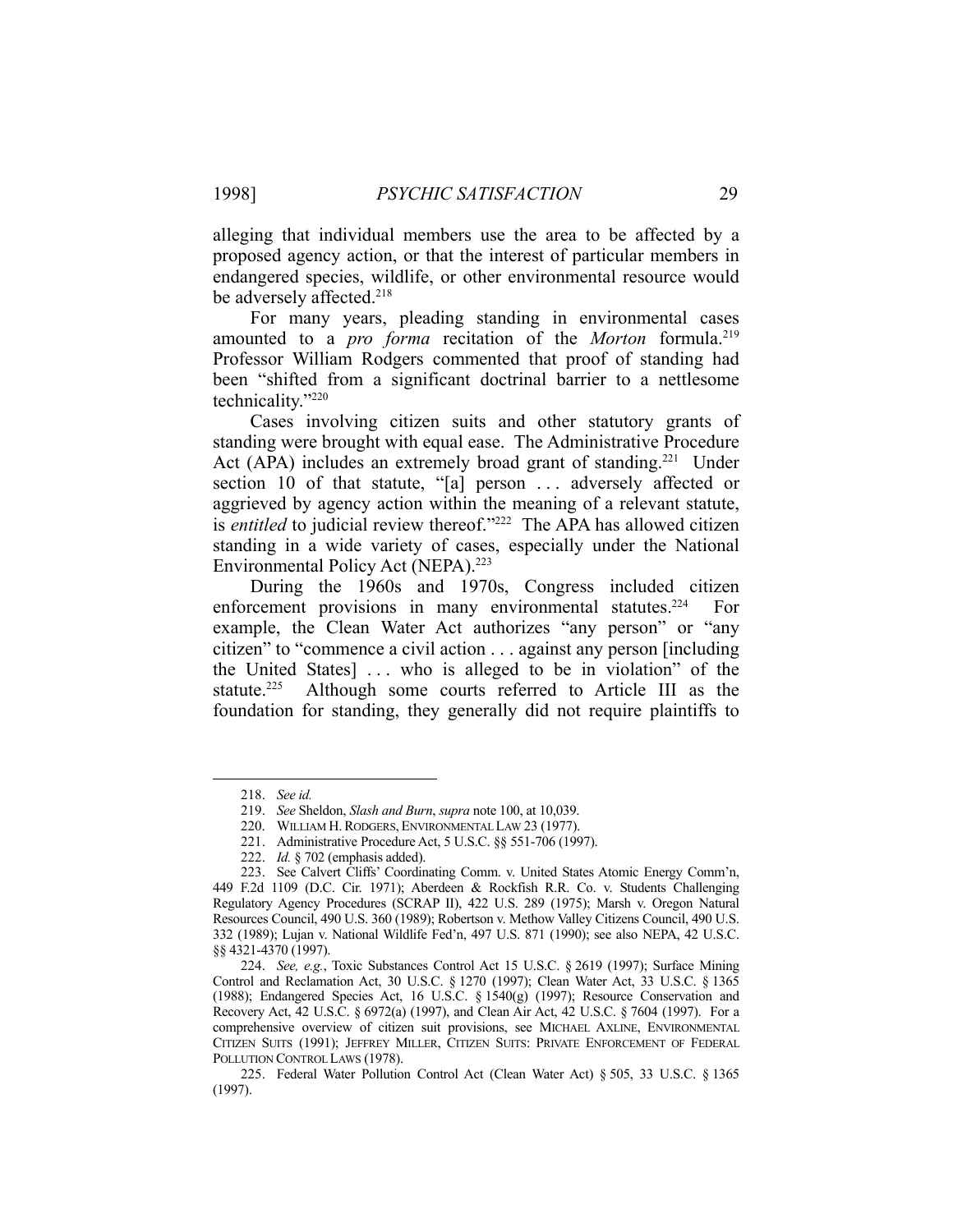show any injury other than a statutory violation. Prior to the 1991-92 term, neither did the Supreme Court.<sup>226</sup>

#### 2. Justice Scalia Takes Over

 In 1990, the Supreme Court shocked the environmental community with its decision in *National Wildlife Federation v. Lujan*. 227 The Court held that the National Wildlife Federation (NWF) lacked standing to challenge the "land withdrawal review program" of the United States Department of the Interior's Bureau of Land Management (BLM).<sup>228</sup> Under the program, BLM terminated the protective withdrawals and classifications of nearly 180 million acres of public land, making this acreage legally available for mineral development or disposal.<sup>229</sup>

 In support of its standing, NWF submitted two affidavits from members who averred that they used public lands "in the vicinity" of two of the areas subject to the lawsuit for recreation and aesthetic enjoyment.<sup>230</sup>

 The Supreme Court ruled that NWF had not demonstrated that its members were "adversely affected or aggrieved" by BLM's actions within the meaning of section 10 of the  $APA<sup>231</sup>$ . The affidavits submitted failed to include facts showing that the members used specific parcels of land subject to BLM's challenged action, and, therefore, that they were "actually affected" by it. $232$ 

 The Court also ruled that BLM's land withdrawal review program was not a discrete, final agency action for purposes of judicial review, but rather the Agency's ongoing operations on the public lands.<sup>233</sup> The Agency's withdrawal and classification decisions had future effect only, and, therefore, were not ripe for judicial review.234

 The most significant ruling in the case was that, even if the members of NWF had standing to challenge individual agency decisions that were ripe for review, the standing of those members would not support NWF's lawsuit seeking "*wholesale* improvement"

 <sup>226.</sup> *See* Havens Realty Corp. v. Coleman, 453 U.S. 363 (1982); United States Parole Comm'n v. Geraghty, 445 U.S. 388 (1980); Fletcher, *supra* note 91, at 252.

 <sup>227. 497</sup> U.S. 871, 898-899 (1990).

 <sup>228.</sup> *Id.*

 <sup>229.</sup> *See id.* at 875-79.

 <sup>230.</sup> *See id.* at 880, 886.

 <sup>231.</sup> *See id.* at 889.

 <sup>232.</sup> *See id.* at 886.

 <sup>233.</sup> *See id.* at 890.

 <sup>234.</sup> *See id.* at 891.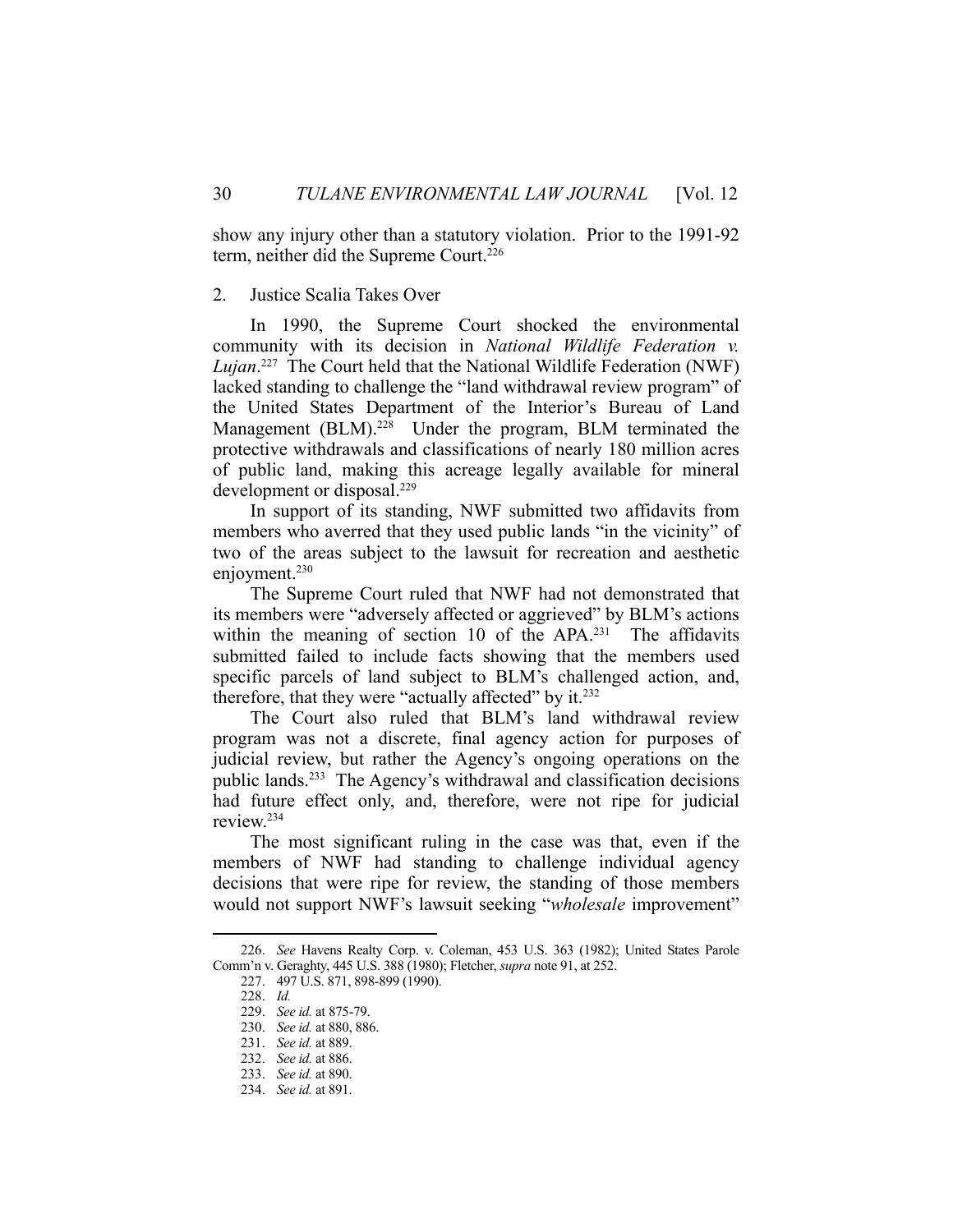of the land withdrawal review program.235 Such programmatic improvement could only be made by BLM or by Congress.<sup>236</sup>

 Justice Scalia's views on standing and the separation of powers shaped the *National Wildlife Federation* opinion. He ruled that it was "impossible" for NWF to have standing to challenge the entirety of the land withdrawal review program.237 Regardless of the number of affidavits NWF submitted, it could not achieve improvements in the program because it was asking the wrong branch of government for help.238

 In *National Wildlife Federation*, the Court did not overhaul environmental standing or foreclose judicial review in environmental cases. It affirmed that recreational use and aesthetic enjoyment are among the sorts of interests the applicable statutes were designed to protect.239 Moreover, the decision did not change the traditional *Morton* formula for demonstrating environmental standing in the absence of a citizen suit provision, it just made the demonstration of injury more stringent. The environmental community's chief concerns were that the decision would introduce new formalism into environmental pleading, and would preclude environmental organizations from challenging federal programs, resulting in fragmented review of environmental issues and a proliferation of lawsuits.<sup>240</sup>

 Justice Scalia's second environmental standing decision, *Lujan v Defenders of Wildlife*, 241 however, did "mark a transformation in the law of standing" $242$  that continues to be played out, and is highly visible in *Steel Company*.

 Defenders of Wildlife, an environmental organization devoted to the protection of wildlife, sued the United States Department of the Interior for rescinding a regulation that required federal agencies to consult with the Fish and Wildlife Service to determine the potential impact of federal projects being constructed overseas on species

 <sup>235.</sup> *Id.*

 <sup>236.</sup> *See id.*

 <sup>237.</sup> *See id.* at 890.

 <sup>238.</sup> *See id.* at 890-91.

 <sup>239.</sup> *See id.* at 891.

 <sup>240.</sup> *See* Sheldon, *Scalia Restricts Standing*, *supra* note 100, at 10,565.

 <sup>241. 504</sup> U.S. 555 (1992).

 <sup>242.</sup> Nichol, *supra* note 100, at 1142. A number of excellent articles have been written about the *Defenders of Wildlife* opinion. In addition to Professor Nichol's piece, see Sunstein, *supra* note 100; Stanley E. Rice, *Standing on Shaky Ground: The Supreme Court Curbs Standing for Environmental Plaintiffs in* Lujan v. Defenders of Wildlife, 38 ST. LOUIS U. L.J. 199 (1993); Poisner, *supra* note 100.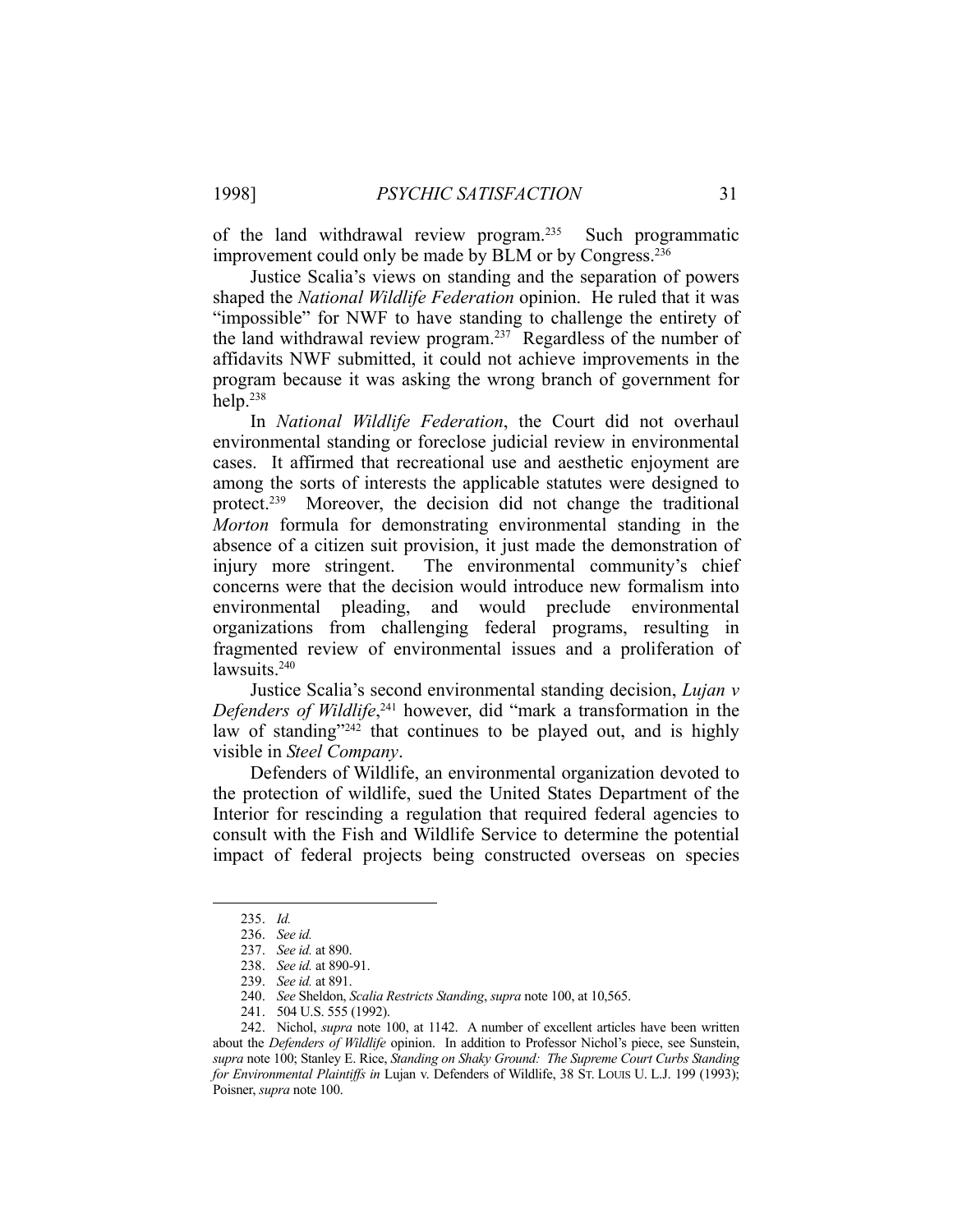protected by the Endangered Species Act (ESA).<sup>243</sup> Defenders brought the action under the citizen suit provision of the ESA.<sup>244</sup> The Supreme Court ruled that Defenders lacked standing because the group could show no distinct injury to its members, other than to their interests in endangered species and in seeing the ESA enforced, which was not sufficient for Article III purposes.<sup>245</sup>

 Justice Scalia's opinion acknowledged that "the desire to use or observe an animal species, even for purely esthetic purposes, is undeniably a cognizable interest for purpose of standing."246 However, an injury in fact requires more than an injury to a cognizable interest.<sup>247</sup> It requires a showing by the plaintiff that he is among the injured.<sup>248</sup> Defenders' members did not demonstrate "imminent" injury because they had no immediate plans to return to the sites of the proposed projects that would allegedly cause harm to endangered species.<sup>249</sup> Visits that occurred before the law suit was filed were not enough to fulfill the requirement. Justice Scalia stated that "[p]ast exposure to illegal conduct does not in itself show a present case or controversy regarding injunctive relief."250

 Defenders of Wildlife also lacked standing because it could not establish that the relief sought would redress its injury.<sup>251</sup> The organization did not attack the actions of the individual agencies funding the overseas projects; rather it challenged the Department of the Interior's decision to rescind the regulation requiring those agencies to consult with Fish and Wildlife Service regarding the impacts of the projects on endangered species.<sup>252</sup> Justice Scalia opined that this made both the injury and its redressability indirect.<sup>253</sup> Because the agencies funding the projects were not before the court, he was unconvinced that an order issued against the Secretary of the Interior would provide the result sought by the Defenders of Wildlife lawsuit.254

 <sup>243.</sup> See Endangered Species Act, 16 U.S.C. §§ 1531-1544 (1997); *Defenders of Wildlife*, 504 U.S. at 558-59.

 <sup>244.</sup> Endangered Species Act § 11, 16 U.S.C. § 1540.

 <sup>245.</sup> *See Defenders of Wildlife*, 504 U.S. at 563.

 <sup>246.</sup> *Id.* at 562-63.

 <sup>247.</sup> *Id.* at 563.

 <sup>248.</sup> *See id.*

 <sup>249.</sup> *See id.* at 564.

 <sup>250.</sup> *Id.*

 <sup>251.</sup> *See id.* at 568.

 <sup>252.</sup> *See id.*

 <sup>253.</sup> *See id.* at 568-71.

 <sup>254.</sup> *See id.*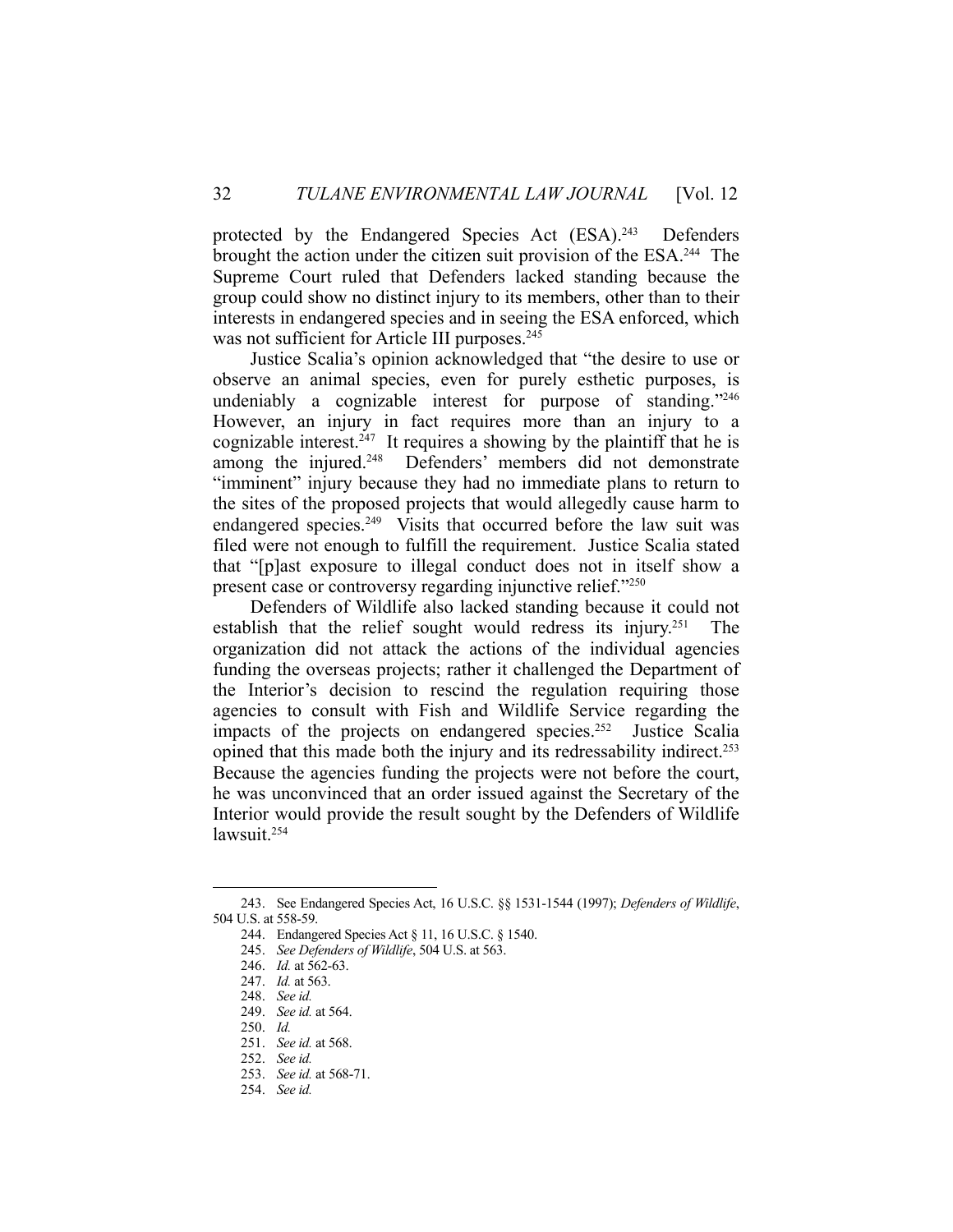The most important ruling in the case concerned the procedural injuries alleged by Defenders of Wildlife pursuant to the ESA's citizen suit provision. Justice Scalia held that the citizen suit provision did not, and could not provide the basis for standing to sue for violations of the statute.255 He rejected the lower court's view that "the injuryin-fact requirement had been satisfied by congressional conferral upon *all* persons of an abstract, self-contained, noninstrumental 'right' to have the Executive observe the procedures required by law."256 Vindication of the public interest, including the public interest in government compliance with law, is a function of the Congress and the Chief Executive.<sup>257</sup> Justice Scalia did acknowledge that Congress may broaden the categories of "de facto" injuries that are judicially cognizable, but may not abandon the injury requirement.<sup>258</sup> A plaintiff must still show that the violation of the statute endangers a concrete interest apart from having the procedures observed.259 In Justice Scalia's view, if the courts ignore the concrete injury requirement, "at the invitation of Congress," they would "discard[] a principal fundamental to the separate and distinct constitutional role of the Third Branch—one of the essential elements that identifies those 'Cases' or 'Controversies' that are the business of the courts rather than of the political branches."260

 The *Steel Company* opinion takes both *National Wildlife Federation* and *Defenders of Wildlife* one step further. In *Steel Company* Justice Scalia bypassed the question of whether CBE had suffered an Article III harm and concluded that, even if it had, it was not an injury that was redressable by a court through the relief sought.<sup>261</sup> His analysis makes explicit his view that the injury in fact test has three distinct hurdles.<sup>262</sup> If all three are not surmounted, standing does not exist. Congress may create procedural rights through a citizen suit provision, the abrogation of which is a legal injury, but this alone will not support standing. A plaintiff must still show that he has suffered a distinct harm, separate from both the harm suffered by the general public and his special interest in the subject matter of the procedures at issue. This harm must be traceable to the conduct of the defendant. Furthermore, the plaintiff must ask for

 <sup>255.</sup> *See id.* at 573.

 <sup>256.</sup> *Id.*

 <sup>257.</sup> *See id.* at 576.

 <sup>258.</sup> *See id.* at 578.

 <sup>259.</sup> *See id.* at 572-75.

 <sup>260.</sup> *Id.* at 576.

 <sup>261.</sup> *See* Steel Co. v. Citizens for a Better Env't., 118 S. Ct. 1003, 1018 (1998).

 <sup>262.</sup> *See id.* at 1016-17.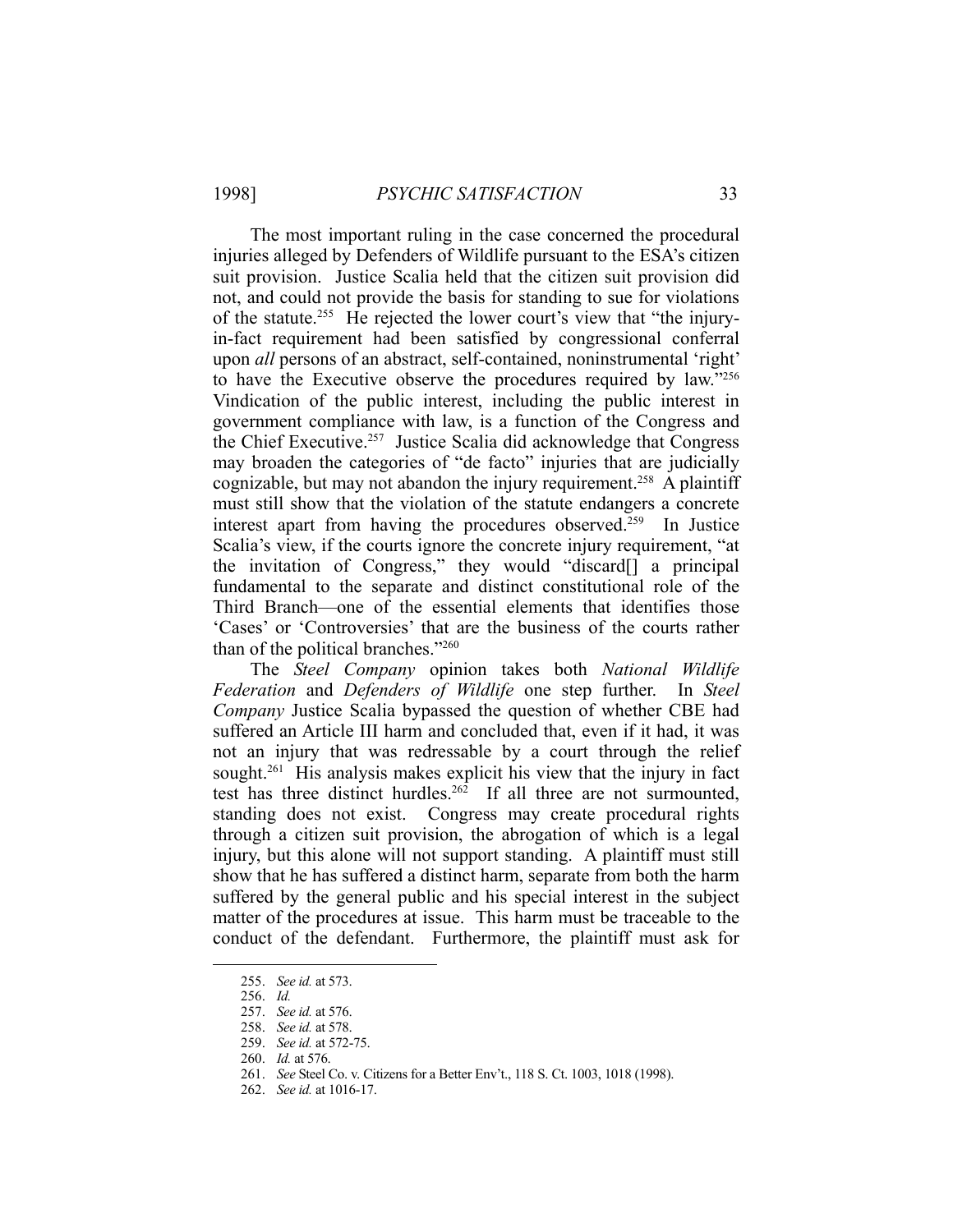relief that gives him something distinct and concrete. Just as a generalized interest in compliance with law is not an Article III injury, relief that simply requires compliance with law is not Article III redressability. It is "just desserts," "comfort and joy," and "psychic satisfaction" and will not "suffice."<sup>263</sup>

#### *B. Evolution of Injury in Fact as a Constitutional Requirement*

# 1. The Change from a Legal Interest to Injury in Fact

 Justice Scalia's environmental standing decisions, including *Steel Company*, illustrate the conflict between the private rights model of litigation, which relies upon a showing of concrete injury in fact, and the public law model typified by the citizen suit provisions in environmental statutes. Although they shocked the environmental community when issued, Justice Scalia's environmental standing decisions did not spring forth from his pen without legal precedent. Under Chief Justice Burger, the Supreme Court cut back on the liberal standing doctrine of the Court under Chief Justice Warren.<sup>264</sup> It tightened the injury in fact requirement of Article III and linked standing to the separation of powers doctrine.<sup>265</sup> This part of this Article will trace the evolution of the injury in fact standard and its connection with separation of powers to provide background for understanding Justice Scalia's brand of standing jurisprudence. It will also look briefly at the rise of public law litigation, of which environmental law is a significant part.

 The beginning of the Supreme Court's focus on injury in fact is usually pinpointed with Justice William O. Douglas' 1970 opinion in Association of Data Processing Service Organizations v. Camp.<sup>266</sup> In *Data Processing*, an association of data processors (collectively, the Association) sued to invalidate a rule promulgated by the Comptroller of the Currency permitting national banks to provide data processing

 <sup>263.</sup> *Id.* at 1019.

 <sup>264.</sup> *See* Gene R. Nichol, Jr., *Injury and the Disintegration of Article III*, 74 COL. L. REV. 1915, 1923 (1986); *see also* discussion in text accompanying notes 274-280.

 <sup>265.</sup> *See* Poisner, *supra* note 100, at 344-45; *see also* discussion in text accompanying notes 281-299.

 <sup>266. 397</sup> U.S. 150 (1970). For a complete review of the history of the development of the standing doctrine, particularly the injury in fact test, see Raoul Berger, *Standing to Sue in Public Actions: Is it a Constitutional Requirement?*, 78 YALE L.J. 816 (1969); Louis L. Jaffe, *Standing to Secure Judicial Review: Private Actions*, 75 HARV. L.REV. 255 (1961); Louis L. Jaffe, *Standing to Secure Judicial Review: Public Actions*, 74 HARV. L. REV. 1265 (1961); Fletcher, *supra* note 91, at 224-27 (injury in fact discussion at 229-33); Sunstein, *supra* note 100, at 163-96 (injury in fact discussion at 184-92); Gene R. Nichol, Jr., *Rethinking Standing*, 72 CAL. L. REV. 68, 73-79 (1984).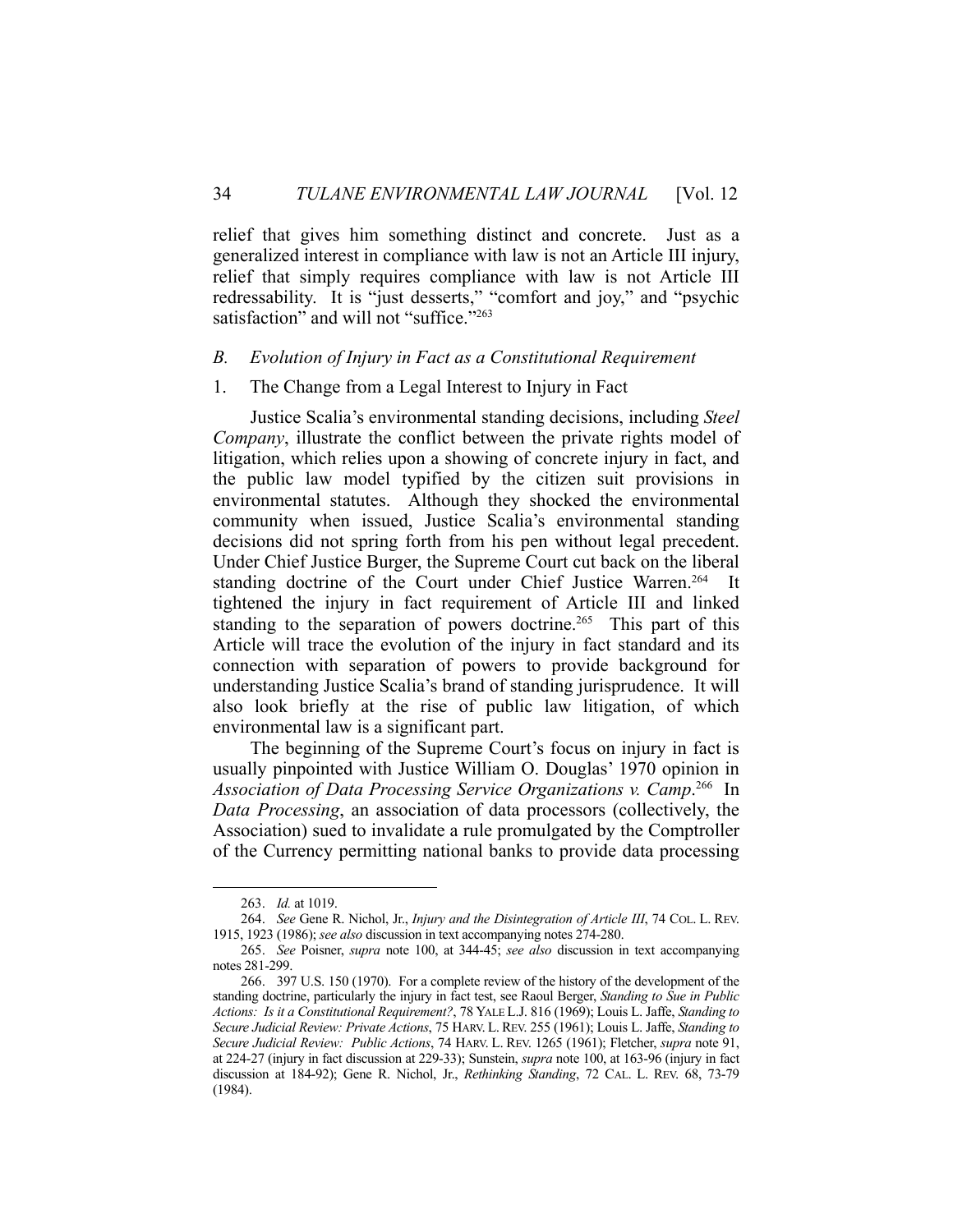services to bank customers and other banks.<sup>267</sup> The Association claimed that its members had suffered an Article III injury as a result of the increased competition.<sup>268</sup> The issue before the Court was whether the Association was "aggrieved by agency action within the meaning of a relevant statute" pursuant to the APA.<sup>269</sup> In an apparent effort to liberalize access to the federal courts, to give content to the APA's grant of standing, and to articulate an overarching principle for the threshold standing inquiry, $270$  the Supreme Court replaced the previous test for standing, which called for determining whether plaintiff had a legally protected interest in the matter, with a factual inquiry into the existence of harm.<sup>271</sup> The Court rejected the legal interest test as "go[ing] to the merits," whereas the "question of standing is different."<sup>272</sup>

It concerns, apart from the "case" or "controversy" test, the question whether the interest sought to be protected by the complainant is arguably within the zone of interests to be protected or regulated by the statute or constitutional guarantee in question. . . . That interest, at times, may reflect "aesthetic, conservational, and recreational" as well as economic values. $^{273}$ 

 In the years following the *Data Processing* decision, there was a pronounced shift away from liberalized standing.274 The Burger Court did not abandon the injury in fact standard, but tightened it considerably with a renewed emphasis on concepts reminiscent of the traditional lawsuit.275 In *Warth v. Seldin*, the Court cautioned that

1

 272. *Data Processing*, 397 U.S. at 153. This conclusion is echoed in Justice Scalia's response to Justice Stevens' concurrence in *Steel Company*, when he pronounced that the issue of whether citizens have a right to bring actions under EPCRA for past violation goes to the "merits," whereas the standing inquiry is "jurisdictional." *See Steel Co. v. Citizens for a Better* Env't., 118 S. Ct. 1003, 1012 (1998).

 <sup>267.</sup> *See Data Processing*, 397 U.S. at 151.

 <sup>268.</sup> *See id.* at 152.

 <sup>269.</sup> *Id.* at 153.

 <sup>270.</sup> *See* Nichol, *supra* note 266, at 73-74.

 <sup>271.</sup> *See* Sunstein, *supra* note 101, at 1445, 1475-76. Both Professors Fletcher and Sunstein are critical of the *Data Processing* case, not because they oppose liberal access to the courts, but because of its effect on subsequent standing jurisprudence in the Supreme Court. Professor Fletcher remarked that "[m]ore damage to the intellectual structure of the law of standing can be traced to *Data Processing* than to any other single decision." Fletcher, *supra* note 91, at 229. Professor Sunstein called the *Data Processing* opinion "remarkably sloppy." Sunstein, *supra* note 100, at 185. In it, the Court concluded that a plaintiff no longer needed to show a "legal interest" or "legal injury" to establish standing. "Instead of a careful examination of the governing law to see if Congress had created a legal interest, the standing inquiry would be a simple one barely related to the underlying law. Henceforth the issue would turn on facts, not on law." *Id.* The malleability of the allegedly factual inquiry is discussed in Part VI *infra.*

 <sup>273.</sup> *Data Processing*, 397 U.S. at 153-54.

 <sup>274.</sup> *See* Nichol, *supra* note 264, at 1923.

 <sup>275.</sup> *See id.*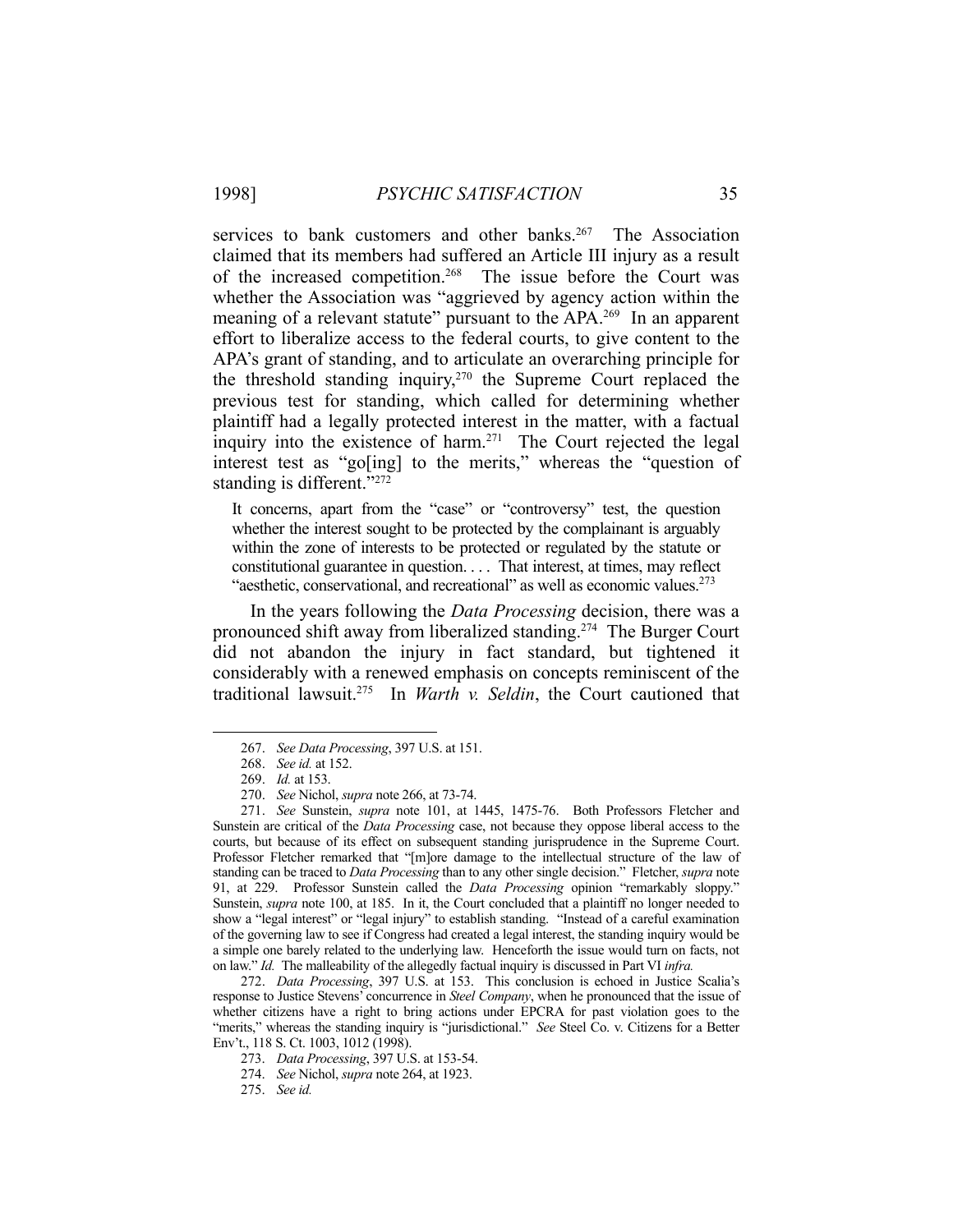courts should not recognize "generalized grievances" as a basis for standing, but require a showing of "distinct and palpable injury."276 In *Simon v. Eastern Kentucky Welfare Rights Organization*, the Court adopted two corollary requirements: a plaintiff must show that his injury was caused or would likely be caused by the conduct of the defendant, and that the injury would be redressed by the relief sought.277 Finally, in *Valley Forge*, the Court summarized its standing jurisprudence in the familiar "three pronged test" of injury, causation and redressability.<sup>278</sup> In short, the Supreme Court insisted that the litigant prove that he was in a position analogous to the plaintiff in a traditional lawsuit, even if he was challenging government action.<sup>279</sup>

 The Burger Court also described the injury requirement as independent of any statutory standing rights created by Congress. In *Warth v. Seldin*, for example, the Court stated that "Congress may grant an express right of action to persons who otherwise would be barred by prudential standing rules. Of course, Article III's requirement remains: the plaintiff still must allege a distinct and palpable injury to himself."280

#### 2. Link to Separation of Powers

 Until the mid-1970s, courts considered the doctrines of the separation of powers and standing to be discrete areas of the law.<sup>281</sup> In 1968, in *Flast v. Cohen*, Chief Justice Warren rejected the government's argument that, as a matter of the separation of powers, federal taxpayers had no standing to raise an Establishment Clause challenge to a government spending program that reached some parochial schools.<sup>282</sup> Writing for an eight to one majority, the Chief Justice stated, "The question whether a particular person is a proper party to maintain the action does not, by its own force, raise separation of powers problems related to improper judicial interference in areas committed to other branches of the Federal

 <sup>276. 422</sup> U.S. 490, 499-501 (1975); *see also* Gladstone Realtors v. Village of Bellwood, 441 U.S. 91, 99-100 (1979) (finding that questions of "broad social import where no individual rights would be vindicated" do not satisfy standing requirement).

 <sup>277. 426</sup> U.S. 26, 38 (1976).

 <sup>278.</sup> *See* Valley Forge Christian College v. Americans United for Separation of Church & State, Inc., 454 U.S. 404, 472 (1982).

 <sup>279.</sup> *See* Chayes, *supra* note 95, at 10.

 <sup>280.</sup> *Warth*, 422 U.S. at 501. *See also* Whitmore v. Arkansas, 495 U.S. 149, 155 (1990); Allen v. Wright, 468 U.S. 737, 754 (1984) (stating that "an asserted right to have the Government act in accordance with law" is by itself insufficient to confer jurisdiction in federal court).

 <sup>281.</sup> *See* Poisner, *supra* note 100, at 343-45.

 <sup>282. 392</sup> U.S. 83, 92 (1968).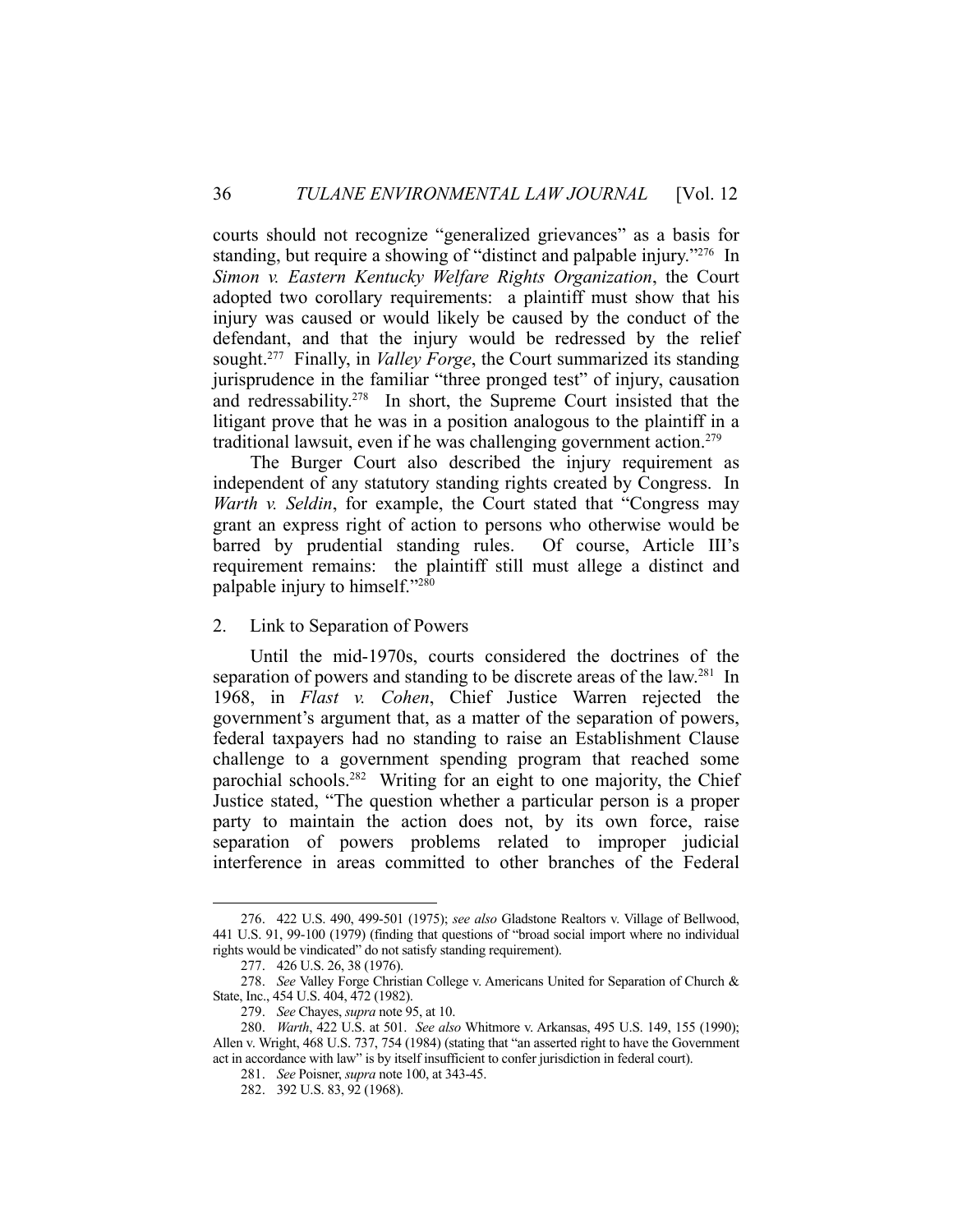Government."283 Chief Justice Warren contended that the central constitutional core and the rule that "implements the separation of powers prescribed by the Constitution," are merely that the Court will not give advisory opinions.284 To establish standing for judicial review, a plaintiff is required to demonstrate "a sufficient *stake* in an otherwise justiciable controversy to obtain judicial resolution of that controversy"285 and "a logical nexus between the status asserted and the claim sought to be adjudicated."286

 In three cases decided in the mid-1970s the Supreme Court cut back on the implications of *Flast* and began to stress the constitutional nature of standing doctrine and its roots in the separation of powers. In *Schlesinger v. Reservists Committee to Stop the War*287 and *United*  States v. Richardson,<sup>288</sup> decided the same day, the Court connected the injury in fact test to the separation of powers doctrine for the first time. Standing was denied to citizens who alleged that certain government actions violated the Constitution, on the grounds that they had failed to establish the requisite injury in fact.289 In *Schlesinger*, Chief Justice Burger noted that concrete injury was essential for standing because only Congress is competent to deal with abstract questions.290 In *Richardson*, the Chief Justice stated that if no individual suffers harm, the dispute is properly "committed to the surveillance of Congress, and ultimately to the political process," not to the judiciary.291 In the third case, *Warth v. Seldin*, the Court concluded that the injury in fact test was essential to restrict judicial power to its proper role in a democratic form of government.<sup>292</sup> Thus, under the principle of separation of powers, "[t]he Art. III judicial power exists only to redress or otherwise to protect against injury to the complaining party."293

 <sup>283.</sup> *Id.* at 100.

 <sup>284.</sup> *Id.* at 96.

 <sup>285.</sup> LAURENCE H. TRIBE, AMERICAN CONSTITUTIONAL LAW § 3-14, at 102, 107 (2d ed. 1988).

 <sup>286.</sup> *Flast*, 392 U.S. at 102.

 <sup>287. 418</sup> U.S. 208 (1974).

 <sup>288. 418</sup> U.S. 166 (1974).

 <sup>289.</sup> *See Schlesinger*, 418 U.S. 208, 209, 226-27; *Richardson*, 418 U.S. 166, 175-80.

 <sup>290.</sup> *See Schlesinger*, 418 U.S. at 221 n.10 ("The legislative function is inherently general rather than particular and is not intended to be responsive to adversaries asserting specific claims or interests peculiar to themselves.")

 <sup>291.</sup> *Richardson*, 418 U.S. at 179.

 <sup>292. 422</sup> U.S. 490, 499-500 (1975).

 <sup>293.</sup> *Id.* at 499.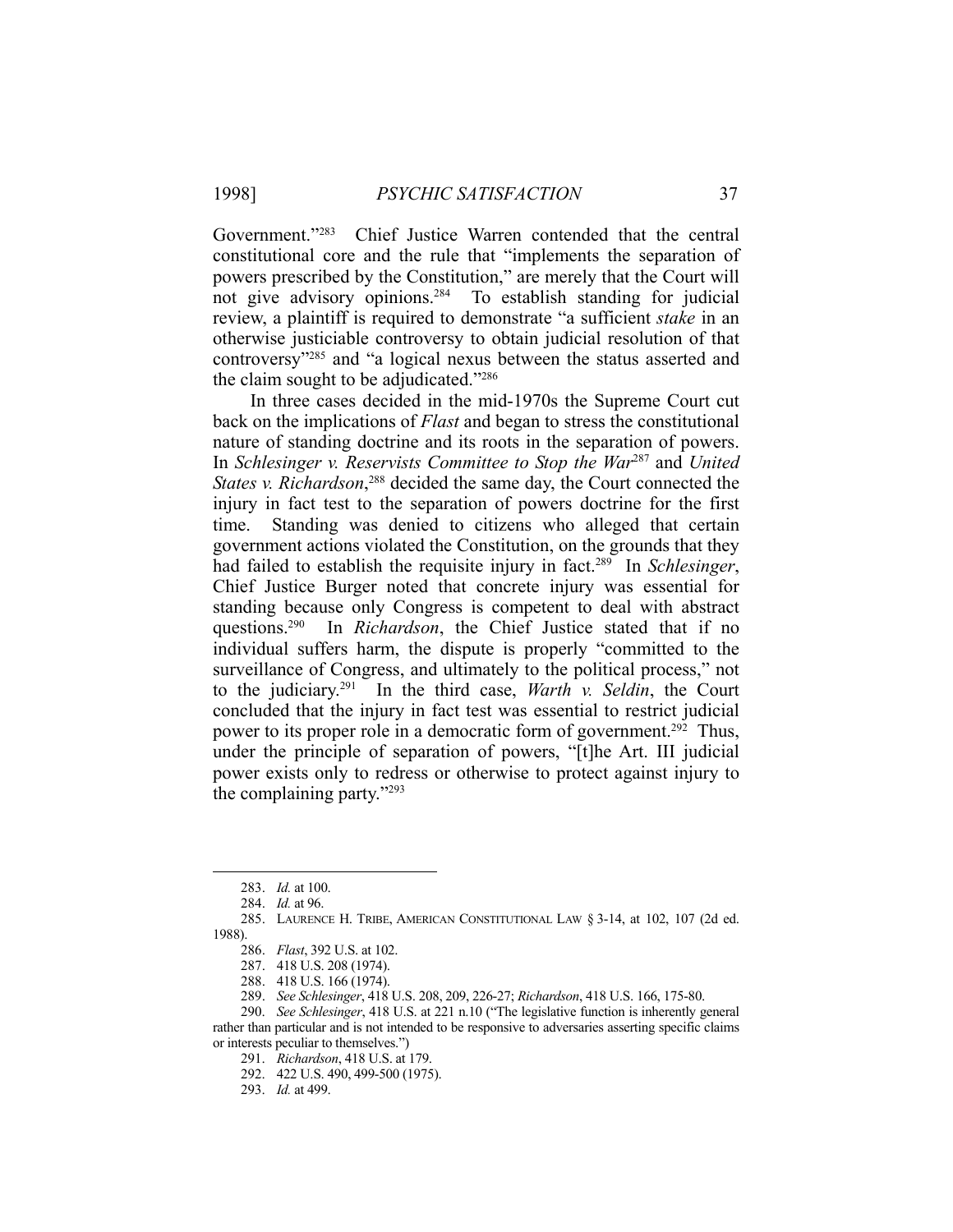By the mid-1980s, standing doctrine rested solidly on the separation of powers theory.294 In *Valley Forge*, the Court denied standing to an organization challenging the transfer of surplus federal property to a religious college as a violation of the Establishment Clause.295 The Court held that the injury in fact requirement prevented the courts from ruling on "abstract questions of wide public significance which amount to generalized grievances, pervasively shared and most appropriately addressed in the representative branches."296 Finally, in *Allen v. Wright*, the Supreme Court explicitly linked standing and the separation of powers.<sup>297</sup> The Court denied standing to black public school students challenging the IRS's grant of tax-exempt status to segregated private schools on the grounds that, if standing were allowed for such a speculative claim, it would open the courts to suits that did not allege "specifically identifiable Government violations of law, but the particular programs agencies establish to carry out their legal obligations."298 The Court emphasized that the standing doctrine is "built on a single basic idea—the idea of the separation of powers."299

# *C. The Contrast Between Supreme Court Standing Decisions and Public Law Litigation*

 During the same period the Supreme Court was moving away from a liberal construction of standing, Congress was advancing in the other direction, defining injuries and articulating chains of causation that gave rise to cases and controversies unknown to the common law.300 Environmental statutes in the late 1960s and 1970s frequently included citizen suit provisions to recognize the interest of the public in protection of the environment, and permit "private attorneys general" to assist in implementation and enforcement.301 These provisions represented Congress's response to the widespread public "skepticism, if not despair," of the 1970s about federal agency

 <sup>294.</sup> *See* Poisner, *supra* note 100, at 345.

 <sup>295.</sup> *See* Valley Forge Christian College v. Americans United for Separation of Church and State, Inc., 454 U.S. 404, 470 (1982).

 <sup>296.</sup> *Id.* at 475.

 <sup>297. 468</sup> U.S. 737, 759 (1984).

 <sup>298.</sup> *Id.*

 <sup>299.</sup> *Id.* at 752. *See* Sunstein, *supra* note 100, at 193-97; Rice, *supra* note 242, at 210-11.

 <sup>300.</sup> *See* Lujan v. Defenders of Wildlife, 504 U.S. 580 (1992) (Kennedy, J., concurring).

 <sup>301. 116</sup> CONG. REC. 32,903 (1970), *reprinted in* 1 Envtl. Pol'y Div., Cong. Res. Serv., A LEGISLATIVE HISTORY OF THE CLEAN AIR ACT AMENDMENTS OF 1970, at 226, 230 (1974). For a list of the statutes that include citizen suit provisions, see *supra* note 224.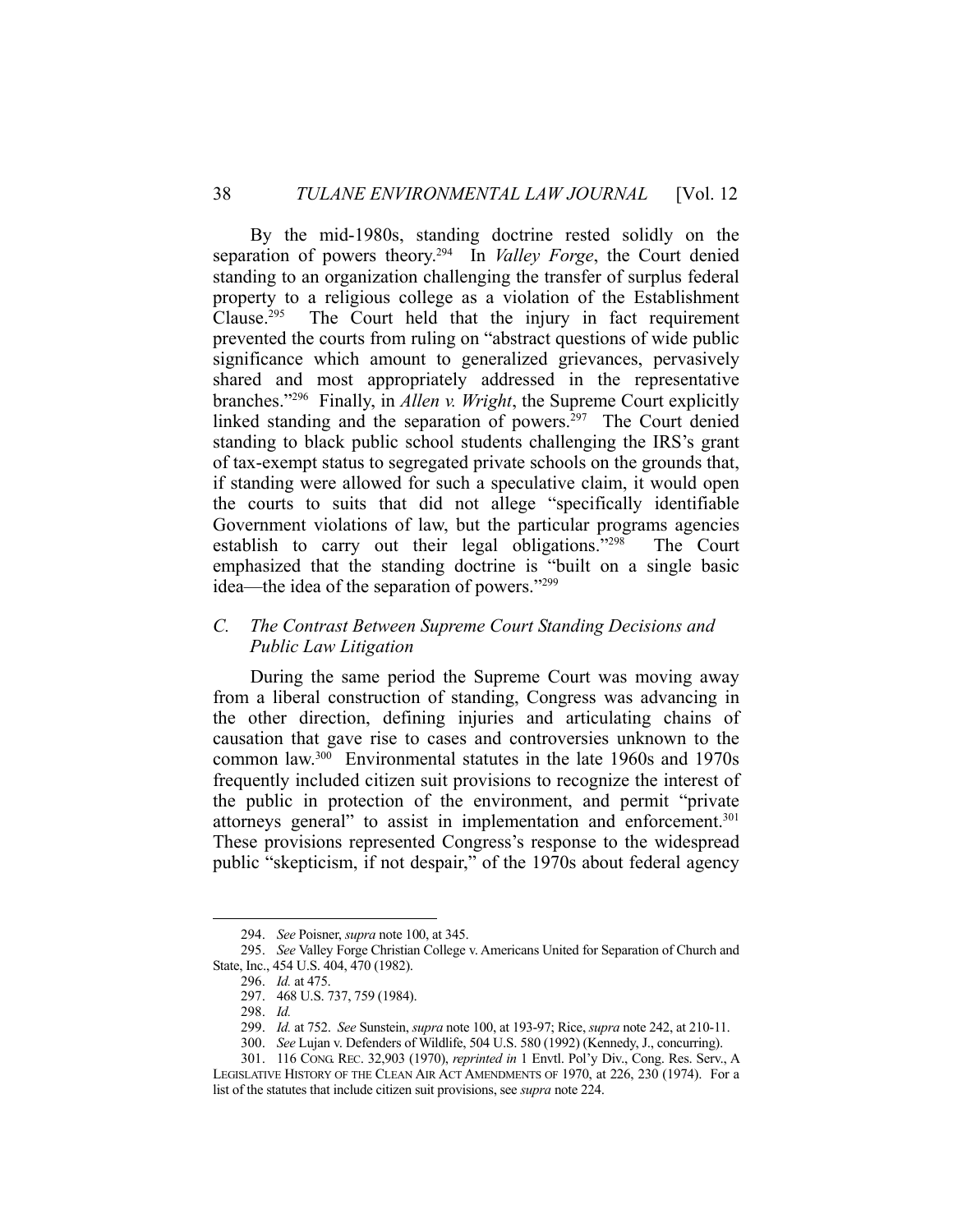enforcement of environmental laws.<sup>302</sup> Congress sought to "motivate" government agencies to bring enforcement proceedings by allowing concerned citizens to participate in the process. $303$  Congress also intended to "open wide the opportunities for the public to participate in a meaningful way in the decisions of government."304 Until *Defenders of Wildlife*, the courts approved of the private attorney general role fostered by citizen suit provisions and generally upheld standing to sue for statutory violations.<sup>305</sup> To establish this procedural standing, a plaintiff had to allege only that he was adversely affected by violations of the applicable statute.<sup>306</sup>

 As Congress extended the reach of administrative agencies by enacting statutes which recognized a broad spectrum of diffuse and intangible interests to the public at large, the role of the judge changed dramatically.307 Instead of being asked to resolve private disputes between private individuals according to the principles of private law, judges were being asked to deal with grievances over the administration of public or quasi-public programs and to vindicate the public policies embodied in the governing statutes or constitutional provisions.308 Professor Chayes called this fundamental change in the classic private rights litigation model "public law litigation."309

 Public law litigation, particularly environmental litigation, is rarely a bilateral conflict between two sets of private interests. Environmental disputes involve "moral, aesthetic, cultural, and political" issues.<sup>310</sup> Public values occupy a prominent position. The major environmental statutes of the 1960s and 1970s were explicitly forms of social regulation.<sup>311</sup> The preservation of species and wilderness and the restoration and maintenance of clean air and clean water were declared by Congress to be national goals.<sup>312</sup> Congress

 <sup>302.</sup> Barry Boyer & Erroll Meidinger, *Privatizing Regulatory Enforcement: A Preliminary Assessment of Citizen Suits Under Federal Environmental Law*, 34 BUFF. L. REV. 833, 846 (1985).

 <sup>303.</sup> *See* S. Rep. No. 91-1196, at 36-37 (1972).

 <sup>304.</sup> A LEGISLATIVE HISTORY OF THE WATER POLLUTION CONTROL ACT AMENDMENTS OF 1972, at 819 (1973).

 <sup>305.</sup> *See* Gwaltney of Smithfield, Ltd., v. Chesapeake Bay Found., 484 U.S. 49 (1987).

 <sup>306.</sup> *See* Fletcher, *supra* note 91, at 252-53. *See also* Havens Realty Corp. v. Coleman, 455 U.S. 363 (1982); United States Parole Comm'n v. Geraghty, 445 U.S. 388 (1980).

 <sup>307.</sup> *See* Chayes, *supra* note 95, at 4.

 <sup>308.</sup> *See id.*

 <sup>309.</sup> Abram Chayes, *The Role of the Judge in Public Law Litigation*, 89 HARV. L. REV. 1281, 1284 (1976).

 <sup>310.</sup> Poisner, *supra* note 100, at 389 (quoting MARK SAGOFF, THE ECONOMY OF THE EARTH: PHILOSOPHY, LAW, AND THE ENVIRONMENT 6 (1988)).

 <sup>311.</sup> *See id.*

 <sup>312.</sup> *See id.*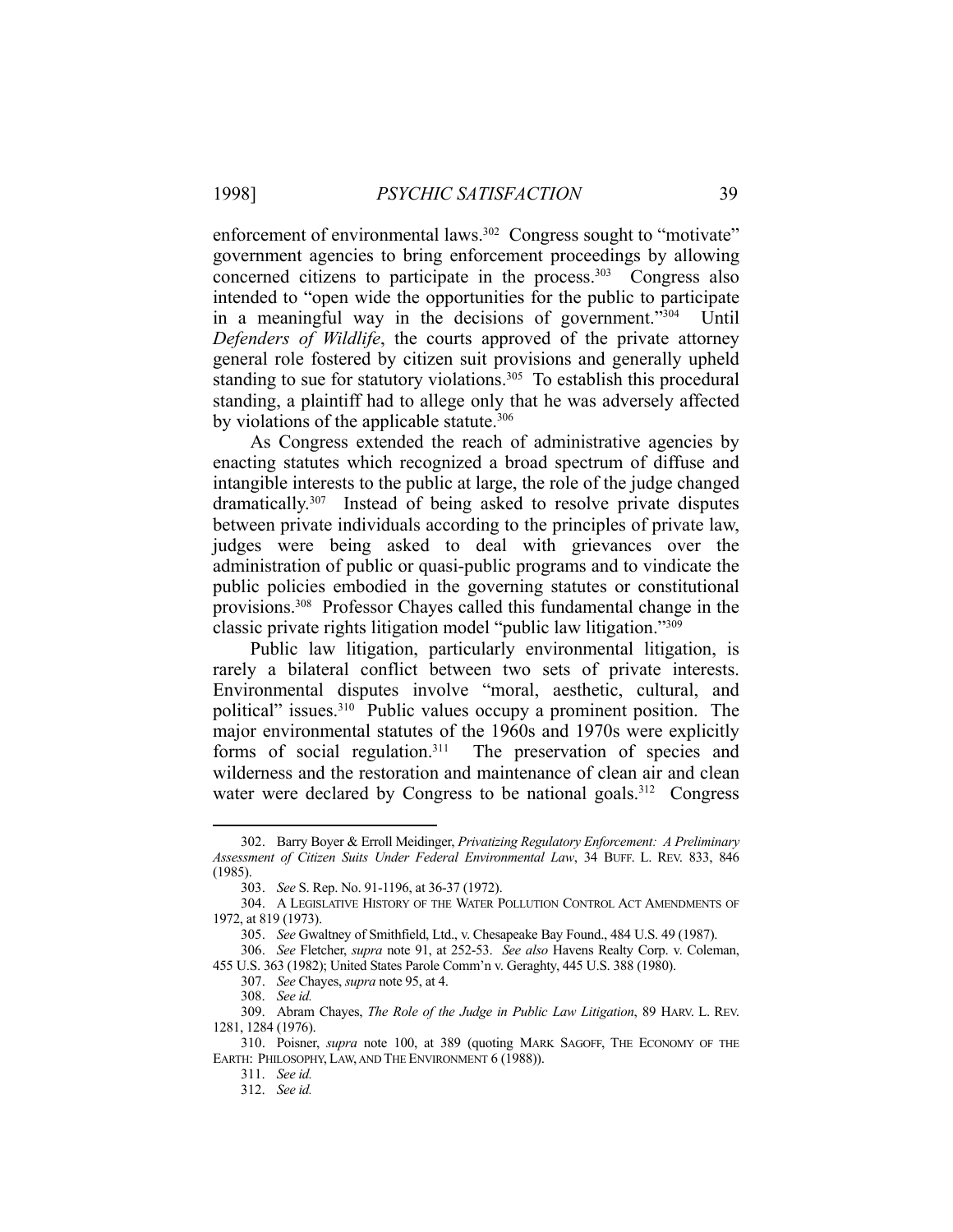designed many of the environmental statutes to further environmental protection, even where the costs outweighed the benefits in economic terms.313 These statutes reflected a judgment that the public demanded this effort.<sup>314</sup> They also reflected a decision to involve the public in enforcement in a new way, through the citizen suit provision.

 The consequences of public law for litigation are several. Not only are the injuries suffered by potential plaintiffs of a different kind, but causation is more likely to be indirect and the relief sought injunctive and prospective, rather than compensatory.315 Consequently, the link between right and remedy that exists in private law actions may be more abstract.<sup>316</sup> Public law litigants typically challenge the government's regulation of a third party, not the party itself, and request that the regulation be corrected to halt and prevent further instances of the complained of conduct.<sup>317</sup> Litigants may also seek to correct agency implementation of a statute when the agency's actions adversely affect the litigants' interests in the subject matter of the statute.<sup>318</sup>

 Professor Chayes has observed that the relief sought in public law litigation is not usually compensation for a past wrong in a form logically derived from the substantive liability and confined in its impact to the immediate parties.<sup>319</sup> Instead, "it is forward looking [and] fashioned *ad hoc* on flexible and broadly remedial lines."320 The judge is frequently the "creator and manager of complex forms of ongoing relief, which have widespread effects on persons not before the court."321

 Professor Sunstein believes that "[r]edressability in the conventional sense is irrelevant" in public law litigation.322 Congress creates a procedural right in a statute "not because it necessarily yields particular outcomes, but because it structures incentives and creates pressures that Congress has deemed important to effective regulation."323 Although conventional redressability may be absent,

 <sup>313.</sup> *See id.*

 <sup>314.</sup> *See id.*

 <sup>315.</sup> *See* Chayes, *supra* note 95, at 46.

 <sup>316.</sup> *See id.*

 <sup>317.</sup> *See id.*

 <sup>318.</sup> *See id.* EPCRA's citizen suit provision offers a variation on these options. It permits persons to sue federal, state and local governmental entities *and* alleged violators.

 <sup>319.</sup> *See* Chayes, *supra* note 309, at 1302.

 <sup>320.</sup> *Id.*

 <sup>321.</sup> *Id.* at 1284.

 <sup>322.</sup> Sunstein, *supra* note 100, at 226.

 <sup>323.</sup> *Id.*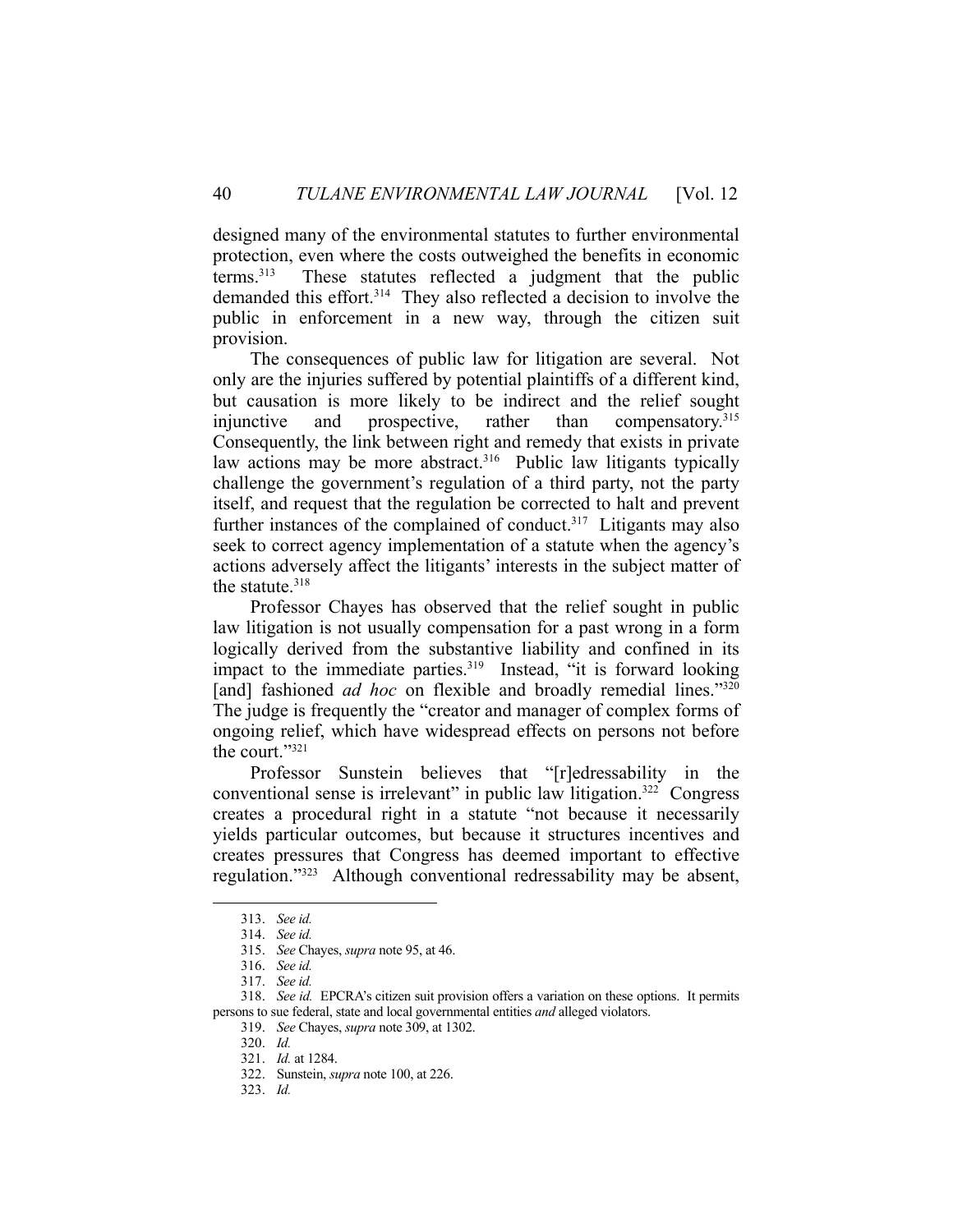as Justice Scalia believed it to be in *Steel Company*, there is no doubt that Congress intends injury to the procedural interests it creates to be judicially cognizable.<sup>324</sup>

 Public law litigation developed dramatically during and after the New Deal.<sup>325</sup> One of the principal reasons for its growth was the fact that the private law model distinguished between the legal rights of private entities, especially private industry, regulated by statute, and the rights of regulatory beneficiaries, the segments of the public protected or otherwise receiving benefit from the statute's regulation.326 The interests of regulated industries could be protected through the courts, as they could meet the traditional requirements for standing, but the interests of regulatory beneficiaries were to be addressed through the political process or not at all.<sup>327</sup> The private law model was repudiated as the courts acknowledged that regulatory beneficiaries often were adversely affected by the failure of agencies to regulate or by inadequate or ineffective regulation.<sup>328</sup> The courts ruled that the interests protected by statute are judicially cognizable.<sup>329</sup>

 Initially, the Supreme Court found standing based solely on violations of a statute and surrogate standing for individuals to assert the interests of statutory beneficiaries.330 The Burger Court tried to contain this development through imposition of private rights restrictions on standing.<sup>331</sup> Justice Scalia clearly is continuing this effort in *Steel Company*. He is unconcerned, for standing purposes, with the fact that Congress made the public, particularly members of communities located in the vicinity of facilities regulated by EPCRA, the beneficiaries of the statute. He denied CBE's standing in order to preserve what he perceives to be the constitutionally approved role of the courts, which is decidedly *not* to vindicate the public goals and policies embodied in statutes.

#### *D. Justice Scalia, Standing, and the Separation of Powers*

 Justice Scalia's theory of the relationship between standing and the separation of powers is a private rights formulation far more extreme than previous Supreme Court jurisprudence. It is unclear to

 <sup>324.</sup> *See* EPCRA, 42 U.S.C. § 11046 (1997).

 <sup>325.</sup> *See* Sunstein, *supra* note 101, at 1433-40.

 <sup>326.</sup> *See id.*

 <sup>327.</sup> *See id.*

 <sup>328.</sup> *See id.* at 1433.

 <sup>329.</sup> *See id.* at 1438.

 <sup>330.</sup> *See* Poisner, *supra* note 100, at 339; Sunstein, *supra* note 101, at 1440-41.

 <sup>331.</sup> *See* Poisner, *supra* note 100, at 339; Sunstein, *supra* note 101, at 1440-41.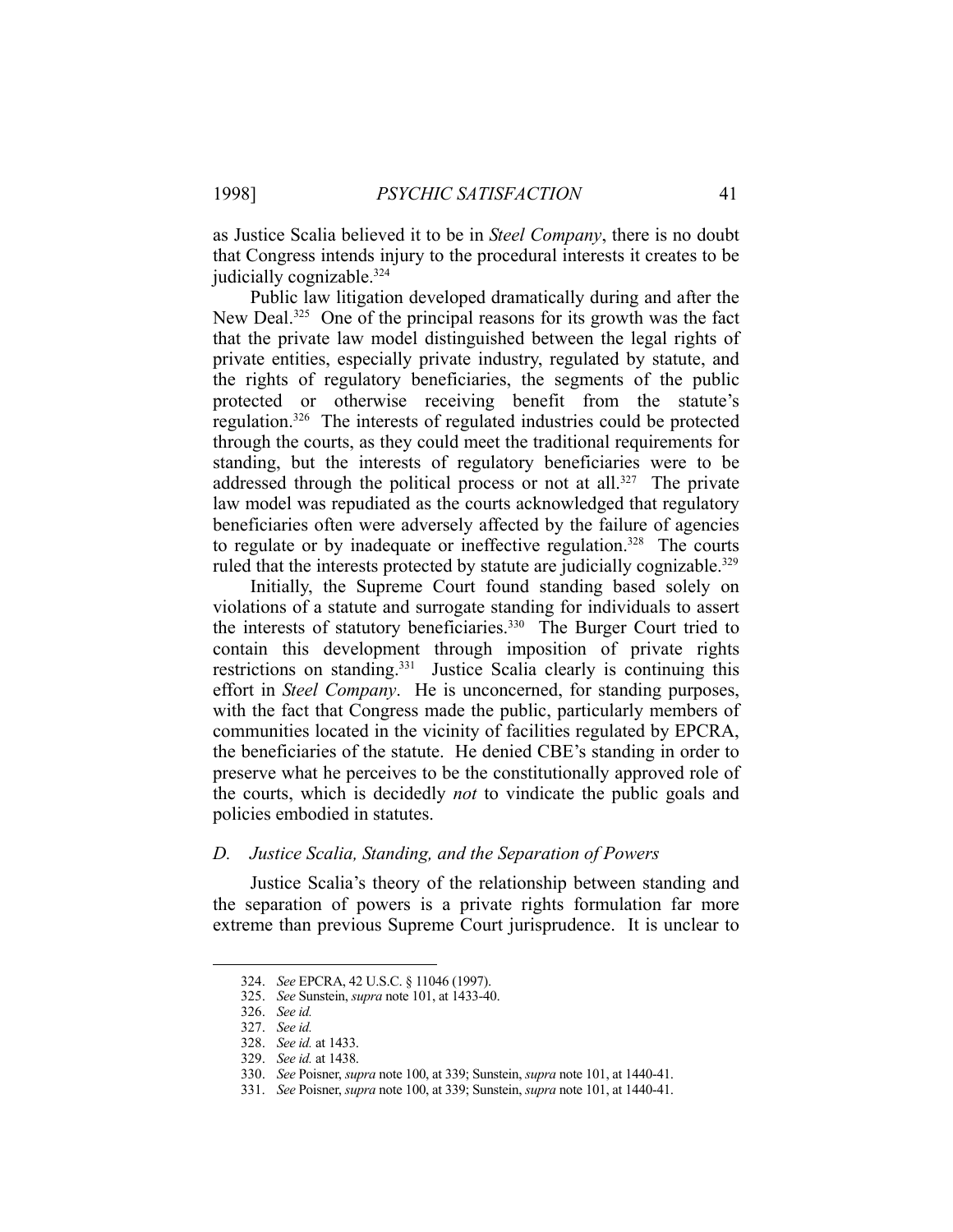what extent the justices who joined him in *National Wildlife Federation, Defenders of Wildlife*, and now *Steel Company* actually agree with it. Should Justice Scalia's views gain the support of a majority of the Court, however, the consequences for environmental, and other public law litigation, could be severe.

 As noted in the summary of *Steel Company* in Section III above, for Justice Scalia, standing is a "crucial and inseparable element" of the doctrine of separation of powers which confines each of the three branches to its constitutionally allocated sphere of activity.<sup>332</sup> While he acknowledges that the separation of powers doctrine is not explicit in the Constitution, he finds the principle expressed through "the structure of the document which describes where the legislative, executive, and judicial powers, respectively, shall reside."<sup>333</sup>

 For Justice Scalia, the role of the judicial branch is to protect individuals and minorities from the tyranny of the majority, not to "prescribe how the other two branches should function."334 Limitations on standing must be strictly enforced in order to confine the courts to their constitutional role of protecting individual rights, and to prevent the "overjudicialization of the processes of selfgovernance."335 Except when an individual has suffered a specific and concrete injury at the hands of the Executive branch, courts do not review and constrain actions assigned to that branch by the Constitution. To allow them to do so would involve them in the political policy process, convert political decisions into legal ones, and usurp the authority of the political branches as guarantors of majority rights.<sup>336</sup>

 The central principle defining institutional roles in the administration of government is *not* federalism.337 Justice Scalia's model of government is formalistic, rather than functional and pragmatic.<sup>338</sup> He speaks of "separate and coordinate" powers of each

 <sup>332.</sup> Scalia, *Oversight and Review*, *supra* note 7, at 686.

 <sup>333.</sup> Scalia, *Doctrine of Standing*, *supra* note 7, at 881.

 <sup>334.</sup> *Id.* at 890-93. For this proposition, Justice Scalia is fond of quoting *Marbury v. Madison*, 5 U.S. (1 Cranch) 137 (1803). The role of the courts, said Justice Marshall, is "solely to decide on the rights of individuals, not to inquire how the executive, or executive officers, perform duties in which they have a discretion." *Id*. at 170.

 <sup>335.</sup> Scalia, *Doctrine of Standing*, *supra* note 7, at 881.

 <sup>336.</sup> *See id.* at 893; Richard A. Brisbin, Jr., "*Administrative Law is not for Sissies" . . . Justice Antonin Scalia's Challenge to American Administrative Law*, 44 ADMIN. L. REV. 107, 122- 23 (1992).

 <sup>337.</sup> *See* Brisbin, *supra* note 336, at 109.

 <sup>338.</sup> *See id.* at 109-10; M. David Gelfand & Keith Werhan, *Federalism and Separation of Powers on a "Conservative" Court: Currents and Cross-Currents from Justices O'Connor and Scalia*, 64 TUL. L.REV. 1443, 1465-68 (1990).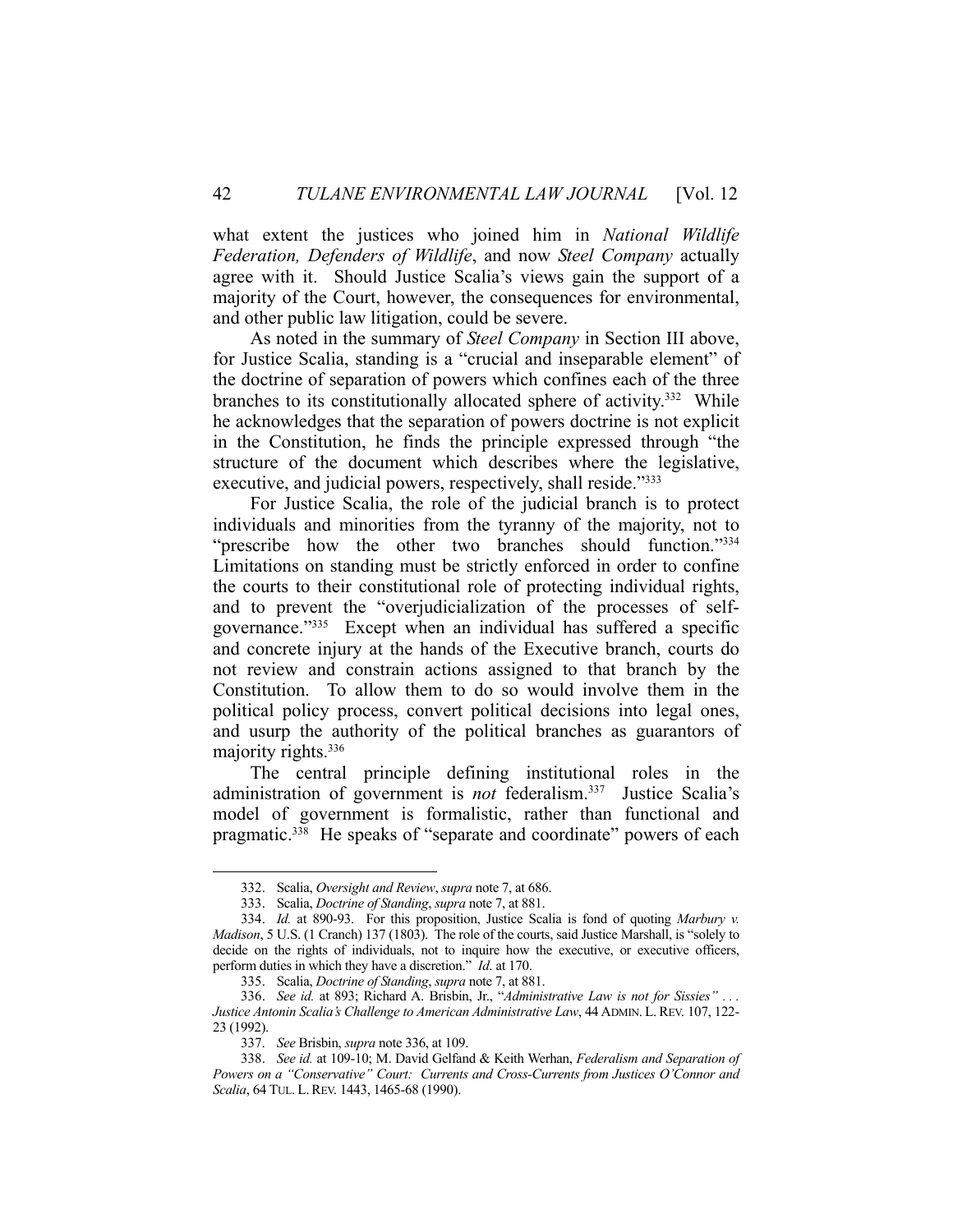branch of government<sup>339</sup> which are exclusive, not equal.<sup>340</sup> Checks and balances are provided only as a function of the exercise of these exclusive powers, and it is possible that some power may be abused.341

 Even Madison did not agree fully with this concept, although Justice Scalia credits him with it.<sup>342</sup> In Federalist 47, Madison said that the separation of powers doctrine "did not mean that these departments ought to have . . . no *control* over the acts of each other."343 In Number 48, he stated that "unless these departments be so far connected and blended as to give to each a constitutional control over the others, the degree of separation which the maxim requires, as essential to a free government, can never in practice be duly maintained."344

 Although it was written before Justice Scalia's tenure on the Supreme Court, Professor Berger has provided a cogent response to the Justice's coordinate branches of government construct and the idea that injury in fact is necessary to maintain the separation of powers.345 Professor Berger pointed out that Madison called for a "blending" of powers, to make the separation of powers work, and was more concerned that the courts engage in cases of a "judiciary nature" than he was about who sought their assistance in the resolution of a dispute.<sup>346</sup> Berger said:

Overemphasis of the "separation of powers"[]is apt to obscure the no less important system of "checks and balances." Judicial checks on legislative excesses represent a deliberate and considered departure from an abstractly perfect separation of powers, part of what Madison called a necessary "blending" of powers that was required to make the separation work. Litigation that challenges unconstitutional legislation does not constitute an "improper interference" with nor an "intrusion" into the legislative domain. No authority to make laws in excess of granted powers was "committed" to Congress; instead courts were authorized to check Congressional excesses. "Case or controversy," to be sure, seeks to confine the courts to what Madison termed cases of a "judiciary nature" as distinguished from a roving revision of legislation. Legislation is emphatically not for the courts; but after the legislative process is completed the courts may decide in the frame of litigation that a statute is invalid as a legislative usurpation.

 <sup>339.</sup> Morrison v. Olson, 487 U.S. 654, 703 (1987) (Scalia, J., dissenting).

 <sup>340.</sup> *See id.* at 705, 709-11 (Scalia, J., dissenting).

 <sup>341.</sup> *See id.* at 710-11 (Scalia, J., dissenting).

 <sup>342.</sup> *See id.* at 697-99 (Scalia, J., dissenting).

 <sup>343.</sup> THE FEDERALIST NO. 47 (James Madison).

 <sup>344.</sup> THE FEDERALIST NO. 48 (James Madison).

 <sup>345.</sup> *See Berger*, *supra* note 266, at 828 n.67.

 <sup>346.</sup> *Id.* at 828-29.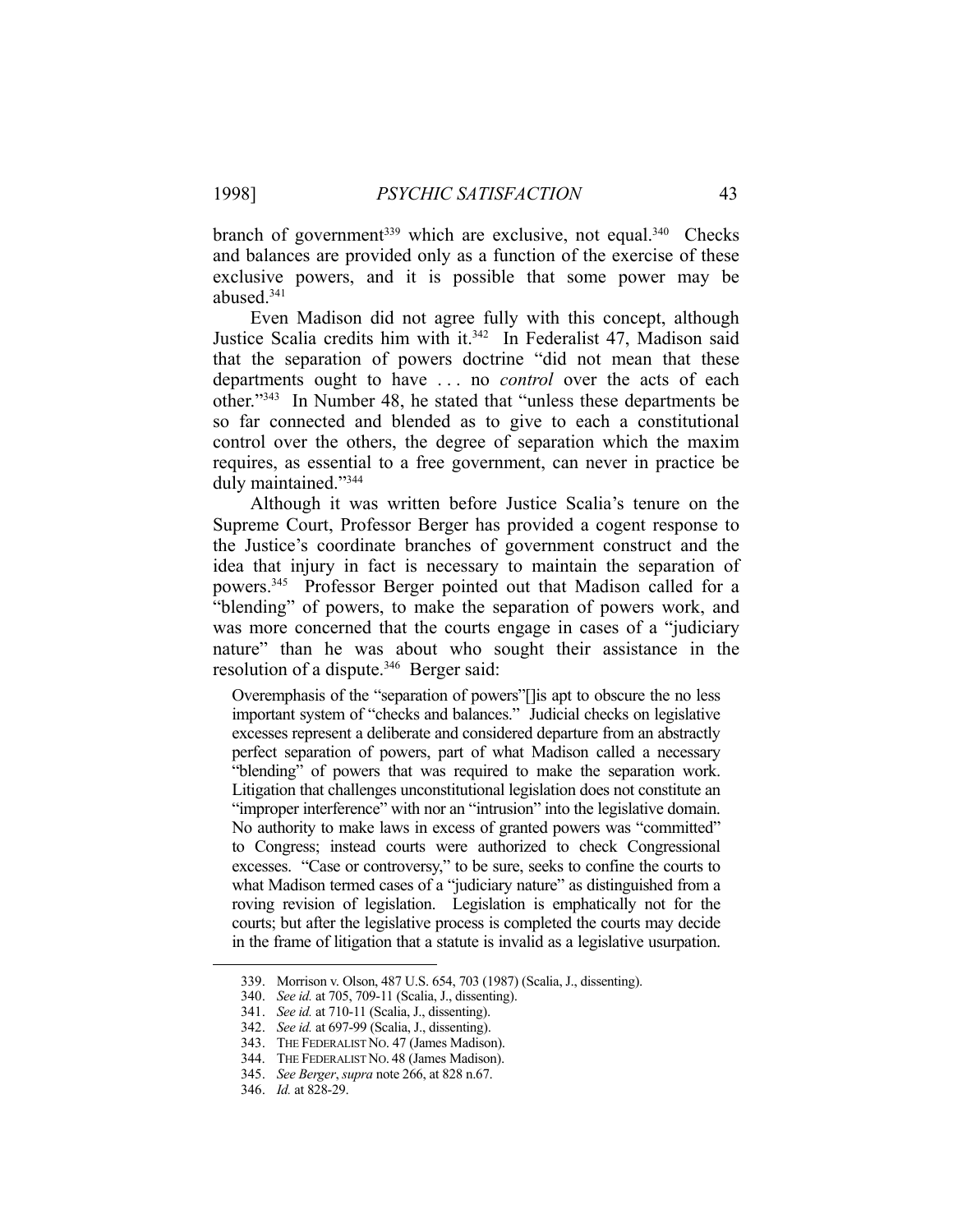A legislative usurpation does not change character when it is challenged by a stranger; and judicial restraint thereon remains a "judicial" function, not an "intrusion," though undertaken at the call of one without a personal stake.<sup>347</sup>

 A more recent response to Justice Scalia's theory of the separation of powers was offered by the district court in *Atlantic States Legal Foundation v. Buffalo Envelope*. 348 In *Buffalo Envelope*, the defendant argued, based on Justice Scalia's opinion in *Defenders of Wildlife*, that the citizen suit provision of EPCRA violated the separation of powers principle by granting to private parties powers vested exclusively in the Executive Branch.<sup>349</sup> By permitting private organizations to seek civil penalties to be paid to the U.S. Treasury, the statute allowed private parties to vindicate public rights, which is the sole province of the Executive.<sup>350</sup>

 The court held that the separation of powers doctrine applies to the three branches of government, not to private entities who have been given authority by statute to undertake Executive type functions.<sup>351</sup> "The Framers of the Constitution appear to have understood the separation of powers as a principal that applies to inter-branch relationships within the government itself," not to private parties exercising rights granted by the legislature.<sup>352</sup> The court noted that Congress may create statutory rights and obligations, and it is "entirely appropriate" for Congress to decide who may enforce them, and in what manner.<sup>353</sup> Congress may expand or limit the scope of the statutory rights it creates, including the grant of standing to sue.<sup>354</sup> A constitutional concern arises only where Congress reserves for itself the right to control the enforcement of the rights it has created.355

 Under EPCRA, said the *Buffalo Envelope* court, Congress has not retained any supervision or control over enforcement of the statute.356 EPCRA grants concurrent enforcement rights to the EPA

 <sup>347.</sup> *Id.*

 <sup>348. 823</sup> F. Supp. 1065 (W.D.N.Y. 1993).

 <sup>349.</sup> *See id.* at 1073.

 <sup>350.</sup> *See id.*

 <sup>351.</sup> *See id.* at 1075.

 <sup>352.</sup> *Id.* at 1073. The Supreme Court has agreed with this assessment. "The Framers regarded the checks and balances that they had built into the tripartite Federal Government as a self-executing safeguard against the encroachment or aggrandizement of one branch at the expense of the other." Buckley v. Valeo, 424 U.S. 1, 122 (1976). *See also* Morrison v. Olson, 487 U.S. 654, 693 (1987).

 <sup>353.</sup> *See Buffalo Envelope*, 823 F. Supp. at 1073 (quoting Davis v. Passman, 442 U.S. 228, 241 (1979)).

 <sup>354.</sup> *See id.* at 1073-74.

 <sup>355.</sup> *See id.*

 <sup>356.</sup> *See id.* at 1073-75.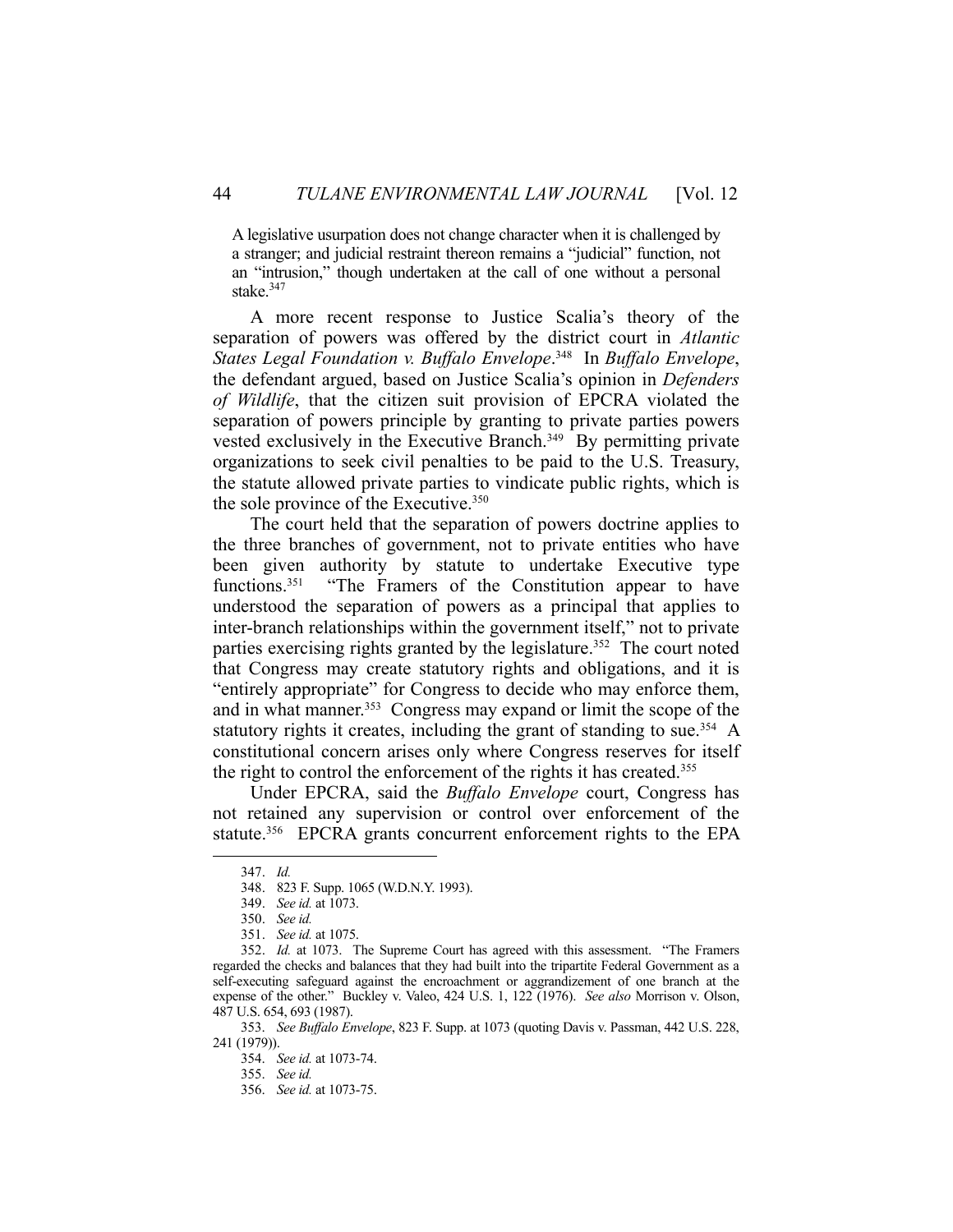Administrator and to those aggrieved by violations of the statute.<sup>357</sup> The fact that civil penalties are paid to the United States Treasury, not to the plaintiffs, is "of no moment."358 Such penalties redress the injuries of private parties whose interests are met through compliance with EPCRA's reporting requirements.<sup>359</sup>

 Justice Scalia declares that the injury in fact test is necessary to prevent the "over judicialization" of the processes of government.<sup>360</sup> Professor Fletcher points out that insistence on this requirement may have the opposite consequence.<sup>361</sup> If the Supreme Court limits the power of Congress to create statutory rights enforceable by certain persons or groups of persons—in other words, if the Court restricts standing—it has interfered with the power of Congress to legislatively define and protect against certain kinds of injury.362 The Court is thus very much "judicializing" the legislative process, while at the same time preventing the judicial branch from its proper role of review of legislative actions.

 For Justice Scalia, this is a perfectly acceptable outcome. Indeed, it is the logical and expected consequence of the structure of government he perceives the Framers created. Under this model, as he said in *Steel Company*, "The statutory and (especially) constitutional elements of jurisdiction are an essential ingredient of separation and equilibration of powers, restraining the courts from acting at certain times, and even restraining them from acting permanently regarding certain subjects."363 The implications for environmental law are obvious. Judicial review of significant areas of governmental decisionmaking related to the management of the environment may be completely precluded.<sup>364</sup>

# *E. The Effect of Justice Scalia's Views on Citizen Suits*

 Prior to *Defenders of Wildlife*, it could be stated without reservation that Congress had the authority to create legally enforceable rights and obligations, even where none existed before.<sup>365</sup>

 <sup>357.</sup> *See id.* at 1076.

 <sup>358.</sup> *Id.* at 1075.

 <sup>359.</sup> *See id.*

 <sup>360.</sup> *Id.* at 1075-76.

 <sup>361.</sup> *See* Fletcher, *supra* note 91, at 233.

 <sup>362.</sup> *See id.*

 <sup>363.</sup> Steel Co. v. Citizens for a Better Env't, 118 S. Ct. 1003, 1016 (1998).

 <sup>364.</sup> *See* Poisner, *supra* note 100, at 354. Poisner argues that, as a consequence, the role of the judiciary in a democratic society will be minimized. *See id.* at 354-66.

 <sup>365.</sup> *See* Warth v. Seldin, 422 U.S. 490, 514 (1975); Nichol, *supra* note 266, at 90-91.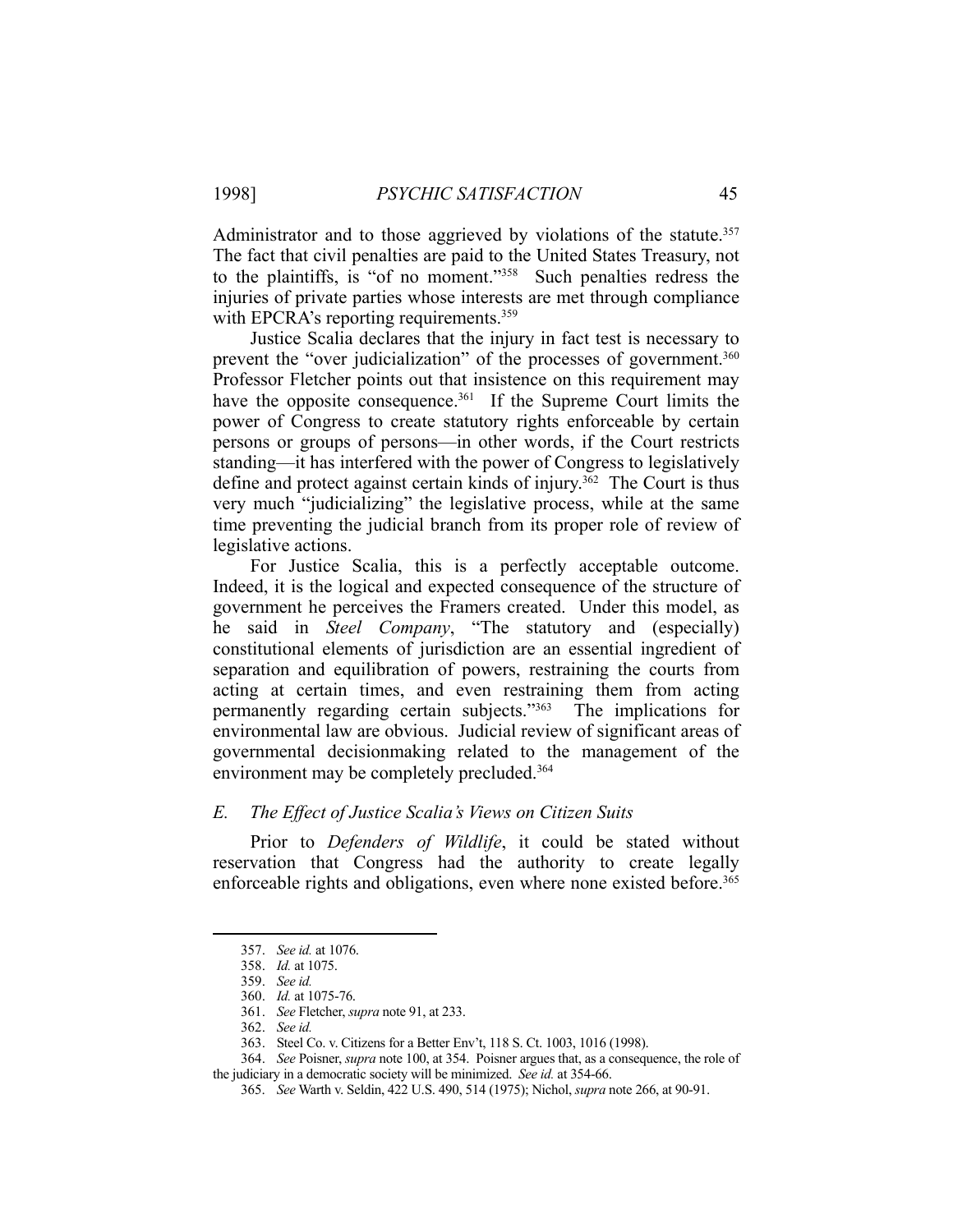Such interests could be tangible and widely shared.<sup>366</sup> They could even be simply interests in the enforcement of statutory procedures.<sup>367</sup> Environmental statutes, for example, granted "any person" the right to seek judicial review for "any" violations of the statute.

 Prior to *Defenders of Wildlife*, the Supreme Court held that it was "entirely appropriate" for Congress to decide who may enforce statutory rights, and in what manner.<sup>368</sup> Although in some cases the Court stated that the power of Congress to grant standing is limited by Article III, it did not require any showing of injury other than violation of the statute.<sup>369</sup> Professor Nichol summarized the common understanding of Congress's authority:

Congress creates legal interests—it does so every day, in myriad ways, for a huge variety of reasons and to benefit a wide array of persons. Creating legal interests, in fact, is what Congress does for a living. When those interests, having been brought into existence, are threatened or transgressed, the conclusion that the interest-holder has been injured is unavoidable....  $[1]$ t is very hard to see how a statutory grant of standing can be obliterated through the use of an injury calculus, and it is difficult to perceive a justifiable constitutional limitation on the sorts of interests Congress may create. That is why, until *Defenders*, if a plaintiff came within the terms of a statutory grant of standing, the injury in fact test was deemed to have been satisfied. $370$ 

 As discussed above, Justice Scalia, in his *Defenders of Wildlife* opinion, flatly rejected the judgment that the injury in fact requirement can be satisfied by a citizen suit, *i.e.*, a "congressional conferral upon *all* persons of an abstract, self-contained, noninstrumental 'right' to have the Executive observe the procedures required by law." $37\overline{1}$  A plaintiff must show that the violation of the statute "endangers a concrete interest . . . (apart from his interest in having the procedure observed)."<sup>372</sup> The "core" requirement of particularized harm is a consistent limitation "upon the congressional power to confer standing."373

 For Justice Scalia, the courts play no role in the protection of shared or "majoritarian" interests, that is the job of the Congress or

 <sup>366.</sup> *See* Havens Realty Corp. v. Coleman, 455 U.S. 363 (1982); Tennessee Valley Auth. v. Hill, 437 U.S. 153 (1978); Nichol, *supra* note 266, at 91.

 <sup>367.</sup> *See* Trafficante v. Metropolitan Life Ins. Co., 409 U.S. 205 (1972).

 <sup>368.</sup> *See* Davis v. Passman, 442 U.S. 228, 241 (1979).

 <sup>369.</sup> *See, e.g.*, *Havens Realty Corp.*, 453 U.S. 363; United States Parole Comm'n v. Geraghty, 445 U.S. 388 (1980); Fletcher, *supra* note 91, at 253-54.

 <sup>370.</sup> Nichol, *supra* note 100, at 1157.

 <sup>371.</sup> Lujan v. Defenders of Wildlife, 504 U.S. 555, 573 (1992).

 <sup>372.</sup> *Id.* at 573 n.8.

 <sup>373.</sup> Scalia, *Doctrine of Standing*, *supra* note 7, at 886.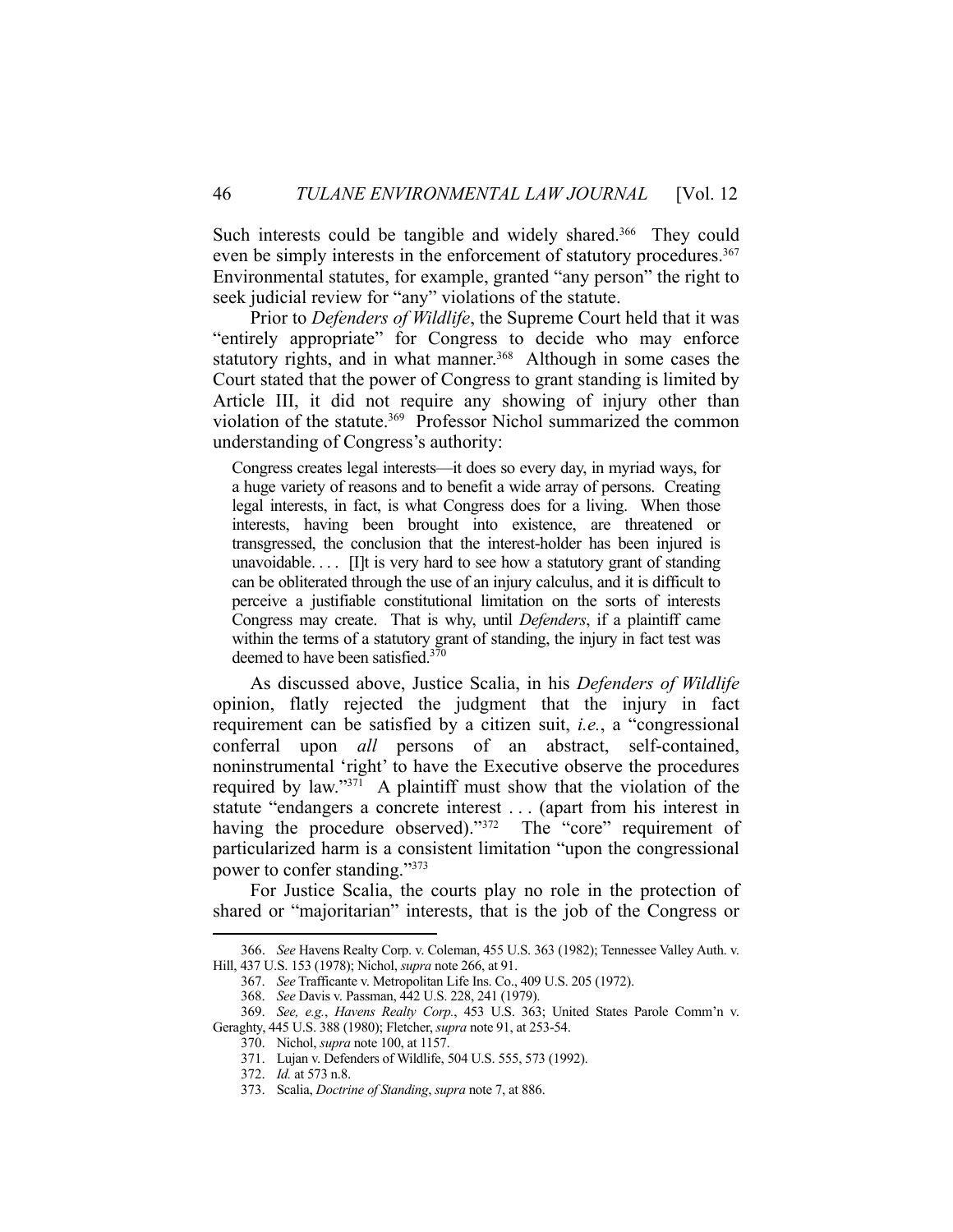the Executive. To allow Congress to use a citizen suit to "convert the undifferentiated public interest in executive officers' compliance with law into an 'individual right' vindicable in the courts" would permit Congress to transfer from the President to the courts "the Chief Executive's most important constitutional duty, to 'take Care that the Laws be faithfully executed."<sup>374</sup> This reference to Article II hearkens back to Justice Scalia's description of the "separate and coordinate" branches of government.<sup>375</sup> Under the Constitution, the tasks and powers of the three branches are exclusive, not equal. Thus, the Constitution "restrain[s] the courts from acting at certain times, and even restrain[s] them from acting permanently regarding certain subjects."<sup>376</sup> Apparently, because the interests in protection of the environment recognized in the citizen suit provisions of the major environmental statutes are majoritarian, they are among the subjects that are off limits to the courts. In his dissent in *Defenders of Wildlife*, Justice Blackmun remarked that he did not think that environmental plaintiffs suffer "special constitutional standing disabilities."377 In the wake of *National Wildlife Federation, Defenders of Wildlife* and now *Steel Company*, it would seem that they do.

# VI. CRITIQUE OF THE SUPREME COURT'S RELIANCE ON INJURY IN **FACT**

#### *A. The Manipulability of the Injury Concept*

 The Supreme Court has rooted its Article III jurisprudence firmly in the soil (or "shifting sands") $378$  of the particularized injury concept. With Justice Scalia writing for the plurality or the majority in cases such as *Defenders of Wildlife* and *Steel Company*, injury in fact is now the core component of the case or controversy requirement. The injury in fact test was designed to simplify and liberalize the standing inquiry379 by making the laymen's sense of harm, rather than the lawyer's legal injury, the test for standing.<sup>380</sup> It has proven to be value laden and malleable, although, as Professor Nichol remarked, "the

 <sup>374.</sup> *Defenders of Wildlife*, 504 U.S. at 577 (quoting U.S.CONST. Art. II, § 3).

 <sup>375.</sup> *See* Morrison v. Olson, 487 U.S. 654, 703, 705, 708-10 (1987) (Scalia, J., dissenting). *See also* discussion in text accompanying notes 105-116 & 332-364.

 <sup>376.</sup> Steel Co. v. Citizens for a Better Env't, 118 S. Ct. 1003, 1016 (1998).

 <sup>377.</sup> *Defenders of Wildlife*, 504 U.S. at 595 (Blackmun, J., dissenting).

 <sup>378.</sup> Nichol, *supra* note 100, at 1154.

 <sup>379.</sup> *See* Association of Data Processing Serv. Orgs., Inc. v. Camp, 397 U.S. 150, 152-43

<sup>(1970);</sup> Nichol, *supra* note 100, at 1154; Gene R. Nichol, Jr., *Ripeness and the Constitution*, 54 U. CHI. L.REV. 153, 156-60 (1987).

 <sup>380.</sup> *See* Nichol, *supra* note 100, at 1154.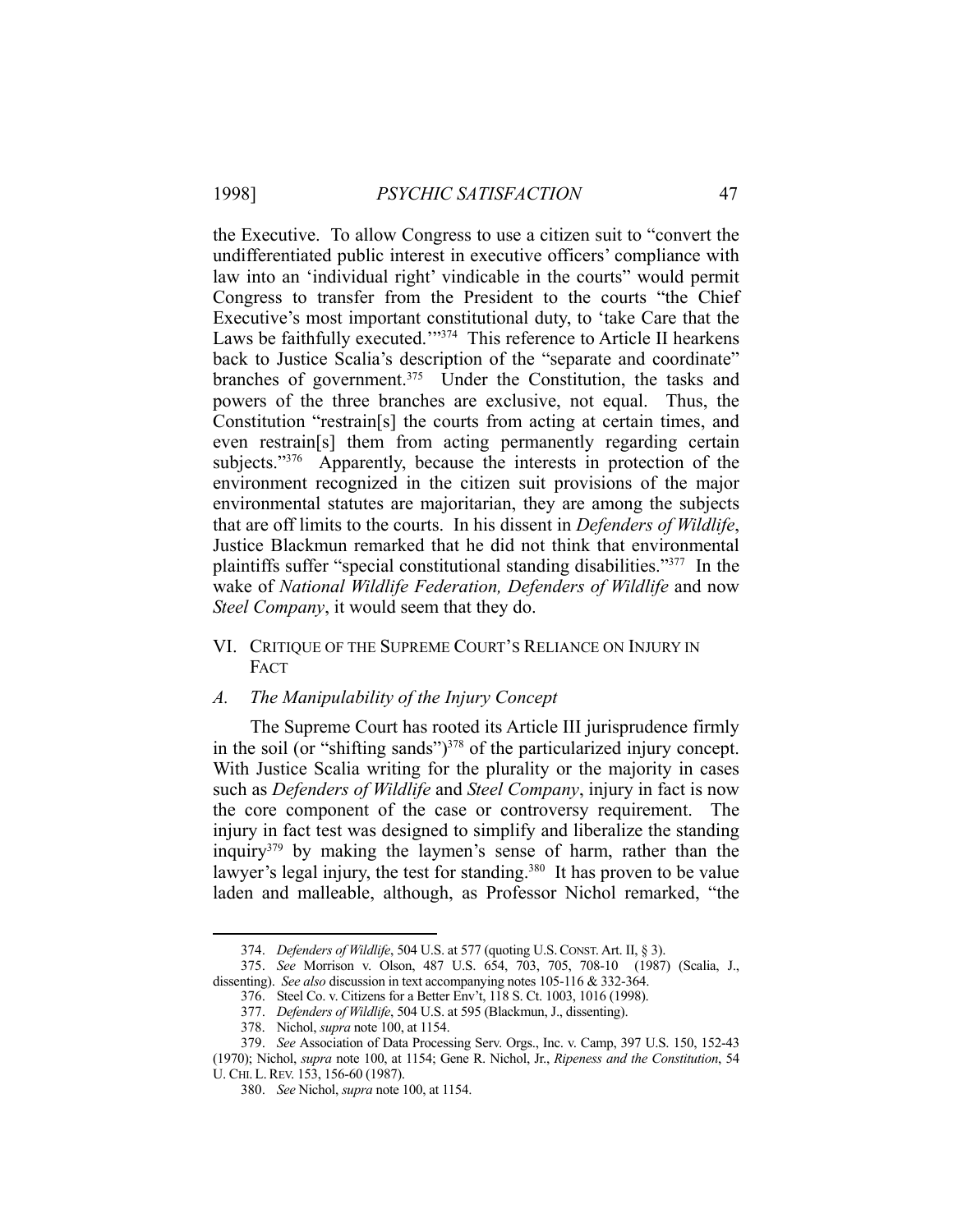Supreme Court has managed to pretend that . . . [it] is something other than what it is—a vehicle through which judges implement their own perceptions of the proper scope of article III power."381

 The premise of the Supreme Court's rulings on injury in fact appears to be that analysis of injury is a straightforward, simple assessment that will produce an objective and rational basis for granting jurisdiction. The reality is that injury involves a great deal more than a factual inquiry.<sup>382</sup>

 Injury is an intensely malleable and manipulable concept. How an injury is defined will determine whether both causation and redressability can be found. Thus, how a court characterizes a plaintiff's injury will determine whether he has standing to sue.383

 Two nonenvironmental cases are frequently used to illustrate this point. In *Linda R.S. v. Richard D.* the mother of an illegitimate child sued the district attorney on the grounds that his policy of not prosecuting fathers of illegitimate children for failure to pay child support violated the Equal Protection clause.<sup>384</sup> The Court characterized the plaintiff's injury as failure to obtain child support.385 It ruled that the mother lacked standing because she could not show that a criminal action by the prosecutor would redress her injury.386 The Court concluded that even "if appellant were granted the requested relief, it would result only in the jailing of the child's father. The prospect that prosecution will . . . result in payment of support can, at best, be termed only speculative."387

 The Court could have defined the injury in a quite different way. Because the mother in *Linda R.S.* sought to be treated on an equal basis with married mothers, the Court could have characterized her injury as denial of equal protection under the law. Such an injury would have been redressed by a court order requiring enforcement of child support orders against unmarried fathers.

 The Court manipulated the injury in *Regents of the University of California v. Bakke*, <sup>388</sup> as well, with a distinct impact on the redressability prong of the test. Bakke claimed that, as a white male, he was denied admission to the University of California medical

 <sup>381.</sup> Nichol, *supra* note 264, at 1919.

 <sup>382.</sup> *Id.* at 1917-18.

 <sup>383.</sup> *See* Sunstein, *supra* note 101, at 1432, 1452-53; Nichol, *supra* note 266, at 79-80; Poisner, *supra* note 100, at 367.

 <sup>384. 410</sup> U.S. 614, 615-16 (1973).

 <sup>385.</sup> *See id.* at 618.

 <sup>386.</sup> *See id.*

 <sup>387.</sup> *Id.*

 <sup>388. 438</sup> U.S. 265 (1978).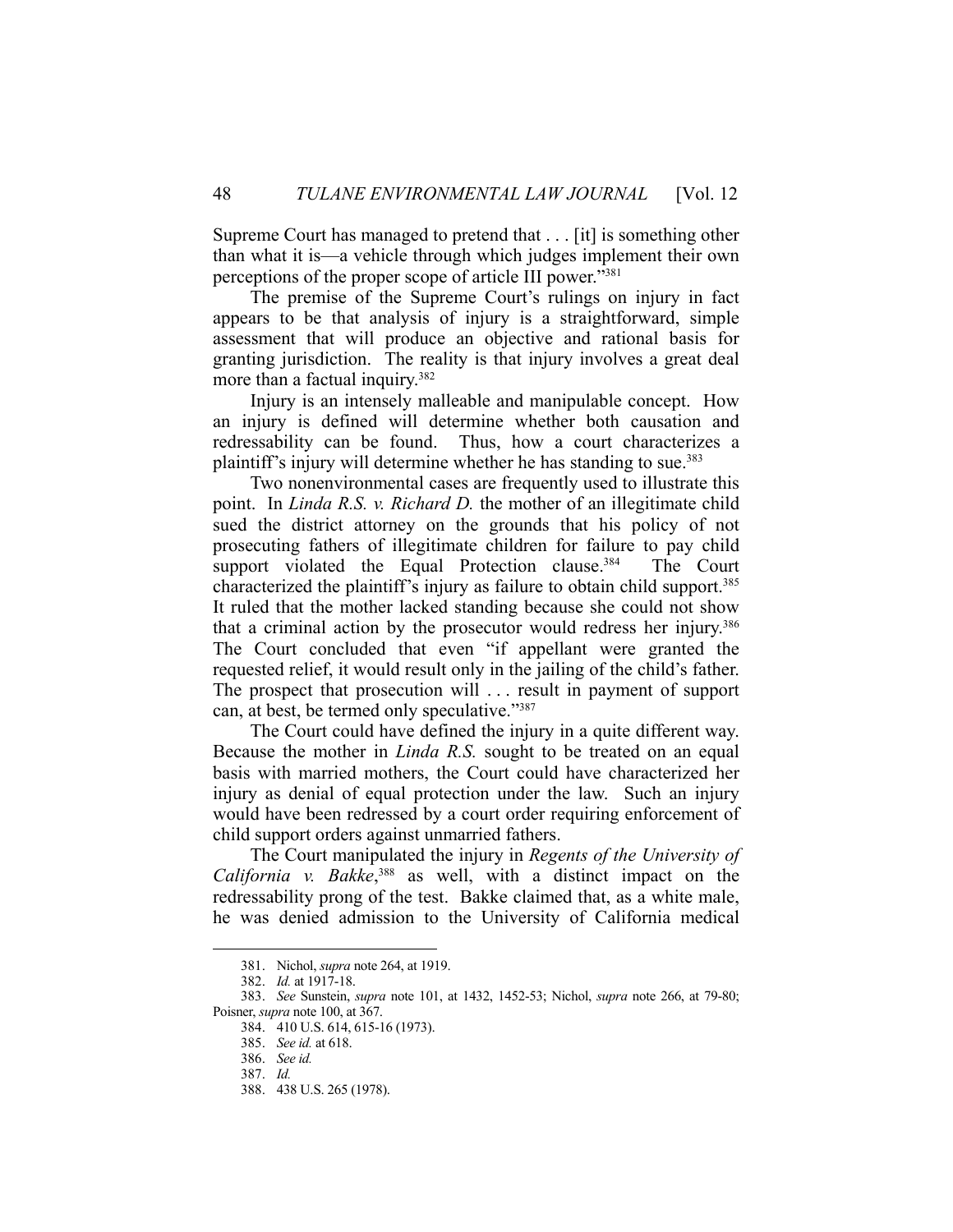school because of the University's affirmative action program.<sup>389</sup> He could not show, however, that he would have been admitted to the medical school in the absence of the affirmative action program. 390 The Court recharacterized Bakke's injury as the University's interference with his opportunity to compete for all the available places in the class.<sup>391</sup> That injury, a violation of the Equal Protection Clause, could be redressed, of course, by an order directing the medical school to allow him to do so.

 To achieve the results he wanted in *Steel Company*, Justice Scalia recharacterized CBE's injury, with a quite astonishing sleight of hand. First he said, "respondent asserts petitioner's failure to provide EPCRA information in a timely fashion, and the lingering effects of that failure, as the injury in fact to itself and its members."392 Shortly thereafter, he continued, "We have not had occasion to decide whether being deprived of information that is supposed to be disclosed under EPCRA . . . [constitutes an] injury in fact that satisfies Article III."393 Missing from his second formulation of the injury were the elements of timeliness and the ongoing harm resulting from the company's failure to submit the required reports, two significant aspects of CBE's harm. Justice Scalia then *assumed* the injury he had articulated for purposes of the standing analysis, and concluded that it could not be redressed by the relief plaintiffs sought.<sup>394</sup> CBE's injury could not be redressed, not because the plaintiffs would have been unsatisfied receiving the relief requested in their lawsuit, but because, as a general matter, such relief cannot redress a cognizable Article III injury.395 Justice Scalia made a tidy loop: an injury to an interest in agency compliance with a law is not distinct and concrete, it is shared by everyone, and, therefore, will not suffice for standing under Article III. Relief which seeks compliance with law cannot redress an injury to an interest in compliance with law because injury to an interest in compliance with law is not an Article III injury. Justice Scalia did not need to consider whether CBE had suffered an injury under EPCRA, he could "assume" it did and still deny CBE's standing.

 What Justice Scalia's analysis omitted was that CBE did not represent the "undifferentiated public interest" in compliance with

 <sup>389.</sup> *See id.* at 277-78.

 <sup>390.</sup> *See id.* at 279.

 <sup>391.</sup> *See id.* at 280-81 n.14.

 <sup>392.</sup> Steel Co. v. Citizens for a Better Env't, 118 S. Ct. 1003, 1018 (1998).

 <sup>393.</sup> *Id.*

 <sup>394.</sup> *See id.* at 1018-20.

 <sup>395.</sup> *See id.* at 1019.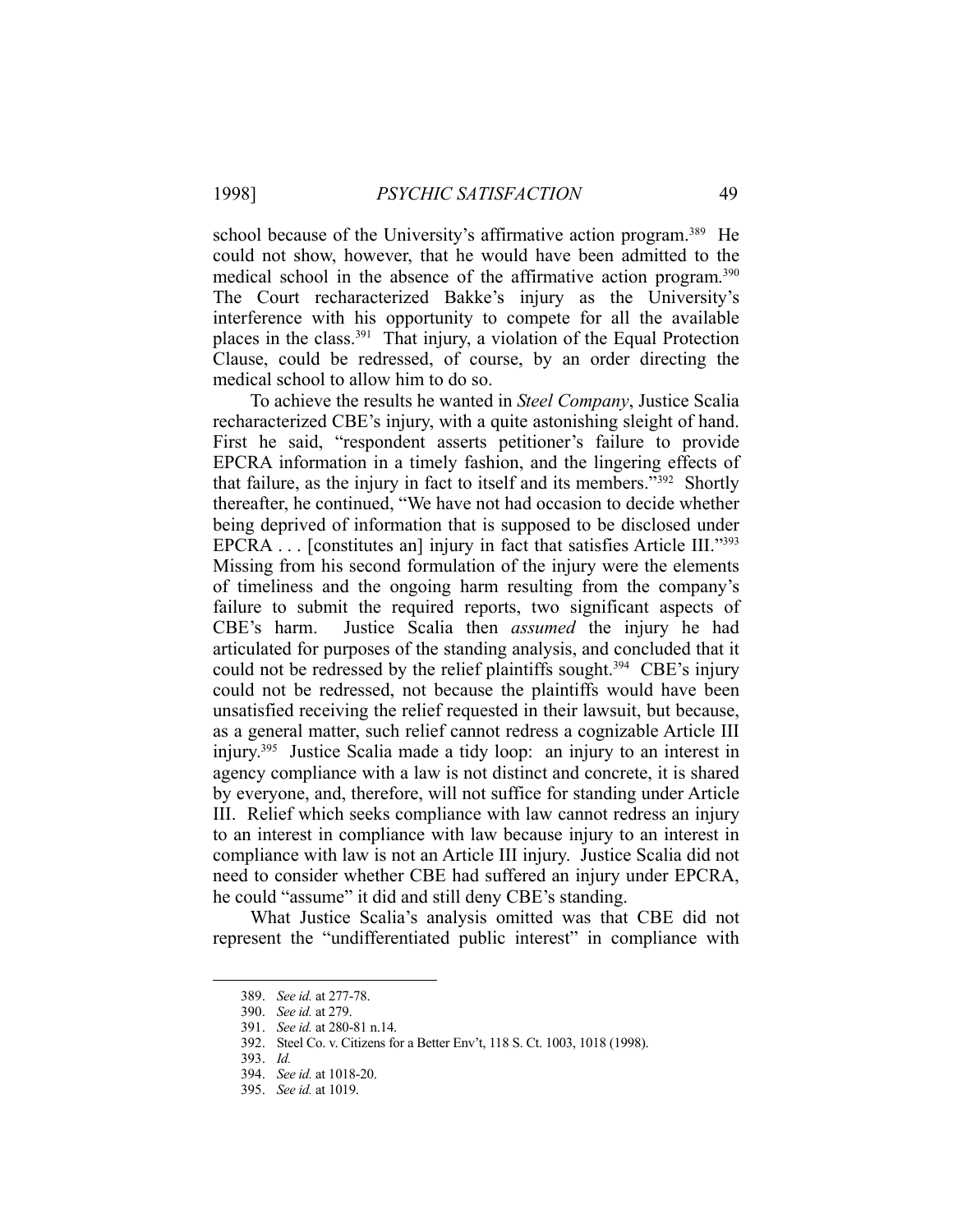EPCRA. Rather, the organization spoke for individuals who live and work in the community where the Steel Company facility is located. In support of its lawsuit, CBE described the particular interests of these members and their use of the information reported under EPCRA "to learn about toxic chemical releases, the use of hazardous substances in their communities, to plan emergency preparedness in the event of accidents, and to attempt to reduce the toxic chemicals in areas in which they live, work and visit."396

 The Steel Company's compliance with the EPCRA reporting requirements only after receipt of CBE's sixty day notice did not undo the harm caused by its failure to file for seven years. Fortunately there was no disastrous release of toxic chemicals during this period, but CBE's members and others in their communities were at risk because of the lack of information. Justice Scalia's reformulation and assumption of CBE's injury ignored this aspect of the harm suffered.

 All of the lower courts interpreting EPCRA, but one, concluded that the statute's timetables were a significant part of its enforcement scheme, and that violations of the timetables were appropriate claims for citizen enforcement. In *Atlantic States Legal Foundation, Inc. v. Whiting Roll-Up Corp.*, for example, the court noted that the reporting provisions of EPCRA establish both mandatory dates for initial compliance and annual filing dates for hazardous-chemical and toxicchemical release forms.<sup>397</sup> The court found that the mandatory compliance dates constituted requirements for purposes of the citizen suit civil penalty provision.<sup>398</sup>

 The *Whiting Roll-Up* court emphasized that the achievement of EPCRA's "fundamental objectives [of] public access to information concerning hazardous chemicals in the community and use of this information to formulate and administer local emergency response plans in case of a hazardous chemical release . . . depends on accurate and current information."399 The court continued,

If owners or operators fail to comply with the reporting requirements, including the mandatory compliance dates, the development and success of emergency response plans would be seriously, if not critically, undercut, and the entire thrust of EPCRA could be defeated.... Moreover, the public has no mechanism to ensure the accuracy of information which is unreported. EPCRA provides that mechanism. Clearly, for all these

 <sup>396.</sup> *Id.*

 <sup>397. 772</sup> F. Supp. 745 (W.D.N.Y. 1991). *See* EPCRA §§ 311(d), 312(a)(2), and 313(a), 42 U.S.C. §§ 11021, 11022(a)(2), 11023(a) (1997).

 <sup>398.</sup> *See Whiting Roll-Up Corp.*, 772 F. Supp. at 751-52.

 <sup>399.</sup> *Id*. at 751.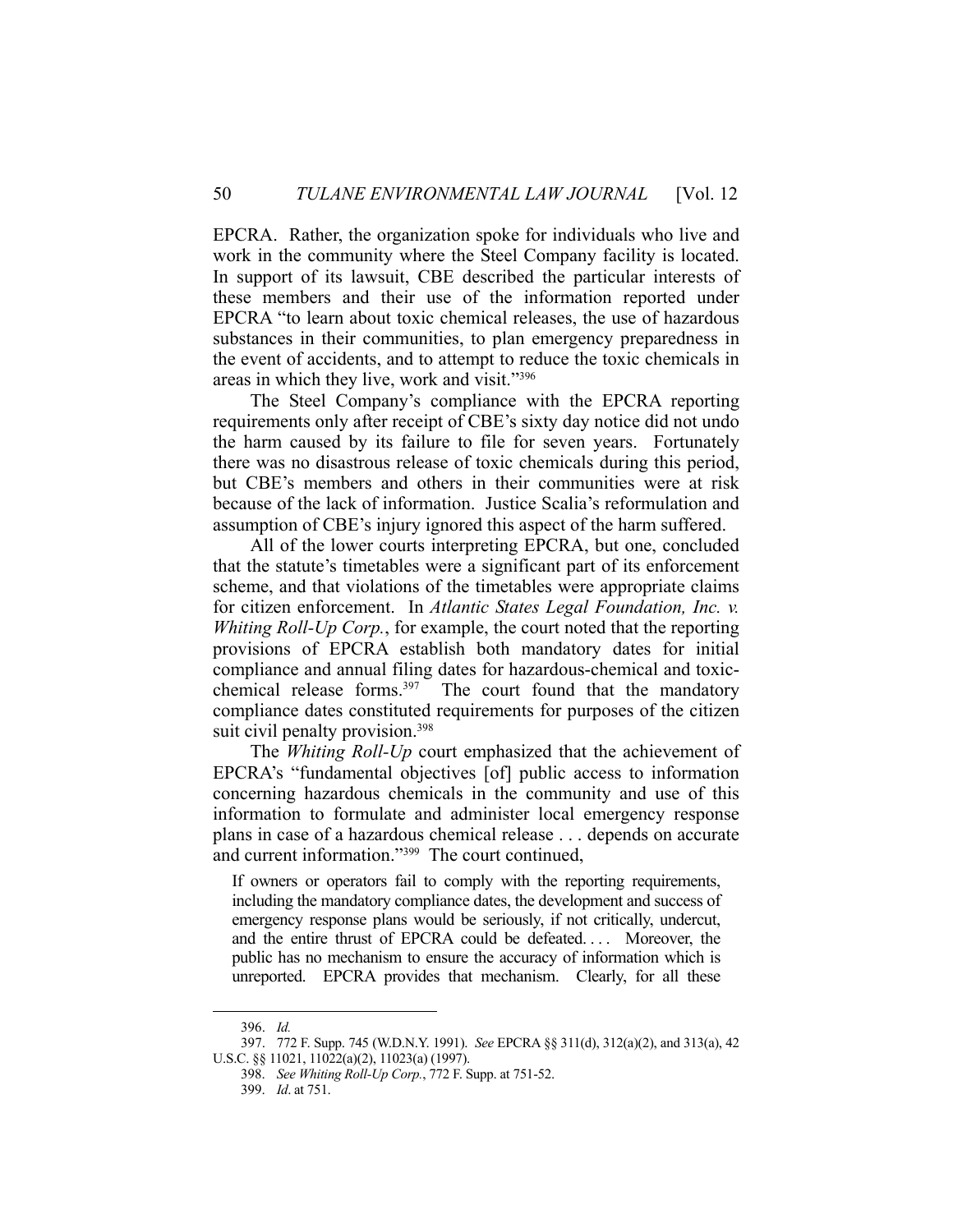reasons, to overlook EPCRA's reporting deadlines would subvert the objectives of EPCRA.400

 It is possible that Justice Scalia was boxed into finessing the injury in *Steel Company*, and had to find an alternative way to deny CBE standing. He has always distinguished between cases involving direct and indirect injury. In *Defenders of Wildlife* he said, "When . . . the plaintiff is himself an object of the action (or foregone action) at issue  $\dots$  there is ordinarily little question" that he has standing.<sup>401</sup> "When, however, . . . a plaintiff's asserted injury arises from the government's allegedly unlawful regulation (or lack of regulation) of *someone else*, much more is needed."402 In this circumstance, courts should rule that Article III imposes "a limit upon even the power of Congress to convert the generalized benefits into legal rights."403

 EPCRA was enacted to provide the public with information about hazardous materials used, produced or stored in their communities.404 Assuring the right of the public to know about these materials and prepare to respond to their release into the environment is the central objective of the statute. $405$  Companies that use, produce and store toxic materials are the regulated entities under the statute; the public, particularly in local communities near regulated facilities, is the beneficiary.406 The EPCRA citizen suit authorizes suits directly against violators of the statute. In *Steel Company*, CBE did not sue the EPA to require the Agency to force the company to comply; it sued the Steel Company directly for particularized injuries to interests recognized by the statute.<sup>407</sup> Justice Scalia's own analysis would suggest that CBE should have had standing.

 More likely, Justice Scalia finessed the definition of injury and focused on redressability because he was then able to fit CBE's standing into his view of the Article III requirements. Under the old private rights model, entities regulated by statute have a right to judicial review, beneficiaries of regulation do not.408 As discussed by Professors Chayes and Sunstein, this view is considerably out of

 <sup>400.</sup> *Id.*

 <sup>401.</sup> Lujan v. Defenders of Wildlife, 504 U.S. 555, 561-62 (1992). *See also* Scalia, *Doctrine of Standing*, *supra* note 7, at 894.

 <sup>402.</sup> *Defenders of Wildlife*, 504 U.S. at 562; *see also* Scalia, *Doctrine of Standing*, *supra* note 7, at 894.

 <sup>403.</sup> Scalia, *Doctrine of Standing*, *supra* note 7, at 886.

 <sup>404.</sup> *See* Steel Co. v. Citizens for a Better Env't, 118 S. Ct. 1003, 1008-09 (1998).

 <sup>405.</sup> *See id.*

 <sup>406.</sup> *See id.* at 1009.

 <sup>407.</sup> *See id.*

 <sup>408.</sup> *See* Chayes, *supra* note 309, at 1285-88.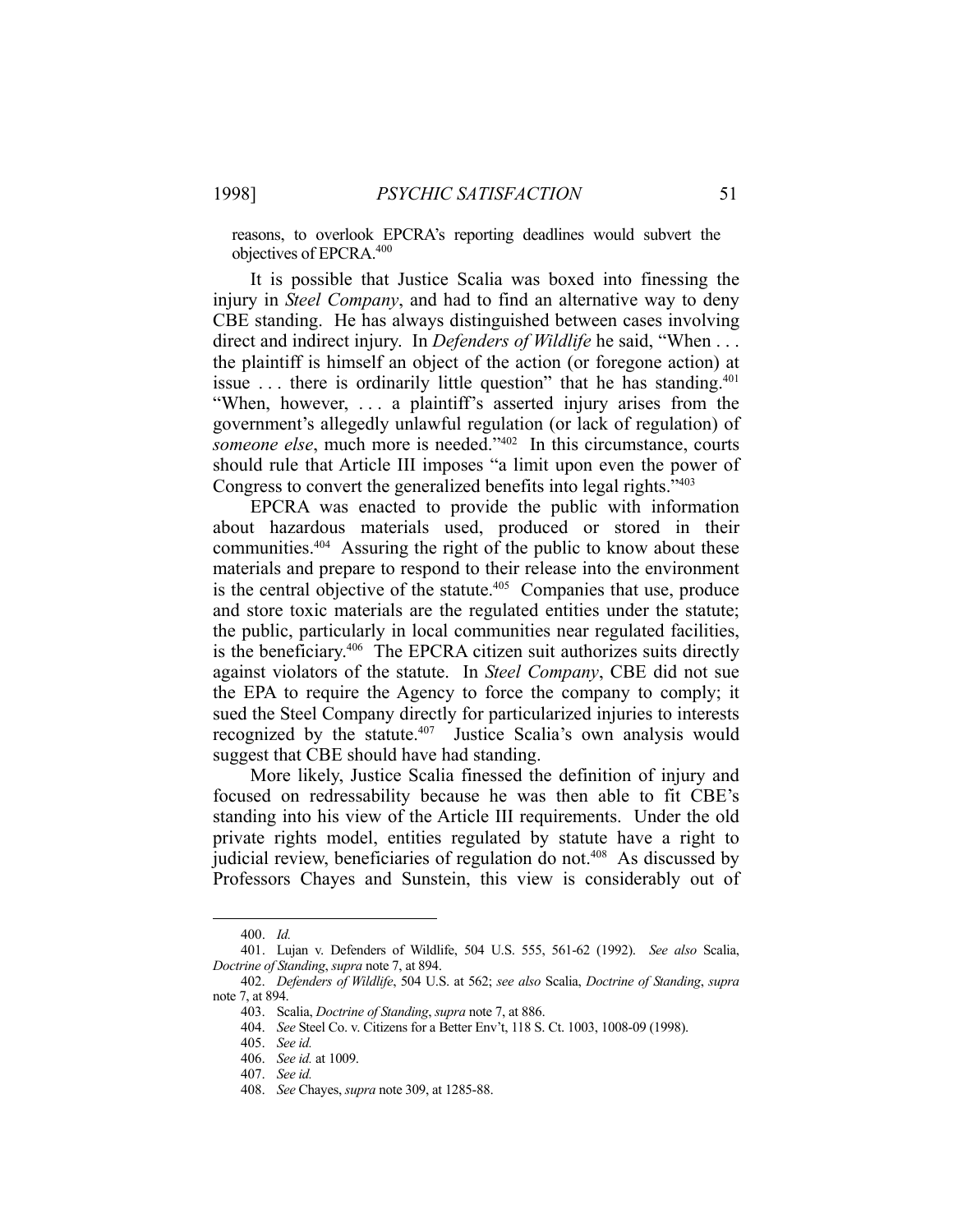date.409 Courts realized long ago that noncompliance with statutory requirements by regulated entities can cause legally cognizable harm to regulatory beneficiaries.<sup>410</sup>

 The relief sought by CBE was not the payment of money or other direct restitution of the kind routine in private law litigation, but the kind of relief characteristic of public law litigation of all sorts.<sup>411</sup> Environmental and citizen organizations generally do not sue to redress the personal economic or physical injuries of their members. Rather, on behalf of their members, they sue because of government or corporate action that damages their interests in the environment. They seek injunctive relief so that the harm does not occur, and the actors are deterred from contemplating the action in the future. Justice Scalia would probably dismiss many of the benefits sought in these cases as "psychic;" others would call them environmental, spiritual or ethical interests. Federal statutes express these public values and policies and have directed the agencies of government and the regulated community to carry them out in particular ways.

 It is somewhat ironic that "psychic satisfaction" is not a protectable right for the members of CBE or other environmental organization when it would be one of the sticks in their bundle if they owned private property. The common law of nuisance is built on the idea that peaceful enjoyment of property can be protected against harm, even if the harm is not actual physical damage to the property.412 As a property owner, CBE *could* sue for "comfort and joy." It could ask for Steel Company to be given "just desserts." Injunctive relief to protect its "psychic satisfaction" would be entirely appropriate. This irony illustrates the dichotomy between the private law and public law models of litigation. It also reflects a disturbing element in Justice Scalia's theories of the role of the courts: that the judicial branch is not generally available to redress the grievances of those without property.

 What should be done to correct the difficulty of proving a concrete injury and redressability in the environmental law context? Some have suggested that the simplest solution is for Congress to amend the environmental laws to provide monetary compensation to citizens for their enforcement efforts.413 The old *qui tam* action, which paid a bounty to plaintiffs in suits brought against the

 <sup>409.</sup> *See id.* at 1288-98.

 <sup>410.</sup> *See id.*; Sunstein, *supra* note 101, at 1433, 1438-45.

 <sup>411.</sup> *See Steel Co.*, 118 S. Ct. at 1008-09.

 <sup>412.</sup> *See* RESTATEMENT OF TORTS § 322 (1982).

 <sup>413.</sup> *See* Sunstein, *supra* note 100, at 232.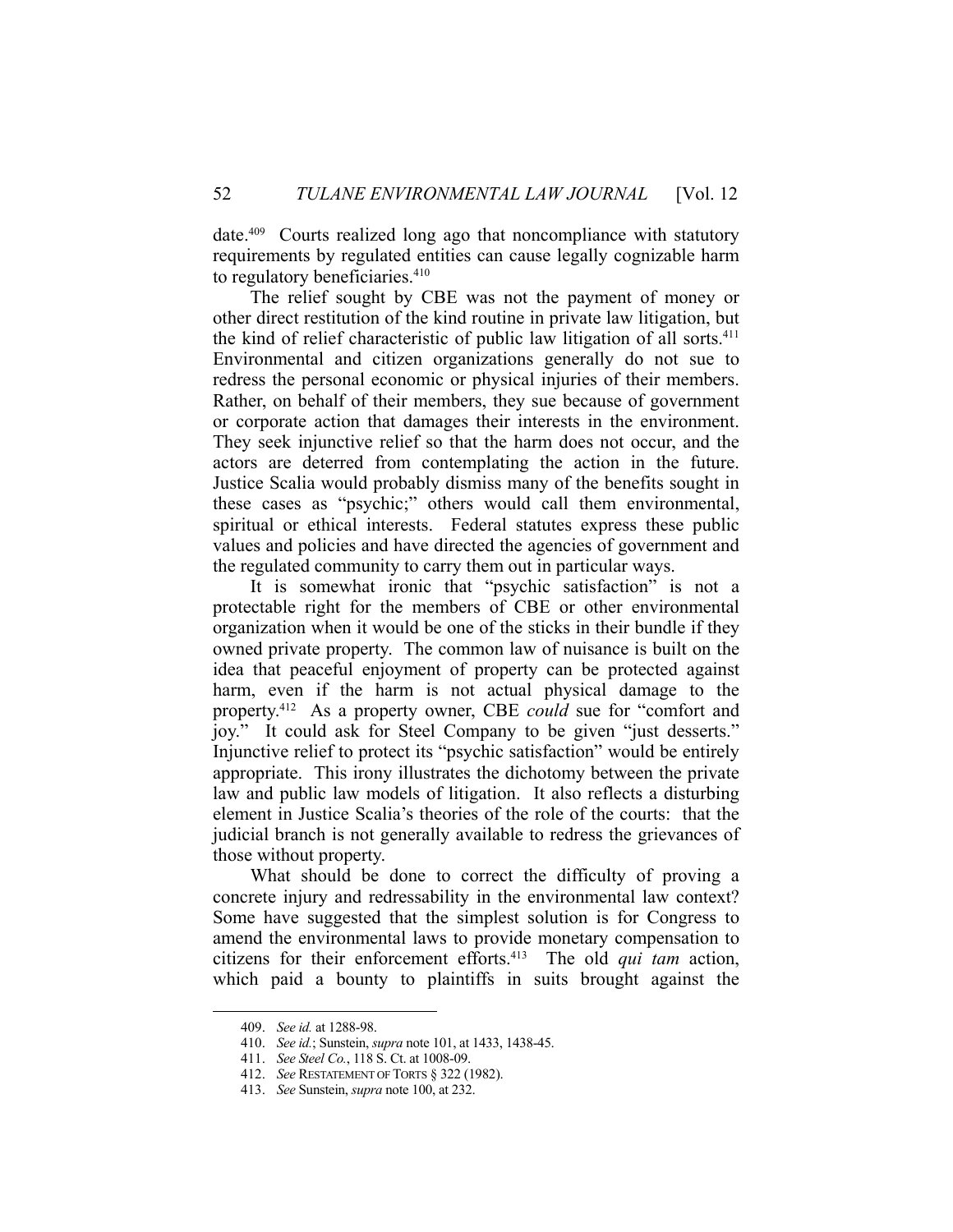government, is a historical precedent for this suggestion.<sup>414</sup> Most environmentalists find the idea of bounties offensive, however. They ain't in it for the money.

#### *B. Absence of Constitutional Foundation for Injury in Fact*

 In his concurrence to the *Steel Company* decision, Justice Stevens tried to inform the Court that the redressability aspect of the standing doctrine is a judicial creation, and a new one at that.<sup>415</sup> His view is supported by an extensive body of scholarship that establishes that standing, particularly the injury in fact requirement, is not constitutionally based. Louis Jaffe,<sup>416</sup> Raoul Berger,<sup>417</sup> Steven Winter,<sup>418</sup> Cass Sunstein,<sup>419</sup> William Fletcher <sup>420</sup> and Gene Nichol<sup>421</sup> have all written that injury was not a requisite for invoking judicial authority in the colonial, framing, or early constitutional periods. Early English and American practice offers "no evidence of constitutional limits on the power to grant standing."422 Prior to this century, no general doctrine of standing existed.423 Nor was the term "standing" used to describe a person's right to sue.<sup>424</sup> Professor Fletcher points out that as late as 1923, in *Frothingham v. Mellon*, 425 the Supreme Court denied a federal taxpayer the right to challenge the federal Maternity Act on the ground that the taxpayer's interest was "minute and indeterminable" without ever using the word "standing."426 According to Professor Sunstein, the first reference to standing as an Article III limitation is found in *Stark v. Wickard*, 427

 <sup>414.</sup> *See* Evan Caminker, *The Constitutionality of Qui Tam Actions*, 99 YALE L.J. 341 (1989).

 <sup>415.</sup> *See Steel Co.*, 118 S. Ct. at 1027 (Stevens, J., concurring).

 <sup>416.</sup> LOUIS L.JAFFE,JUDICIAL CONTROL OF ADMINISTRATIVE ACTION 462-67 (1965).

 <sup>417.</sup> *See* Berger, *supra* note 266, at 837-40.

 <sup>418.</sup> *See* Steven L. Winter, *The Metaphor of Standing and the Problem of Self-Governance*, 40 STAN. L.REV. 1371 (1988).

 <sup>419.</sup> *See* Sunstein, *supra* note 100, at 177. In this article Professor Sunstein discusses the fact that, of the 117 occasions on which the Supreme Court has addressed standing, fifty-five, or nearly half, occurred after 1985.

 <sup>420.</sup> *See* Fletcher, *supra* note 91, at 224.

 <sup>421.</sup> *See* Nichol, *supra* note 100, at 1151.

 <sup>422.</sup> Sunstein, *supra* note 100, at 171.

 <sup>423.</sup> *See* Poisner, *supra* note 100, at 338; Chayes, *supra* note 95, at 8 n.27.

 <sup>424.</sup> *See* Poisner, *supra* note 100, at 338; Chayes, *supra* note 95, at 8 n.27.

 <sup>425. 262</sup> U.S. 447 (1923).

 <sup>426.</sup> *See* Fletcher, *supra* note 91, at 224.

 <sup>427. 321</sup> U.S. 288 (1944).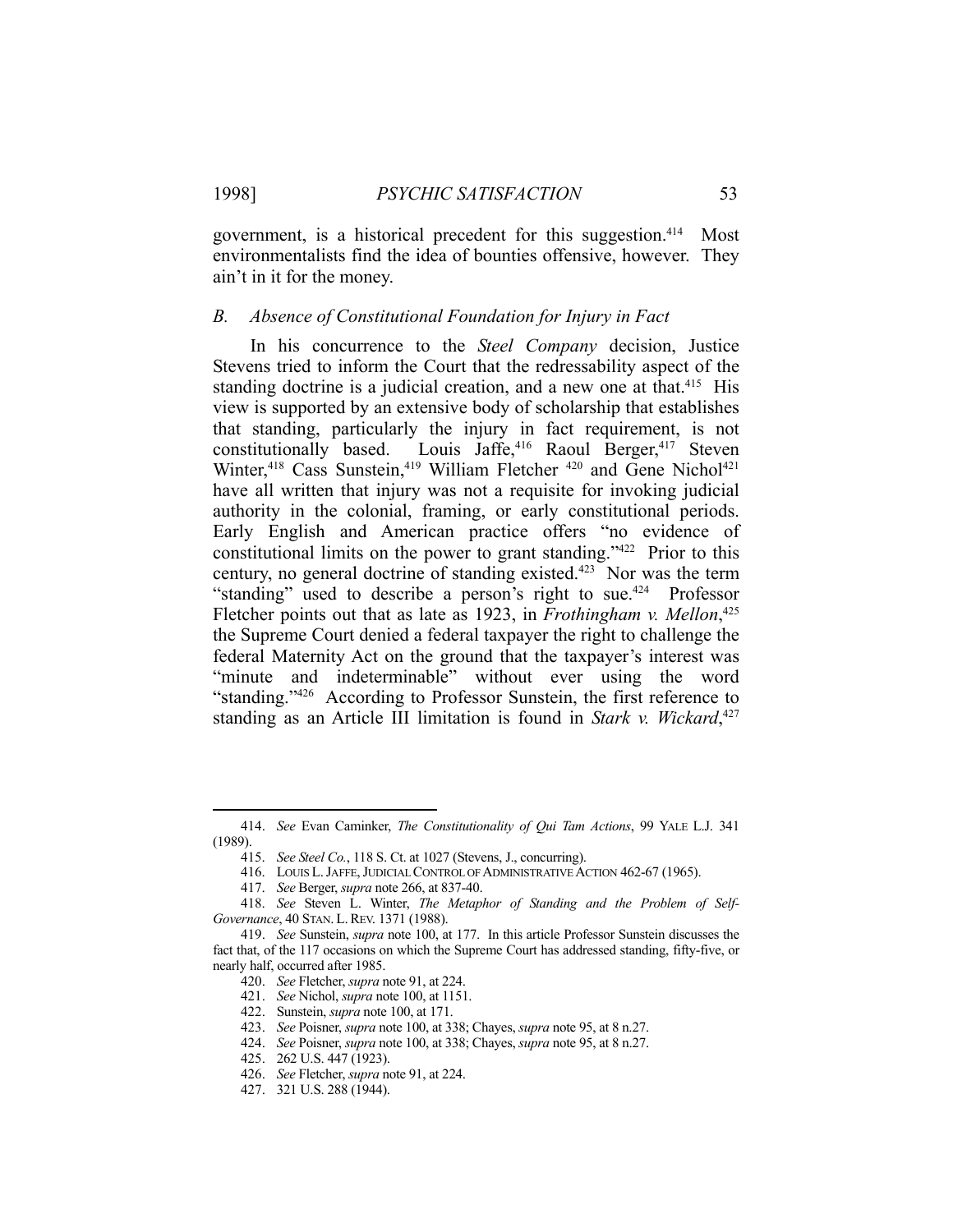decided in 1944.<sup>428</sup> No court used the phrase "injury in fact" before *Barlow v. Collins*, in 1970.429 Professor Berger stated:

Unlike "case or controversy," which can summon the express terms of Article III, "standing" is not mentioned in the Constitution or the records of the several conventions. It is a judicial construct pure and simple which, in its present sophisticated form, is of relatively recent origin. . . . Although it has been explained as a description of "the constitutional limitation on the jurisdiction of the Court to 'cases' and 'controversies," it apparently entered our law via *Frothingham* in 1923.430

 Regardless of whether the separation of powers is the central mechanism of our constitutional government, as Justice Scalia maintains, standing to sue cannot be an integral part of it. As the statutes and legal practice of the time illustrate, the Framers' "original understanding" of the role of the courts did not limit them to the adjudication of private rights by persons with particularized injuries. The Judiciary Act of 1789 allowed "informer" actions.<sup>431</sup> English practice of the period, which provided a context for the drafters of the Constitution,<sup>432</sup> included prerogative writs, mandamus, certiorari, and prohibition, all designed "to restrain unlawful or abusive action by lower courts or public agencies."<sup>433</sup> These writs were the precursors of modern statutory provisions for judicial review of administrative actions, in both federal and state courts.434 Individual injury was not required to bring such an action, only a "neglect of justice."<sup>435</sup> "Stranger" suits permitted the assertion of judicial authority without the existence of a personal stake in the controversy.436 The venerable *qui tam* action, which permits a private individual with no interest in the controversy other than the monetary penalty created by the statute to bring suit against the government, has been a feature of the

 <sup>428.</sup> *See* Sunstein, *supra* note 100, at 169. Clearly there is some disagreement about the exact date and case in which the term "standing" was first used. Winter, *supra* note 418, at 1378 and Poisner, *supra* note 100, at 338, refer to Justice Frankfurter's concurrence in *Coleman v. Miller*, 307 U.S. 433, 464-68 (1939) (Frankfurter, J., concurring), as the initial appearance of the word in relation to the case or controversy requirement of the Constitution.

 <sup>429. 397</sup> U.S. 159 (1970).

 <sup>430.</sup> Berger, *supra* note 266, at 818-19. Professor Berger extensively reviews the practices of the English courts of the period, since "it is hardly to be doubted that the Framers contemplated resort to English practice for elucidation, and so the Supreme Court has often held." *Id.* at 816.

 <sup>431.</sup> *See* Winter, *supra* note 418, at 1407.

 <sup>432.</sup> *See* Berger, *supra* note 266, at 816.

 <sup>433.</sup> Winter, *supra* note 418, at 1397.

 <sup>434.</sup> *See* Sive, *supra* note 100, at 49.

 <sup>435.</sup> Winter, *supra* note 418, at 1397.

 <sup>436.</sup> *See* Jaffe, *supra* note 416, at 466-67; Berger, *supra* note 266, at 826-27; Winter, *supra* note 418, at 1398-99.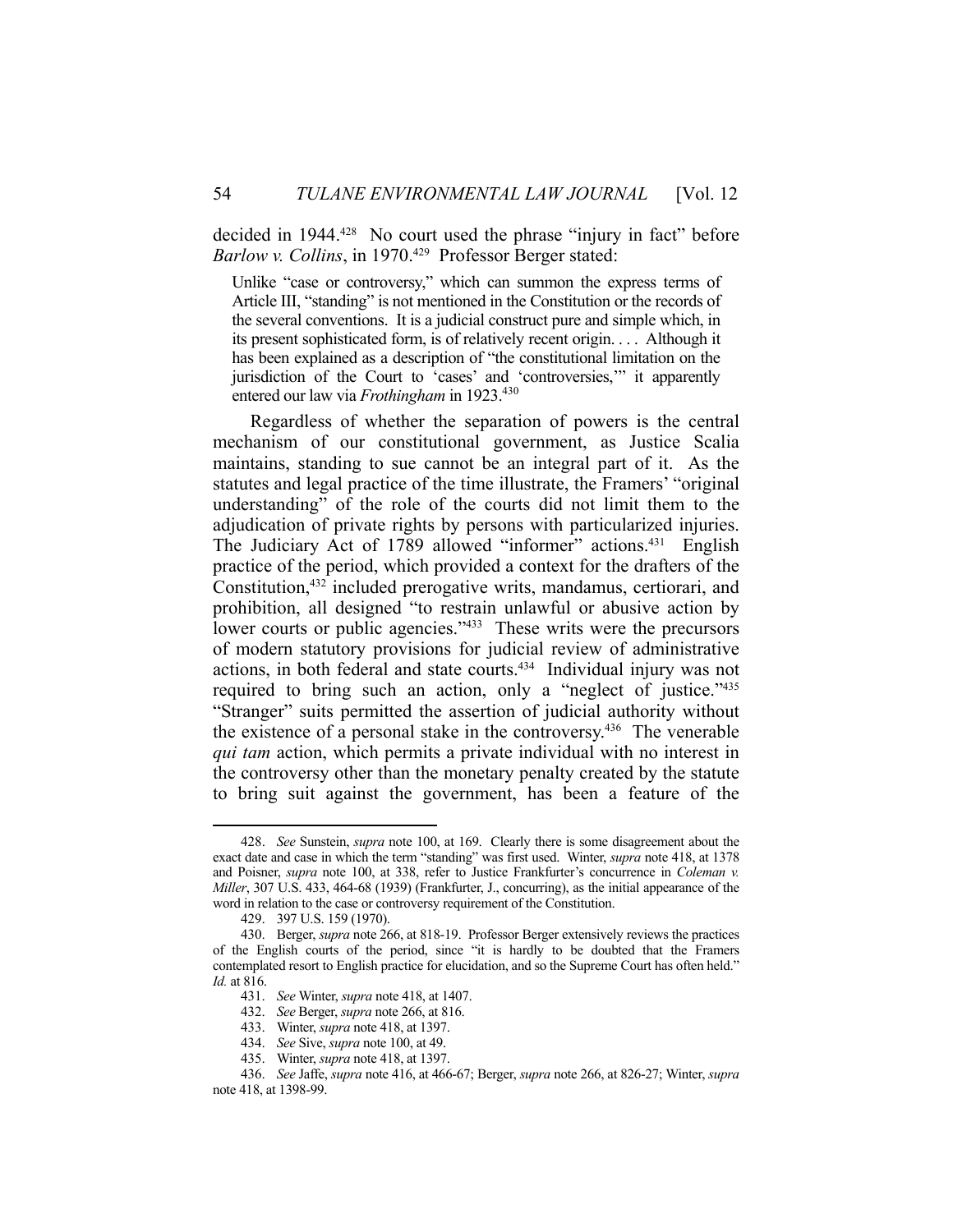American legal landscape for at least one hundred years.<sup>437</sup> Justice Scalia's assertion that injury is an "irreducible constitutional minimum" ignores the historical scholarship, and the fact that "[t]he explosion of judicial interest in standing as a distinct body of constitutional law is an extraordinarily recent phenomenon."438

#### VII. SUGGESTIONS FOR AN ALTERNATIVE APPROACH TO INJURY IN FACT

 A full discussion of alternative approaches to the injury in fact standard is beyond the scope of this Article. However, it is important to note briefly the recommendations of two legal scholars because they suggest an interesting link to Justice Stevens' concurrence in *Steel Company*. Professor Sunstein argues that the injury in fact standard inappropriately "defines modern public law by reference to common law principles."439 It allows standing where it should be denied and denies standing where it should be granted.440 He advocates scrapping the whole concept. "The Court should abandon the metaphysics of injury in fact," he has said, and return to the question of whether the law—governing statutes, the Constitution, or federal common law—has conferred on the plaintiffs a cause of action.441 Professor Fletcher also recommends a focus on the existence of a right of action.<sup>442</sup> He has proposed that:

[w]e abandon the attempt to capture the question of who should be able to enforce legal rights in a single formula, abandon the idea that standing is a preliminary jurisdictional issue, and abandon the idea that Article III requires a showing of "injury in fact." Instead, standing should simply be a question on the merits of plaintiff's claim. If a duty is statutory, Congress should have essentially unlimited power to define the class of persons entitled to enforce that duty, for congressional power to create the duty

 <sup>437.</sup> *See* Caminker, *supra* note 414, at 345; *see also* Nichol, *supra* note 100, at 1152. The constitutionality of *qui tam* actions has been consistently upheld by the Supreme Court. *See, e.g.*, Martin v. Trout, 199 U.S. 212, 225 (1905) (noting that actions in which the plaintiffs have "no interest whatever in the controversy other than that given by the statute, have been in existence for hundreds of years in England, and in this country ever since the foundation of our Government" and the right to recover is given to the "first common informer who brings the action, although he has no interest in the matter whatever except as such informer").

 <sup>438.</sup> Sunstein, *supra* note 100, at 169.

 <sup>439.</sup> *Id.* at 187.

 <sup>440.</sup> *See id.* at 167.

 <sup>441.</sup> *Id.* at 166-67, 191. Professor Nichol cautions against embracing Sunstein's idea too enthusiastically. He points out, correctly, that standing law was circular in the days of the legal interest test, and often seemed to preclude standing for persons with judicially cognizable claims. *See* Nichol, *supra* note 100, at 1161.

 <sup>442.</sup> *See* Fletcher, *supra* note 91, at 223-24.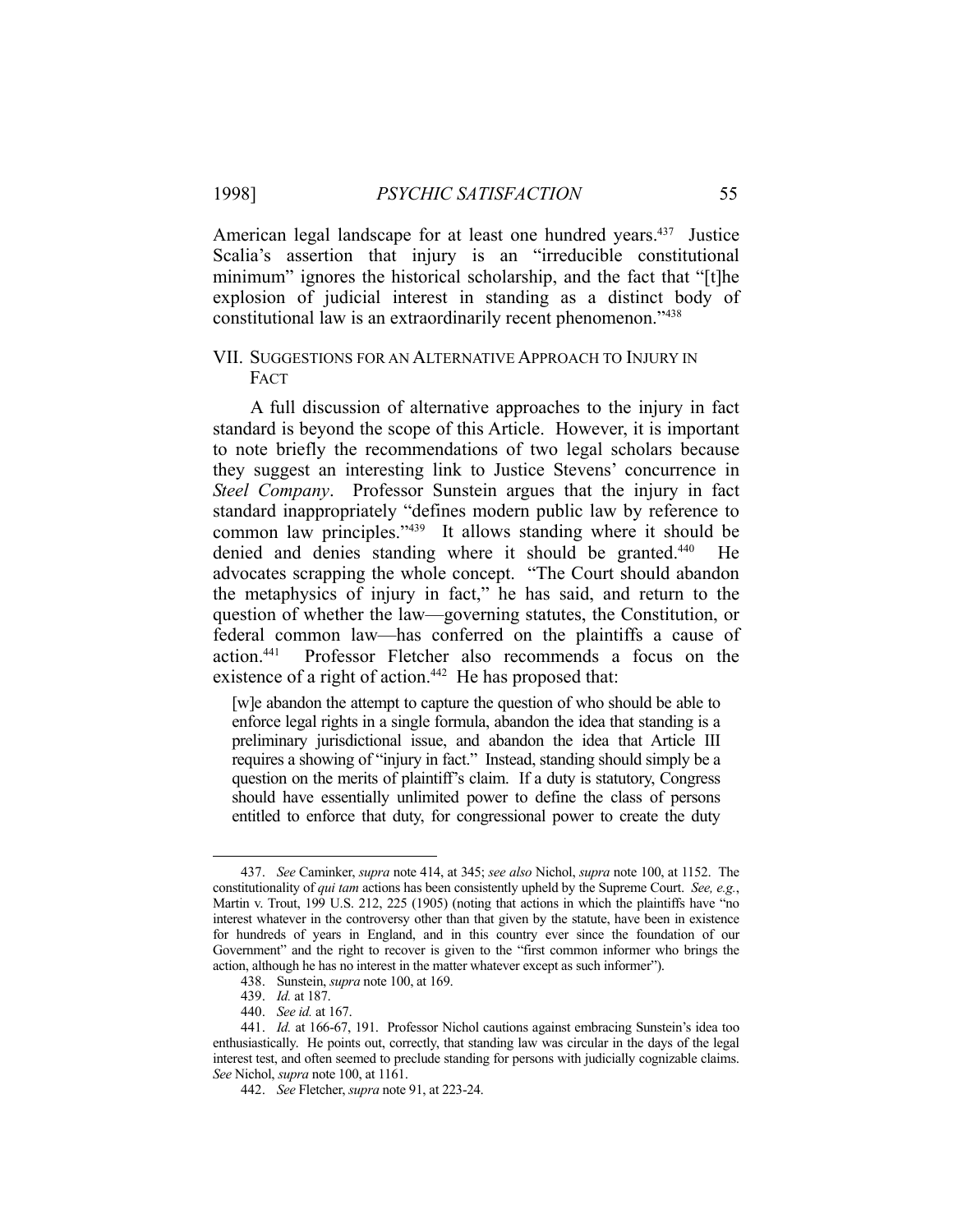should include the power to define those who have standing to enforce  $it.<sup>443</sup>$ 

 In his concurrence to *Steel Company*, Justice Stevens urged the Court to consider whether EPCRA confers federal jurisdiction over citizen suits for wholly past violations, before considering the issue of respondent's standing.444 He argued that first determining whether respondent had stated a cause of action in its complaint would permit the Court to dispose of the case without having to wrestle with a constitutional issue.445 Justice Stevens' recommendation is supported by Professors Sunstein and Fletcher. If his approach had been adopted by the Supreme Court, Justice Scalia's "long front walk" would have been unnecessary. CBE might or might not have been foreclosed from raising claims about past violations of EPCRA, but its standing to seek the assistance of the courts would have been unaffected.

#### VIII. CONCLUSION: LESSONS TO BE LEARNED

 It is clear from *National Wildlife Federation*, *Defenders of Wildlife and Steel Company* that Justice Scalia is on "a slash and burn expedition" through the law of environmental standing.446 What *Steel Company* should teach lawyers who represent citizen and environmental organizations is that proving standing is a critical element of case preparation, involving more than the drafting of good affidavits about injury to environmental interests to support the averments in a complaint. Because standing may be challenged at any time in the course of a lawsuit, either by a defendant or by the court *sua sponte*, and in the context of either a motion to dismiss under Rule 12(b) or in a motion for summary judgment under Rule 56 of the Federal Rules of Civil Procedure, counsel for environmental and citizen plaintiffs must evaluate, plan and prepare to establish standing as a strategic aspect of an entire case.

*Steel Company* is not the end of environmental litigation. It does not invalidate citizen suits. It reflects a minority view of the role of the courts and the relationship among the branches of government, a view that is not supported either by historical research or modern legal theory. The real issue for EPCRA, whether it applies to past

 <sup>443.</sup> *Id.*

 <sup>444.</sup> *See* Steel Co. v. Citizens for a Better Env't, 118 S. Ct. 1003, 1024 (1998) (Stevens, J., concurring).

 <sup>445.</sup> *See id.* (Stevens, J., concurring).

 <sup>446.</sup> Lujan v. Defenders of Wildlife, 504 U.S. 555, 606 (1992) (Blackmun, J., dissenting).